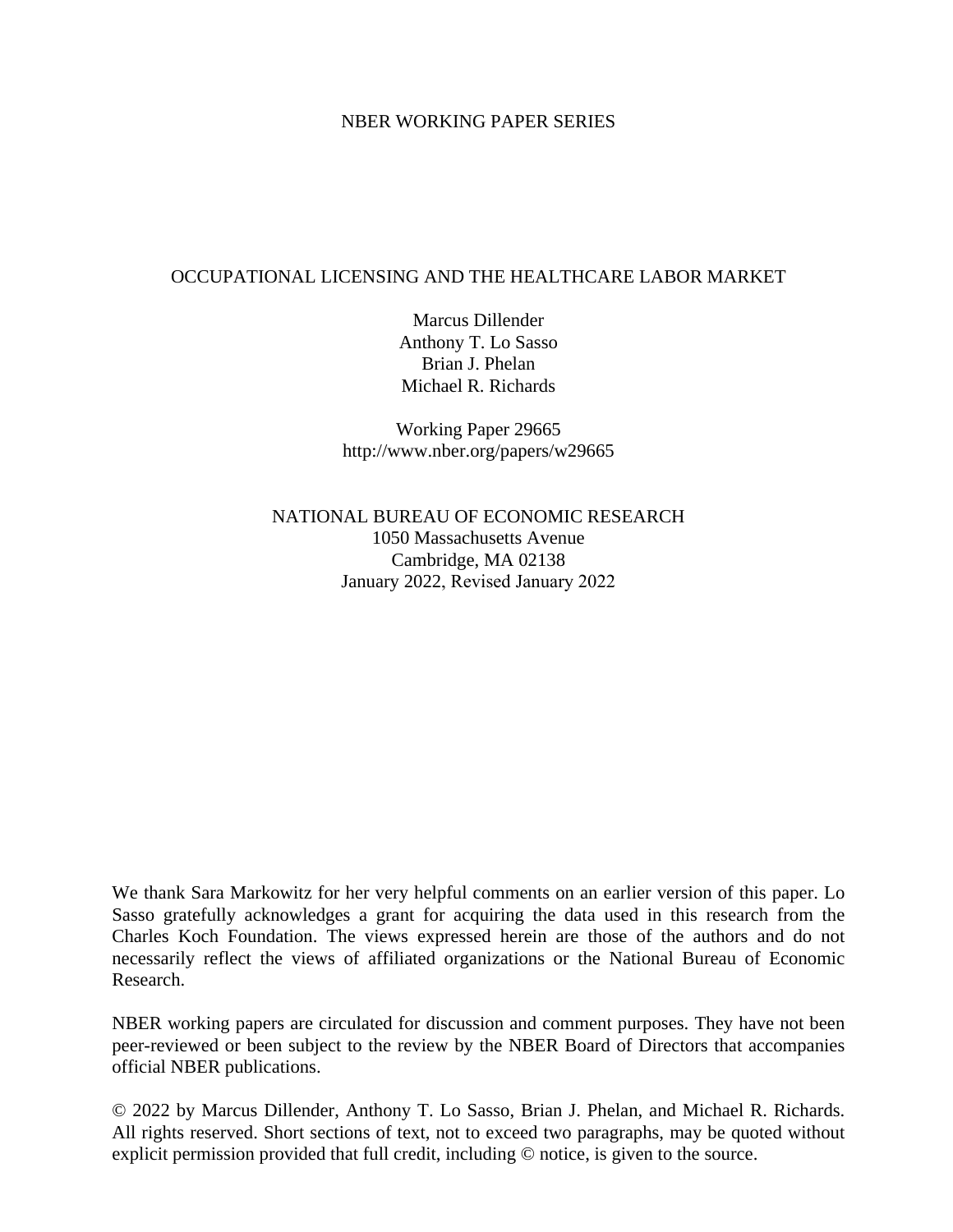Occupational Licensing and the Healthcare Labor Market Marcus Dillender, Anthony T. Lo Sasso, Brian J. Phelan, and Michael R. Richards NBER Working Paper No. 29665 January 2022, Revised January 2022 JEL No. I11,J44

#### **ABSTRACT**

We examine the labor market impact of states easing occupational license requirements by expanding the scope of practice (SOP) for nurse practitioners (NPs), allowing them to practice without physician oversight. Using data on job postings, we find that employers increase their demand for NPs when states expand NP SOP. We then show that these laws increase NP earnings and reallocate NPs across the healthcare sector, increasing self-employment and changing industrial employment. However, we see no evidence that these laws have increased overall NP employment. Our results suggest that expanding NP SOP has the potential to increase the number of primary care providers, but inelastic labor supply for NPs is largely preventing this from occurring.

Marcus Dillender Health Policy and Administration University of Illinois at Chicago 1603 W. Taylor Street Chicago, IL 60612 and NBER modillen@uic.edu

Anthony T. Lo Sasso Economics Department DePaul University 1 East Jackson Chicago, IL 60604 USA alosasso@depaul.edu

Brian J. Phelan Department of Economics DePaul University 1 East Jackson Blvd. Chicago, IL 60604 bphelan2@depaul.edu

Michael R. Richards Baylor University Department of Economics One Bear Place #98003 Waco, TX 76798 michael\_richards@baylor.edu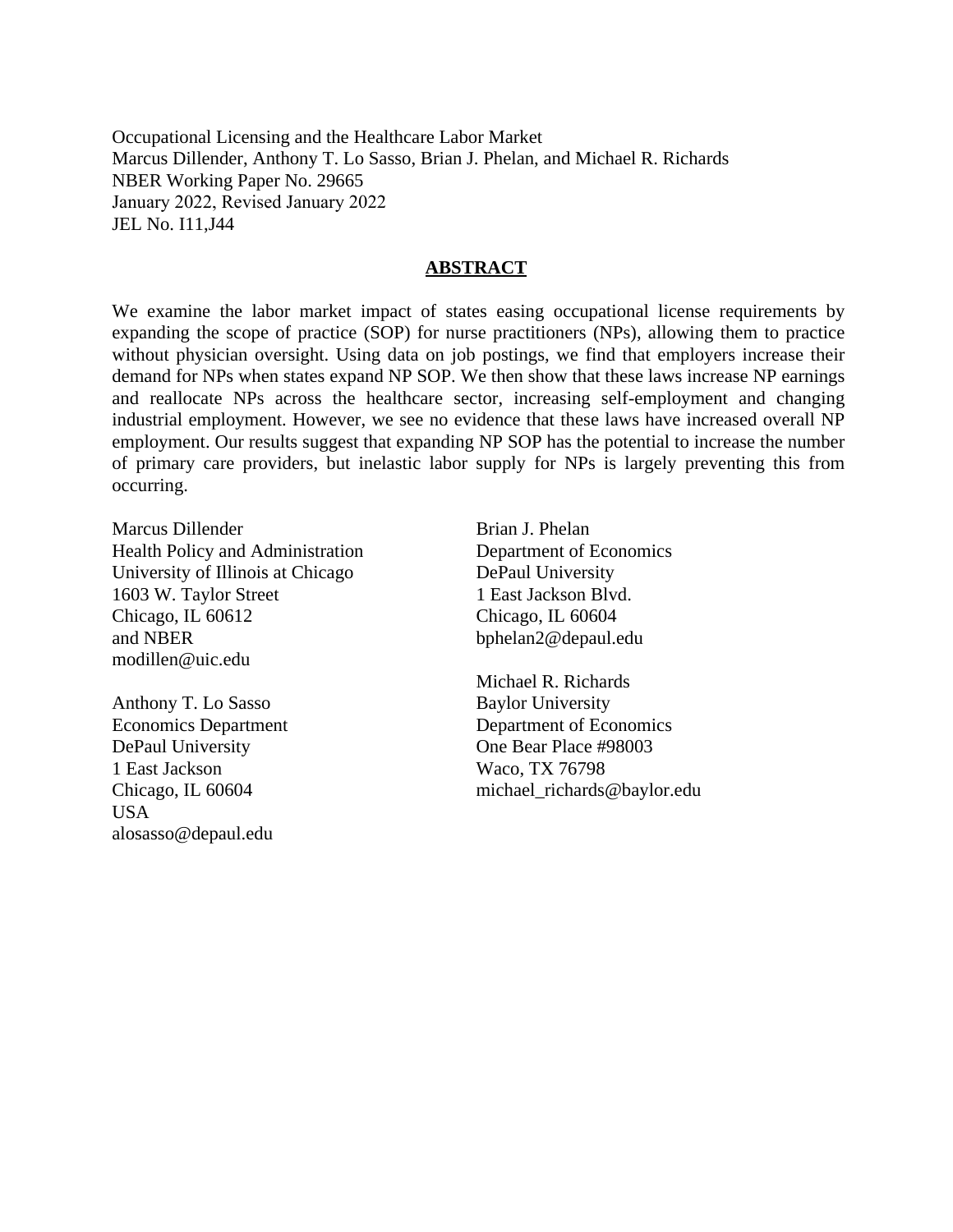## 1 Introduction

A growing number of occupations in the United States require workers to obtain a governmentissued license that sets forth the tasks they are legally allowed to perform, with nearly 30 percent of American workers currently licensed by the government (Kleiner and Krueger 2013). Despite this growth, the effects of occupational licensing on market efficiency and outcomes remain unclear and likely vary across settings. Occupational licenses may harm market outcomes because they artificially limit the supply of workers—raising some workers' wages, limiting output, and increasing consumer prices. However, occupational licenses could improve market outcomes because they help ensure some minimum level of service quality, which could increase consumer demand if there is customer uncertainty about service quality (Kleiner 2000).<sup>1</sup> In this regard, the benefits of licensing will be larger when service quality varies a lot across providers, when informational asymmetries about quality are high, or when the costs/benefits of service quality are substantial. Thus, the debate about occupational licensing often boils down to comparing the service quality improvements associated with licensing with the distortions created in the labor and product markets that result (Cramer and Krueger 2016).

Occupational licensing is particularly common in the healthcare sector, where more than 75 percent of non-physician practitioners are required to be licensed (Kleiner and Park 2010; Nicholson and Propper 2011). The ubiquity of licensing in the healthcare sector likely stems from the importance of providing quality healthcare services, the potential for large differences in service quality across providers, and the high degree of patient uncertainty about provider quality. That said, excessive licensing in the healthcare sector could unnecessarily limit access to medical care and contribute to rising healthcare costs (Kleiner and Park 2010; Wing and Marier 2014; Timmons 2017)—two problems that continue to plague the sector.

<sup>1</sup>Certifications are another way that the government can offer some quality control in a marketplace. Occupational licenses differ from certifications in that only licensed workers can be employed in occupations that require licenses while anyone can work in an occupation that has certifications (whether they have the certification or not). From a consumer's point of view, licensing requires the consumer to purchase the service from a licensed provider while certification gives consumers the option of buying from a certified provider or not. See Kleiner (2000) for more details on this distinction.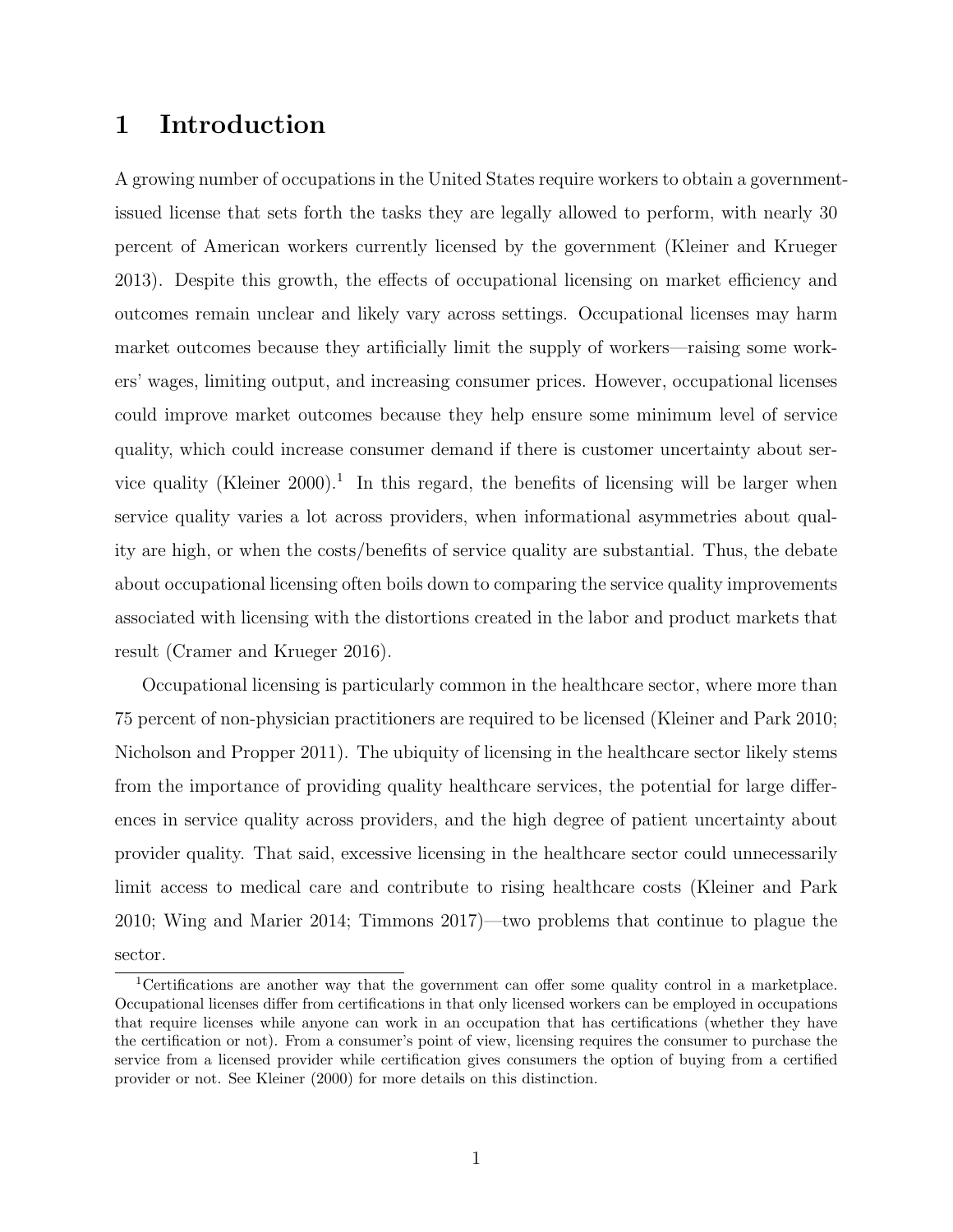In this paper, we study the labor market impacts of "scope of practice" restrictions pertaining to a nurse practitioner (NP) occupational license. Scope of practice (SOP) refers to the set of actions that a license allows the relevant healthcare provider to legally perform. For NPs, SOP is set by state law and specifically determines the tasks that NPs can perform with and without direct physician oversight.<sup>2</sup>

The stated rationale for limiting NP SOP—like most occupational licenses—centers on the need to ensure patient safety. Physician organizations, in particular, have championed restricting the scope of practice for non-physician healthcare occupations and argue that expanding the scope of practice of non-physician providers harms patients' health without improving access to care.<sup>3</sup> However, research on the effect of expanded NP SOP on patients' outcomes finds evidence that is inconsistent with this claim. Alexander and Schnell (2019) find that expanded NP SOP is associated with improvements in self-reported mental health and decreases in mental health-related mortality. Traczynski and Udalova (2018) find that broadening SOP laws for NPs led to increased frequency of check-ups and reduced emergency room use. Poghosyan et al. (2019) find that states that expanded NP SOP provided greater intensity of care for Medicaid patients without increasing the total costs of care. Lastly, Kleiner et al. (2016) find that laws expanding SOP for NPs did not impact the quality and safety of health services.<sup>4</sup> Thus, there is an absence of evidence that requiring physician oversight of NPs improves patient care.

The potential downsides associated with restricting NP SOP are that it may limit access to primary care and inflate costs by maintaining physicians' centrality to the production process. Indeed, Perry (2009) and Kleiner et al. (2016) both find that expansion of NP SOP lowered physician earnings and raised NP earnings, suggesting that restraining NP substitutability raises demand for costly physicians, leading to elevated physician salaries and potentially higher primary care spending. Relatedly, Kleiner et al. (2016) also show

<sup>2</sup>Oversight in this context can take a variety of forms ranging from the co-provision of a given service to periodic reviews of NP care delivery and decision-making.

<sup>&</sup>lt;sup>3</sup>For an example, refer to Why Expanding APRN Scope of Practice Is Bad Idea, which was written by American Medical Association reporter Andis Robeznieks and posted to the American Medical Association website on October 30, 2020.

<sup>4</sup>Expanded SOP for other healthcare occupations has also shown no negative effects. Markowitz et al. (2017) find that expanding SOP laws for certified nurse midwives did not impact maternal or infant health outcomes.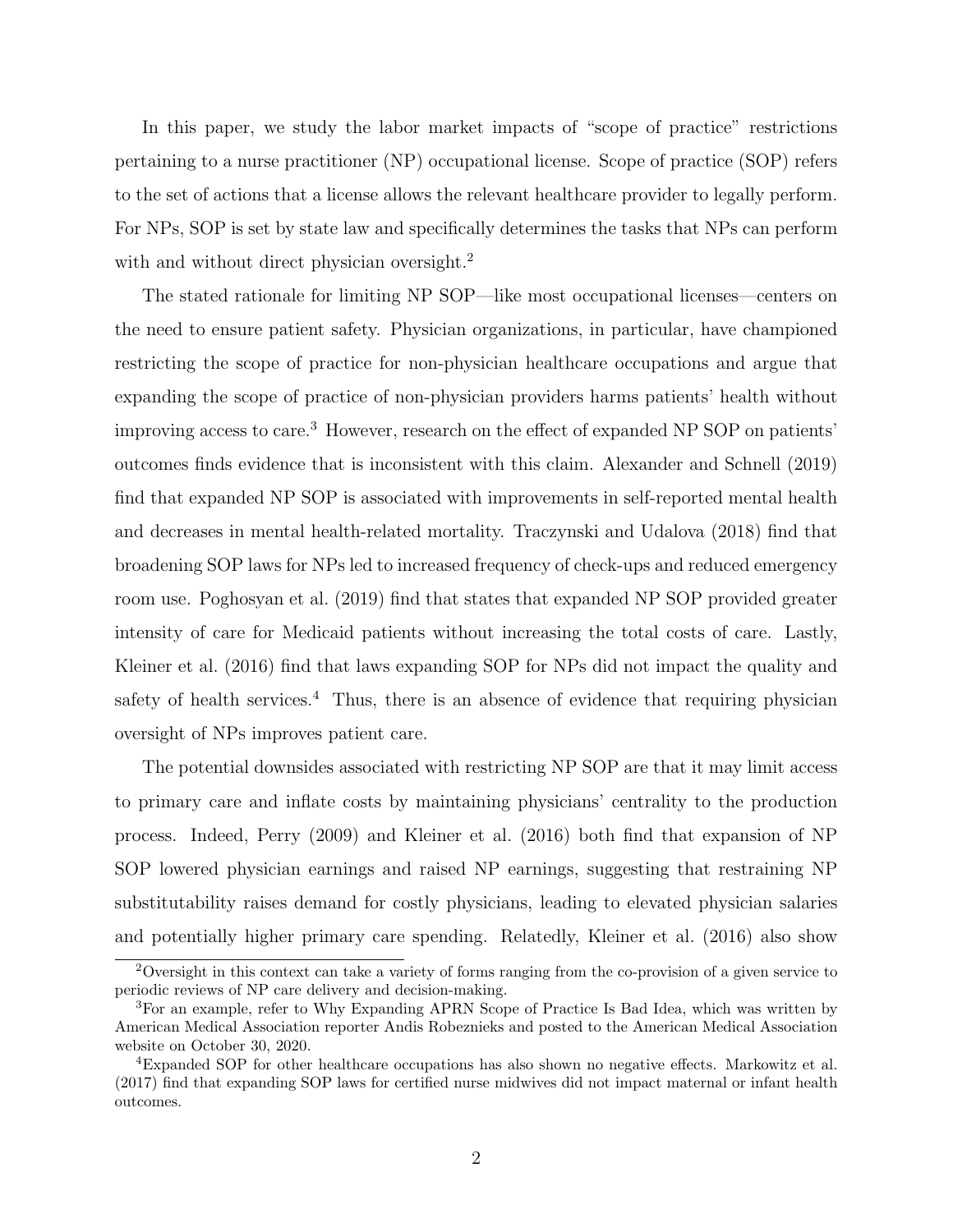that expanded NP SOP decreased the transaction price of well-child visits by 3-16 percent, consistent with the potential for expanded NP utilization to decrease primary care costs. Yet, there is limited information regarding the extent to which expanded NP SOP increases the number of primary care providers (and thus, access to primary care), and in particular the mechanisms behind such changes.<sup>5</sup> An increase in NPs could come from either more people entering the profession or a reallocation of NPs across the healthcare sector. For example, if NPs seek out different job settings when granted clinical independence, such as self-employment or shifting into privately-owned clinics, this reallocation could potentially reduce geographic access disparities, increase the number of NPs engaged in primary care, and encourage greater provider competition—even if the quantity of providers is unchanged. Markowitz and Adams (2022) study the labor supply response of expanded NP SOP for the earlier generation of SOP laws. They find no effects for NPs on employment probabilities, part-time work, holding multiple jobs, and relocation, but some evidence for positive effects on wages as well as large positive effects on self-employment for NPs. Work by Luo et al. (2021), using the same data set as Markowitz and Adams (2022) find that SOP laws were associated with an increase in hours worked and small changes in place of service consistent with care moving to ambulatory care settings. However, little is known about the mechanism behind these impacts, making it an important area of research that speaks to states' ability to expand access to medical services using SOP policy levers.

In this paper, we estimate the impact of states expanding nurse practitioners' scope of practice on states' healthcare labor markets using a difference-in-differences research design over the period 2010-2019. Our emphasis is on understanding how SOP laws affect labor demand, in contrast to earlier efforts that have focused primarily on supply responses. We complement this analysis with an examination of the impact on labor market outcomes, thus providing a plausible way for expanded NP SOP to increase access to primary care. The analyses proceed in two parts. First, we examine the impact of NP SOP on labor demand for NPs and other healthcare providers using a universe of job postings collected by Burning

<sup>5</sup>Alexander and Schnell (2019) find that the positive mental health effects associated with expanded NP SOP tend to be stronger in areas (and among populations) traditionally underserved by physicians, which is suggestive of increases in access. Smith (2022) finds that expanded NP SOP did not change the volume of patients nor the provision of low-value services performed by NPs at primary care practices.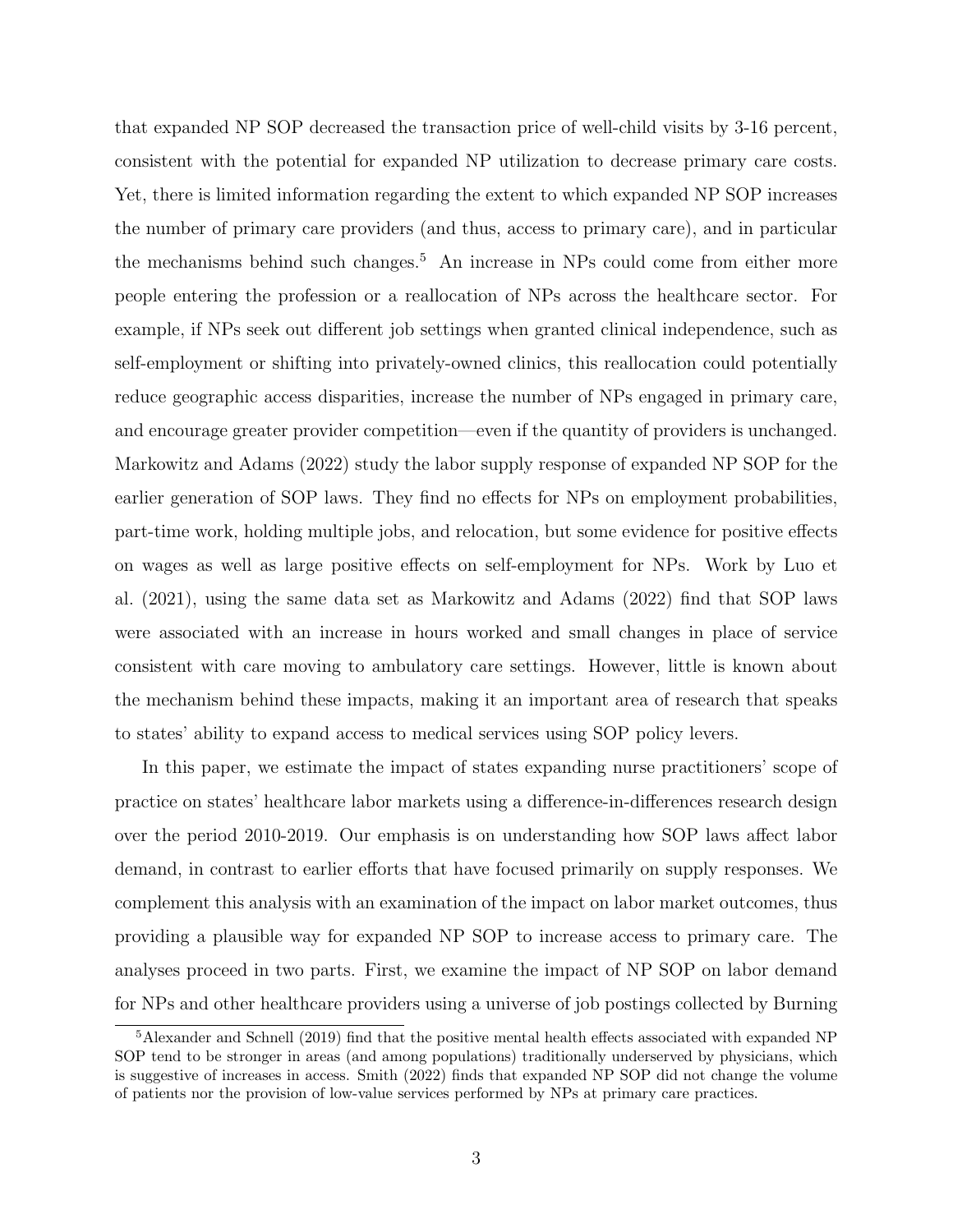Glass Technologies (BGT). The job posting analysis allows us to assess the magnitude of the change in labor demand as well as whether expanded SOP changes the skills that employers value in new NP hires. Next, we examine how expanded NP SOP changes labor market outcomes of NPs and other healthcare professionals using the American Community Survey (ACS). This analysis allows us to examine how the change in demand (from the BGT data) manifests itself in terms of changes in earnings and overall employment. We are also able to capture other dimensions of changes in NP labor demand that would be difficult or impossible to detect in the BGT data: impacts on self-employment and changes in NP employment across the healthcare sector.<sup>6</sup>

We find that expanded NP SOP increases the number of job postings for NPs without affecting the number of job postings for primary care physicians (PCPs), physician assistants (PA), registered nurses (RN), or licensed practical nurses (LPN). However, the effect occurs with a lag, and the estimates imply that job postings for NPs increased by about 30 percent beginning two years after SOP adoption—with similarly large gains in health professional shortage areas (HPSA) and all other counties within a state. Interestingly, expanded SOP did not substantively change the skill demands in NP job postings. Thus, the more favorable regulatory environment did not lead to different types of NPs being desired by employers or alter employers' expectations about the tasks NPs would perform. Rather, they simply reflect an overall increase in demand for NPs. This change in NP labor demand is also evident in the ACS, where we find that expanding NP SOP increased earnings for NPs but did not change overall NP employment. However, expanded NP SOP does appear to reallocate NP employment across the healthcare industry, increasing self-employment among NPs and shifting the employment of NPs away from hospitals and towards outpatient care centers. This reallocation could be associated with an increase in the number of primary care providers, but we present only suggestive evidence that this is actually occurring. Our results imply that expanding SOP for NPs increases labor demand for NPs and thus, has the potential to increase the number of primary care providers. However, inelastic labor supply for NPs is largely preventing this from occurring in any meaningful way, at least in

<sup>6</sup>Self-employment, for example, would obviously not be reflected in a data set of employers' job postings.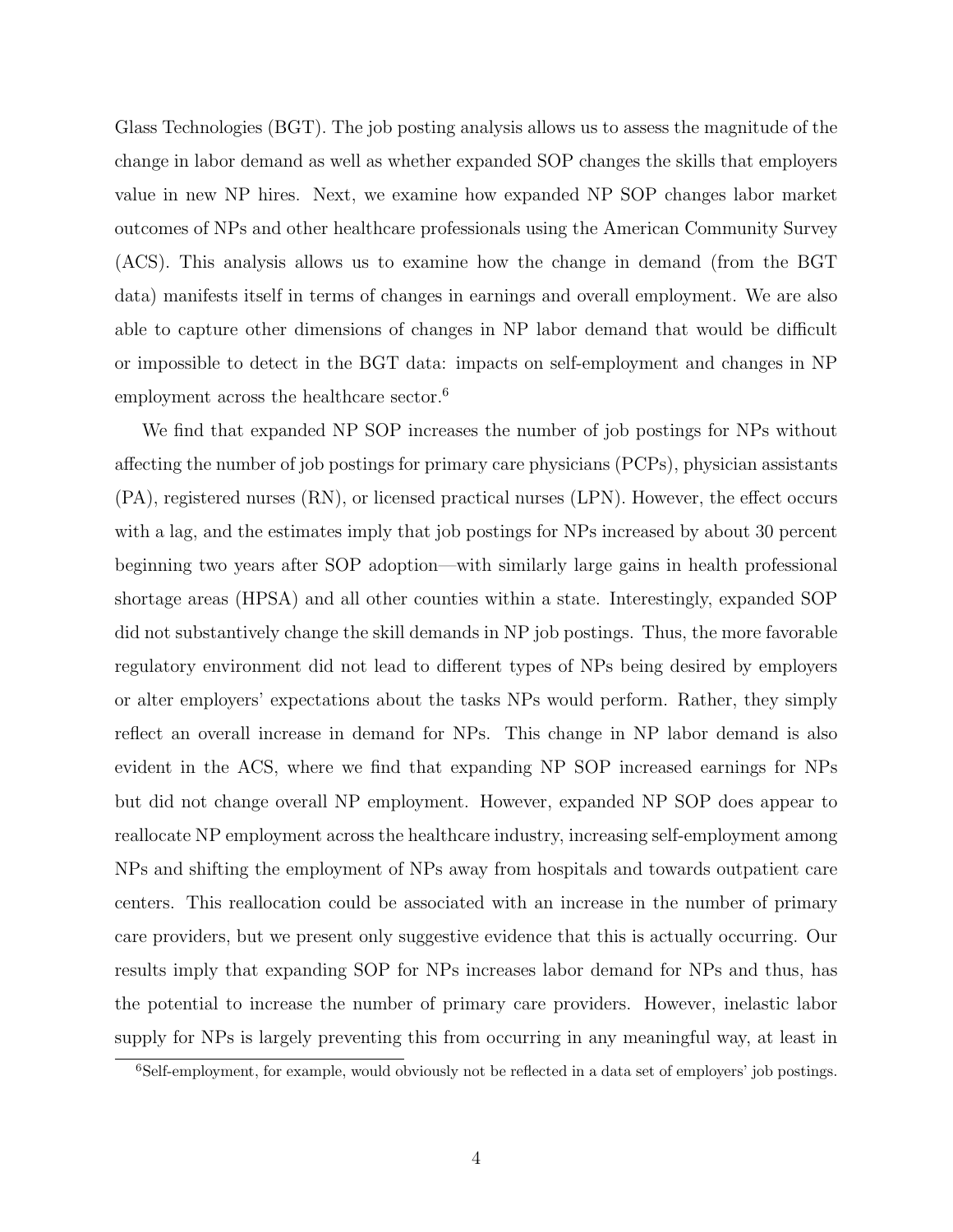the short-run. Likewise, given the number of years involved to become an NP, movement of the labor supply curve is not something likely to manifest immediately.

Our work makes important contributions to the literature on occupational licensing by examining the labor market effects of licensing regulations in the healthcare labor market. We expand upon the analysis in Kleiner et al. (2016) by quantifying how full clinical independence of NPs affects labor demand, place of employment, and ultimately access to primary care. Our findings also speak to the ways in which occupational licensing can affect the industrial organization within a market including the geographic allocation of firms and number of competitors. In these ways, our research sheds further light on the efficiency and effectiveness of the healthcare workforce (e.g., see Nicholson and Propper 2011) and more broadly contributes to economic research concerned with how labor markets respond to changes in worker tasks, the value of particular job tasks, and changes in technological and institutional constraints (e.g., see Acemoglu and Autor 2011).

### 2 Background

Below we provide details on scope of practice laws as well as a basic conceptual framework for considering their effects on healthcare labor markets.

#### 2.1 Scope of Practice Laws

The nurse practitioner profession began with a certificate program in the 1960s that aimed to provide nurses with the training to perform more healthcare tasks in response to concerns about healthcare capacity that arose as the creation of Medicaid and Medicare increased demand for medical care (IOM 2010). Since the 1960s, the number of NPs in the United States has grown, as has pressure to allow NPs to practice independently. NPs are currently the fastest growing type of primary care provider in the United States (Auerbach et al. 2020).

SOP refers to the set of actions that a healthcare provider's professional license allows the provider to legally perform. SOP laws for NPs vary across states and largely govern the types of tasks for which NPs need physician oversight to perform. States with restrictive NP SOP laws require NPs to have formal agreements with physicians to oversee the care NPs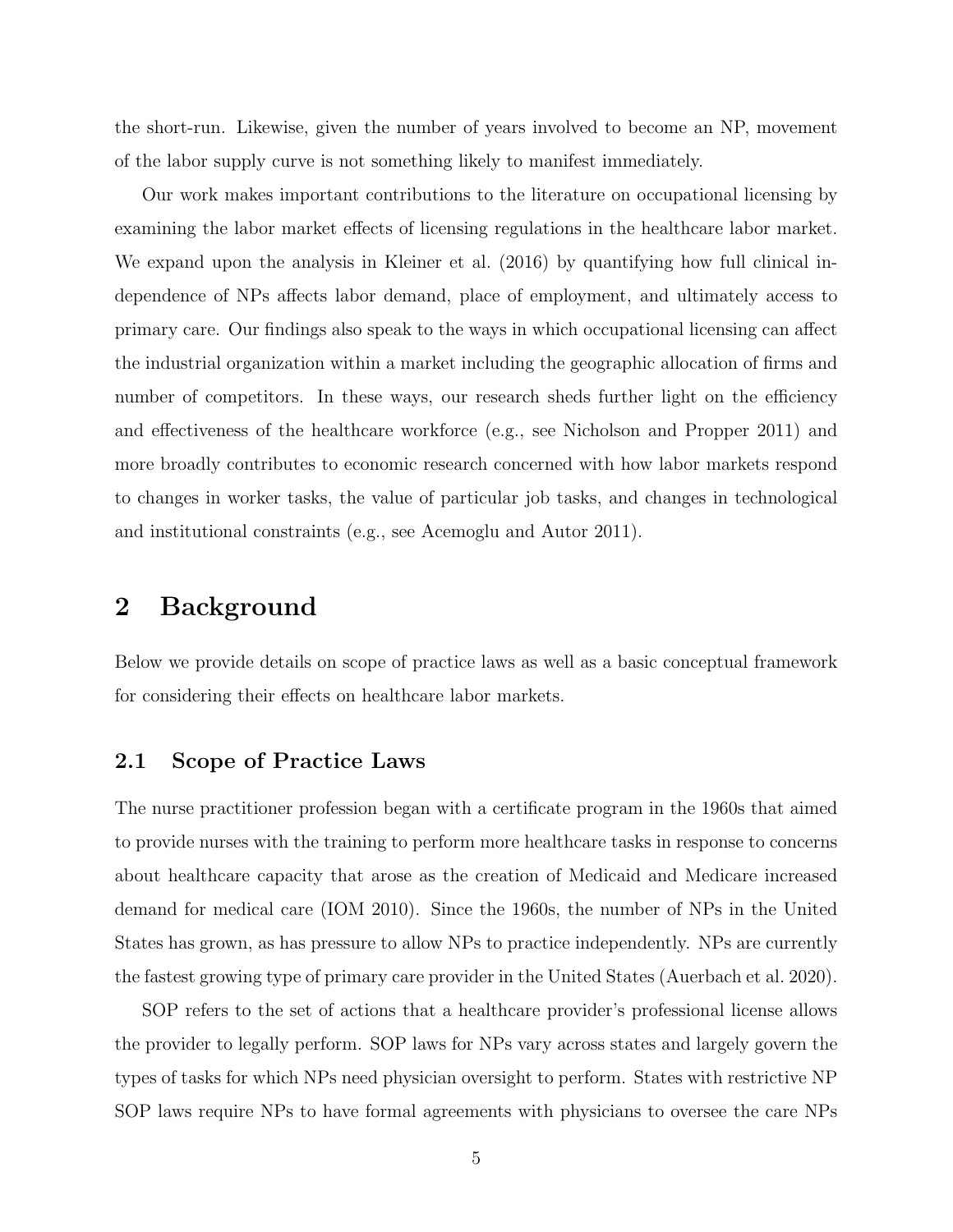provide. Depending on the state, NPs may need some version of physician involvement to prescribe medications, to order tests, and/or to admit patients to the hospital. In contrast, states with full practice authority for NPs allow NPs to practice without any degree of formal physician oversight or involvement in NP care delivery.

State legislatures have recently taken greater interest in NP SOP rules, with several states doing away with them completely. Specifically, from 2013 to 2017, eight states implemented laws to grant NPs full practice independence. We draw from multiple sources in an effort to carefully classify and code state SOP regulations for NPs, including our own reading of the laws as well as McMichael and Markowitz (2021). Table 1 shows the states expanding SOP for NPs in our study period along with the dates the laws became effective.<sup>7</sup> As of 2020, nearly half of all states have expanded full SOP to NPs. Purported reasons for the expansion of SOP include: meeting increased healthcare demand due to the Affordable Care Act's (ACA) insurance expansions, reducing healthcare costs, and aligning NPs' capabilities with their SOP.<sup>8</sup>

#### 2.2 Conceptual Framework

The expected effects of expanding NP SOP on the healthcare labor market are numerous. In this discussion, we focus on its effect on labor demand and the resulting changes in labor market outcomes.<sup>9</sup> Expanding NP SOP should increase the labor demand for NPs but could also change the tasks performed by NPs and change the allocation of NPs across the healthcare industry (as the increase in demand may be unevenly spread across place of service). This change in labor market outcomes for NPs (resulting from the increase in

<sup>7</sup>Three other states adopted full SOP over the 2011-2019 period. North Dakota and Vermont adopted full NP SOP in 2011. Thus, they are considered "always treated" in our analysis. Illinois adopted full SOP on January 1, 2018. However, there was a 1.5 year delay while the state finalized their administrative rules. See: https://www.americanmedspa.org/news/456401/Illinois-Adopts-Rules-for-Full-Practice-Authority-for-APRNs.htm, last accessed 11/3/21. Thus, Illinois is considered a control state for the job posting analysis, which runs through June 2019, and a treatment state in the ACS, which runs through 2019. Oregon had a smaller change in NP rules in 2013, but has long been a full SOP state. Lastly, Utah was still trying to pass its SOP law as of late 2021.

<sup>&</sup>lt;sup>8</sup>In response to healthcare needs arising from COVID-19, a majority of the states that had not already granted nurse practitioners full practice authority temporarily expanded nurse practitioners' SOP (AANP 2021). Some stakeholders have since pushed for these temporary expansions of nurse practitioner SOP to become permanent (National Academies of Sciences, Engineering and Medicine 2021).

<sup>9</sup>See Markowitz and Adams (2022) for a detailed discussion of its expected effects on labor supply.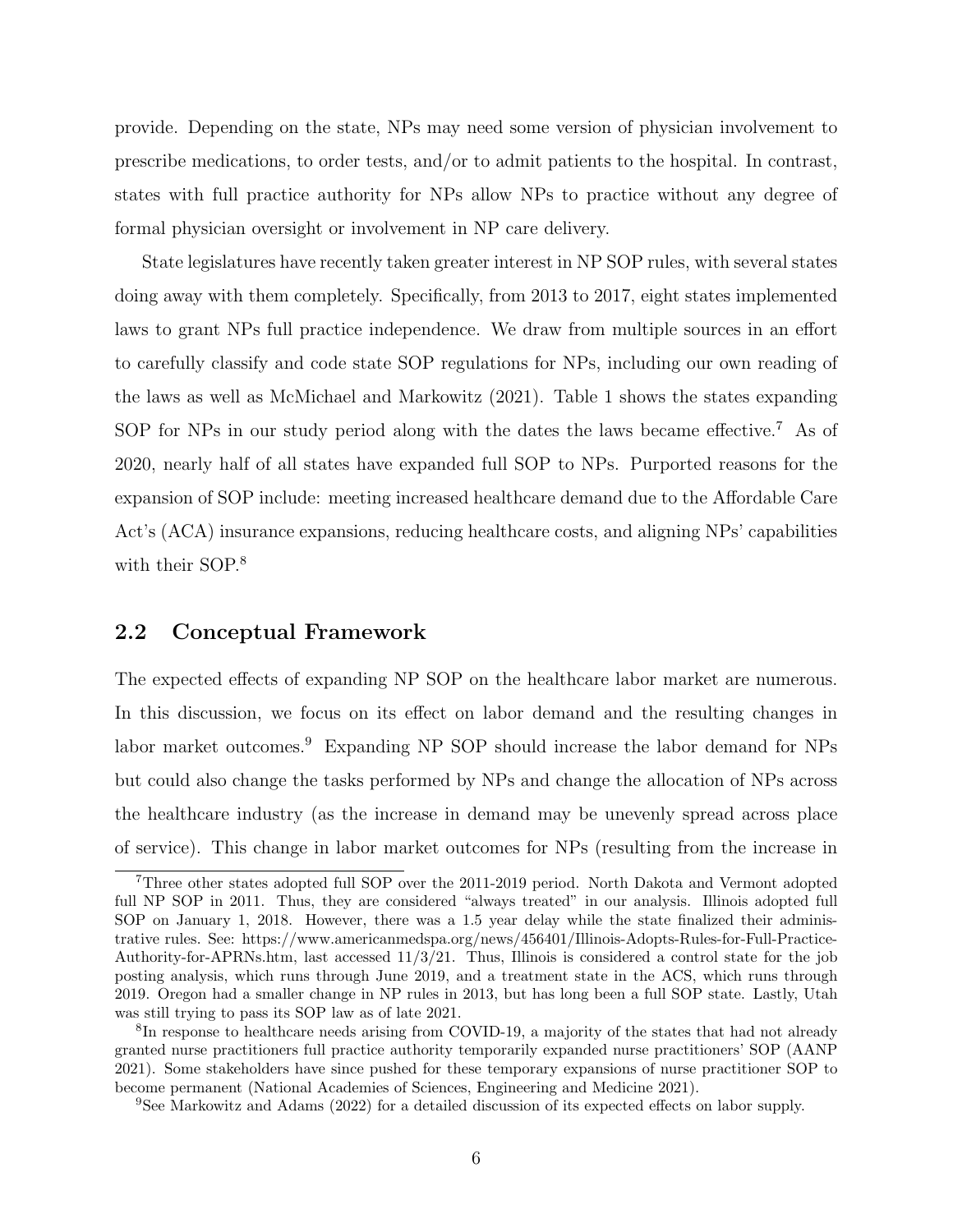demand) may also spillover and impact the labor demand of adjacent healthcare occupations, such as primary care physicians, which may now face greater competition from NPs. In this section, we discuss these expected effects on labor demand in more detail.

Easing SOP regulations for NPs should increase the labor demand for NPs. Under more-restrictive SOP laws, NPs require physician oversight, which imposes a cost on using NPs. As those costs are reduced through deregulation, the cost of delivering healthcare with NPs falls, increasing demand for NPs. Of course, how this increase in demand manifests itself in terms of higher wages and higher employment levels depends upon the elasticity of labor supply. In the short-run, we might expect that labor supply for NPs is not only quite inelastic but also unlikely to expand—as the additional training required to become an NP (compared to an RN) is fairly extensive, requiring a master's degree in most states, and not all states have licensing reciprocity, which prevents NPs from quickly moving across state lines. Indeed, it is even possible that NP employment could fall in the short-run due to new training requirements frequently imposed on NPs and new administrative rules that must be approved by states before new NP licenses can be issued.<sup>10</sup> To the extent that the supply of NPs is fixed in the short term, expanding NP SOP may have no impact—or even a negative impact—on equilibrium employment, but substantially increase earnings. Over longer time horizons, however, one would expect the labor supply curve to become more elastic and potentially expand as new entrants are attracted to the field, increasing the number of NPs and decreasing the NP wage gains.

Expanding SOP laws for NPs could also affect the allocation of NPs across employers in the healthcare industry since the costs associated with physician oversight may vary across employers. Healthcare firms that employ a large number of physicians, such as hospitals, may face the lowest costs of oversight because of the ready availability of physicians. Conversely, the costs of oversight can be higher in settings with few clinical providers, such as

<sup>10</sup>Expanded NP SOP is often associated with new supervised work requirements that stipulate NPs must first practice under the supervision of a physician for a set number of hours (e.g. 2000 hours in Connecticut) before being able to practice independently. Some employers that previously used NPs may now be hesitant to hire new NPs as they expect many will leave once they are fully trained and able to practice independently. Additionally, expanded NP SOP creates a new administrative burden for states as they need to update their administrative rules for issuing NP licenses. In Illinois, for example, it took a year and a half after the passage of expanded NP SOP to write and approve the new administrative rules for issuing NP licenses. Over that time, no new NP licenses were issued.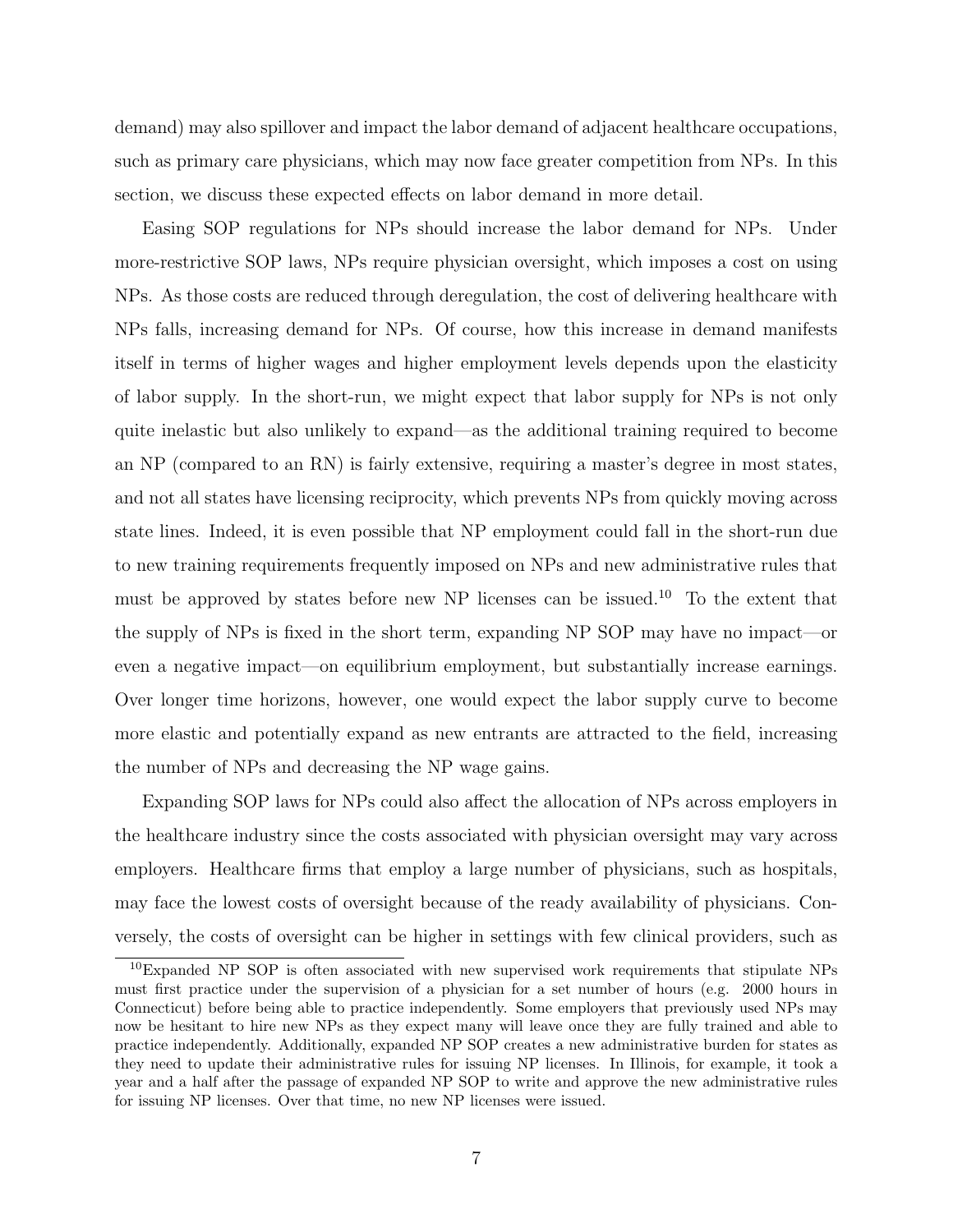a small standalone clinic, due to less physician availability. Thus, easing SOP laws should have a bigger impact on NP labor demand in places where physician oversight had been costly and a smaller impact where physician oversight had been cheaper and more plentiful. The extreme example is self-employment of NPs. Under restrictive SOP laws, the NP would need to bear additional costs to establish a formal arrangement with one or more physicians to satisfy the oversight requirements. Granting full NP independence, consequently, removes these added regulatory compliance costs and allows entrepreneurial NPs to pursue their own clinical business ventures (i.e., become self-employed practice owners), potentially increasing provider competition and geographic access in the local healthcare market.

Expanding NP SOP could also change how healthcare providers utilize NPs and thus, the desired skills of prospective NPs. Since NPs are now allowed to practice independently, employers might seek out NPs that specifically focus on primary care services as well as hold experience with or aptitudes for clinical leadership roles. At the same time, prospective employers may be less likely to seek out NPs to deliver non-primary care services, perform lower skilled clinical tasks, or carry out administrative support functions. If expanded NP SOP does change the skill demands for prospective NPs, this could further influence the growth of NPs providing primary care and the downstream impacts on care access and pricing. However, it may slow the reallocation of NPs into these primary care positions to the extent that the new skill demands introduce some degree of skill mismatch between existing NPs and the demands of prospective employers.

Lastly, expanding NP SOP could alter the labor demand for other healthcare occupations, depending upon the other occupations' substitutability or complementarity with NPs that practice independently. For example, removing the requirement of physician oversight for NPs likely makes NPs more substitutable and less complementary with primary care physicians (PCPs), which may decrease their demand—either because PCPs are no longer needed to oversee NPs or their set of clinical tasks is now further overlapping. Similarly, expanded SOP for NPs could increase the marginal productivity of NPs relative to registered nurses (RNs) and physician assistants (PAs), which would lead to healthcare employers substituting away from RNs and PAs towards NPs in their production processes. At the same time, expanding NPs' SOP also has the potential to make RNs and PAs more valuable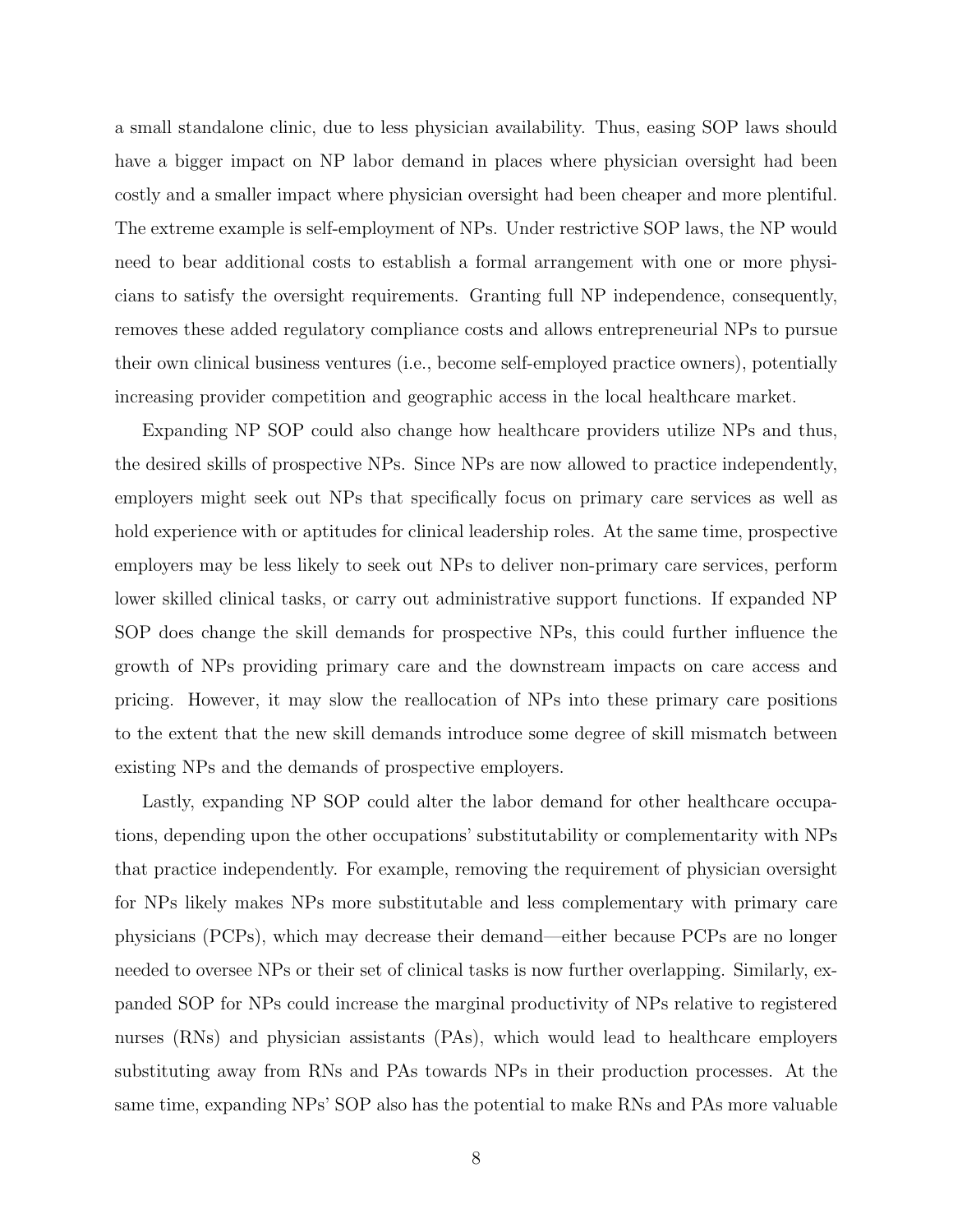to healthcare employers to the extent that RNs and PAs are complements to NPs. Over longer periods of time, expanded NP SOP could also decrease the supply of other healthcare occupations. For example, more RNs could opt to become NPs through continued training, rather than remain RNs. Thus, it is possible that the labor market outcomes of other healthcare occupations may be impacted by the targeted relaxing of NP SOP.

### 3 Data

Our empirical analyses use data from two different sources: data on job vacancy postings collected and distributed by Burning Glass Technologies (BGT) and data on the labor market outcomes of healthcare workers from the American Community Survey (ACS). Below, we describe each of these data sources.

#### 3.1 Burning Glass Technologies

Burning Glass Technologies (BGT) collects data on job posting from approximately 40,000 online job boards as well as company websites using a proprietary web-scraping procedure that removes duplicate job postings. For each job posting, BGT collects information about the occupation, desired applicant qualifications including skills, employer characteristics, the job location, and a precise calendar date associated with the posting (among other job characteristics). As such, the BGT database aims to be a near-universe of online job postings, with the company advertising that the data can be used to provide real time analysis on job growth, skill demands, and labor market trends. The BGT data, which are increasingly used in contemporary studies to capture important elements of labor demand (Lazear and Spletzer 2012; Faberman and Mazumder 2012; Deming and Kahn 2018; Hershbein and Kahn 2018; Dillender 2022), are an excellent data source to assess how expanding NP SOP affects the labor demand for NPs and other healthcare occupations.<sup>11</sup>

<sup>&</sup>lt;sup>11</sup>As of 2016, BGT estimates that it captures roughly 85 percent of job openings (Hershbein and Kahn 2018). Because most healthcare employers post job advertisements on their websites, this share is even higher for the healthcare sector (Lancaster et al. 2019).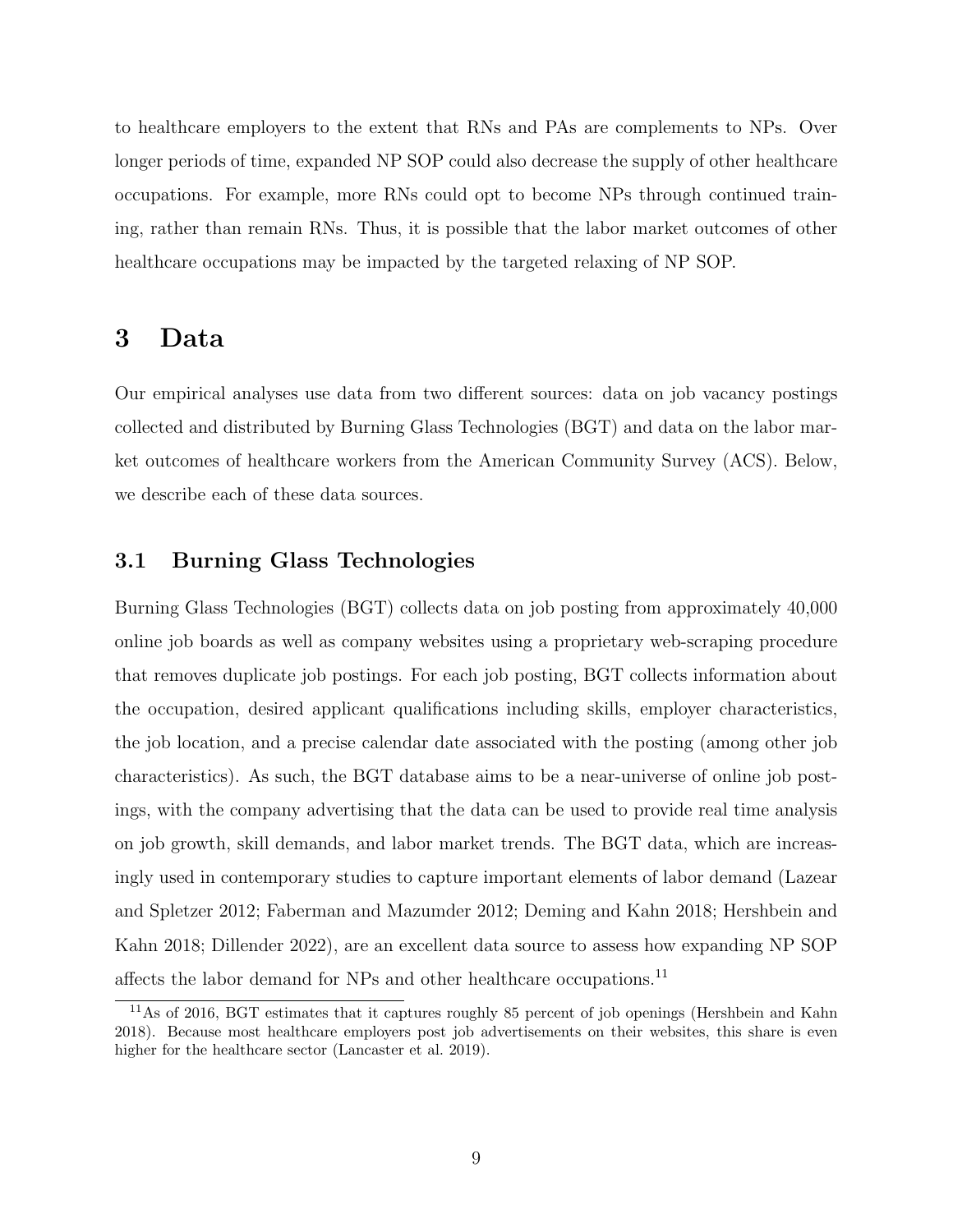We use the BGT data on all vacancies posted online from January 2011 through June 2019 with a work location in one of the 50 US states or the District of Columbia. We then limit the data to job postings for the following healthcare occupations using the Standard Occupation Classification (SOC) codes: nurse practitioners (NPs), primary care physicians (PCP), registered nurses (RNs), licensed practical and licensed vocational nurses (LPNs), and physician assistants (PAs).<sup>12</sup>

Our empirical analysis of the BGT data focuses on two main outcomes: the total number of job postings and the share of job postings that mention specific skills (both of which we aggregate to the state-quarter-year level for each occupation). These variables allow us to assess whether expanding NP SOP impacts overall labor demand for different healthcare occupations and whether employers respond to expanded NP SOP by demanding workers with different types of skills. While the skills included in the BGT data are too numerous to analyze individually, we group the skills into the following eight skill groupings: general healthcare skills, specialized healthcare skills, emergency healthcare skills, mental healthcare skills, healthcare support skills, leadership skills, office support skills, and other skills. Appendix Table A1 presents the mapping between the 574 BGT skills, which they refer to as skill clusters, and our eight derived "skill groupings."

Table 2 presents occupation-specific summary statistics for the average number of job postings per quarter as well as the growth in the number of postings from 2011 to 2018 (i.e., the full-year endpoints for our analytic window). As shown, while NPs are one of the smaller healthcare occupations (of those included in our analysis), they are one of the fastest growing over the most recent decade in terms of the number of job postings. This is consistent with Auerbach et al. (2020), which documents the rapid employment growth of NPs over the same time period. The table also presents summary statistics on the skills demanded in these job postings and how they map to our skill groupings. For NPs, the most frequently mentioned skills in job postings include general care skills (62 percent of postings), healthcare support skills (47 percent of postings), and specialized care skills (41

<sup>&</sup>lt;sup>12</sup>PCPs include family and general practitioners, general internists, and general pediatricians.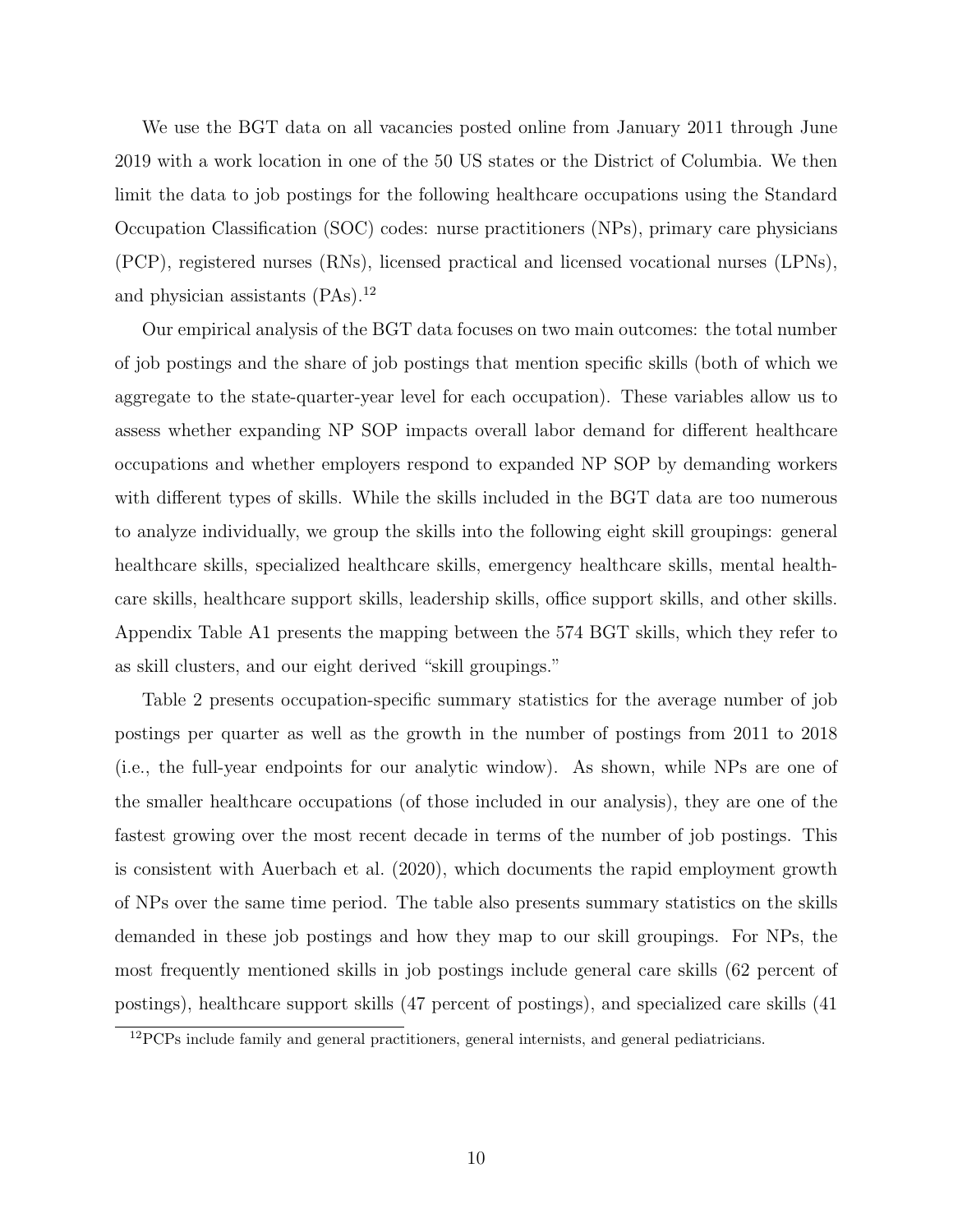percent of postings).<sup>13</sup> Reassuringly, the skills demanded for other healthcare occupations are largely in line with what one would expect. For example, general care skills are the most frequently mentioned skill for PCPs (74 percent of postings) while healthcare support skills are the most frequently mentioned skills for RNs and LPNs, 59 and 69 percent, respectively.

### 3.2 American Community Survey

We also analyze the effect of SOP laws on the labor market outcomes of NPs and other healthcare professionals using the American Community Survey (ACS). The ACS is a household-based survey administered by the US Census Bureau that collects economic and demographic information on one percent of the US population each year. While the survey is not specifically designed to analyze outcomes of healthcare workers, the large sample size and extensive labor market information make it a good data source to study the impact of NP SOP.<sup>14</sup> Our ACS analysis complements the analyses of the BGT data because it allows us to assess how the change in labor demand (evident in job postings) manifests itself in terms of labor market outcomes, including earnings, overall employment, self-employment, and employment across the healthcare sector.

Table 3 presents summary statistics on the sample of healthcare workers aged 25-60 over the 2010-2019 analysis period from the ACS.<sup>15</sup> We limit the sample to full-time healthcare workers employed as a NP, a physician, a RN, a LPN, or a PA, where we again identify these occupations using the SOC codes, but the SOC codes used by the Census Bureau in the ACS

<sup>&</sup>lt;sup>13</sup>This description excludes "Other Skills," which are largely composed on an unspecified skill ("na") in the BGT database. For example, "na" makes up 56 percent of all "Other Skills" for NPs and an identical percentage for PCPs.

<sup>&</sup>lt;sup>14</sup>Kleiner et al. (2016) also use the ACS to examine the impact of full NP SOP (over an earlier period 2001-2013) on the earnings of healthcare workers. In pre-2010 ACS data, the occupations were more aggregated than they currently are—with NPs combined with RNs, nurse anesthetists, and nurse midwives. Auerbach et al. (2020) also use the ACS to document trends in NP employment over the 2010-2017.

<sup>&</sup>lt;sup>15</sup>Following Goodman-Bacon (2021), we exclude observations from those states that had previously expanded their NP SOP prior to the start of the 2010-2019 period; thus, our control group represents states without expanded NP SOP.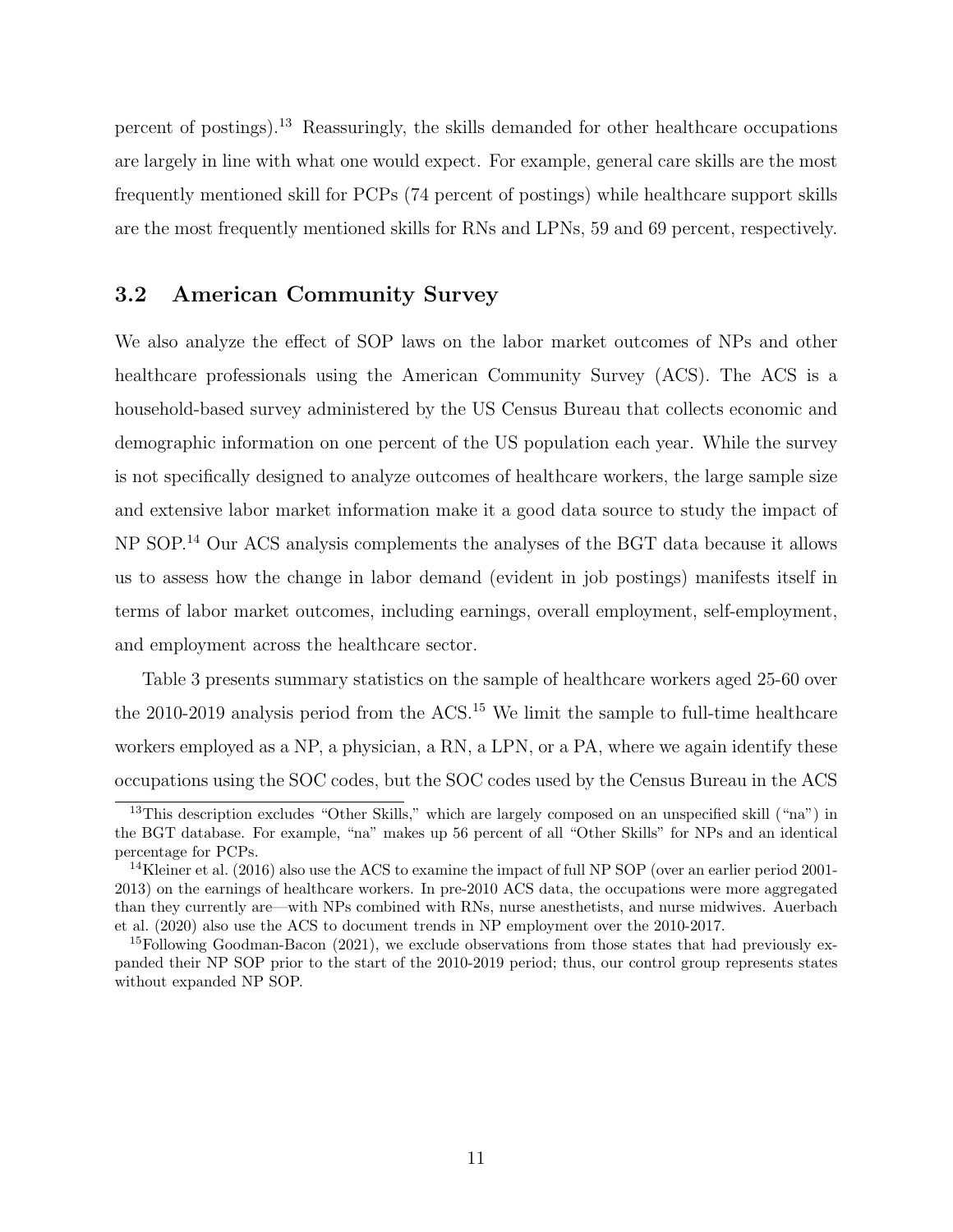are slightly more aggregated for NPs and physicians than in the BGT data.<sup>16</sup> The sample includes 12,182 NPs as well as  $68,755$  physicians  $(MDs)$ ,  $^{17}$  244, 231 RNs, 63, 050 LPNs, and 9,298 PAs. Relative to MDs, NPs are more likely to be female, non-immigrants, and white. They are also much less likely to be self-employed than physicians (three vs. 18 percent). When we classify healthcare workers' place of employment using Census Industry Codes, we see that the industrial employment of NPs (like MDs, PAs, and RNs) is highly concentrated in hospitals (40 percent) and physician's offices (26 percent). One difference is that NPs are much more likely to work in outpatient care centers than MDs or RNs (16 percent versus six and five percent, respectively). After these three industries, the employment of NPs is fairly dispersed with Colleges and Universities representing the next most popular place of employment at two percent.

Table 3 also provides summary statistics on earnings by occupation. Earnings data in the ACS are top-coded where the largest two percent of earners in each state in each year have their actual earnings replaced with the average earnings of the highest two percent in the state-year. Top-coding rarely impacts NPs, RNs, PAs, or LPNs, but 29 percent of physicians have top-coded earnings. In our empirical analysis of earnings, we exclude top-coded earnings observations from the main empirical specification because the average earnings levels may be driven by large earnings levels for other (non-healthcare) occupations. We also winsorize the earnings data, excluding the observations with the highest and lowest two percent of earnings within each occupation-state.<sup>18</sup> As shown in Table 3, this does not change the average earnings for NPs. Average earnings for full-time, non-top-coded, and

<sup>16</sup>We define a full-time employed worker as a worker who worked at least 40 weeks over the past year, averaged at least 30 hours worked per week, and reported positive earnings. The nurse practitioner occupation code in the publicly released ACS data also includes nurse midwives; however, there are few nurse midwives in relation to NPs. Additionally, there is no separate occupation code for primary care physicians in the ACS. Instead, we must use the occupation code for all physicians, which also includes surgeons. The inclusion of nurse midwives in our sample of nurse practitioners and surgeons in with our sample of physicians is unlikely to have a large effect on our estimates. According to the 2019 Occupation Employment and Wage Statistics (OEWS), nurse practitioners made up almost 97 percent of this combination and physicians made up more than 95 percent of this combination nationally.

<sup>&</sup>lt;sup>17</sup>Physicians can be doctors of medicine (MDs) or doctors of osteopathic medicine (DOs). We use the term MD as shorthand for physician for simplicity and because more than 90 percent of physicians are MDs rather than DOs.

<sup>&</sup>lt;sup>18</sup>We present robustness estimates at the end of the paper that include both topcoded and winsorized earnings levels.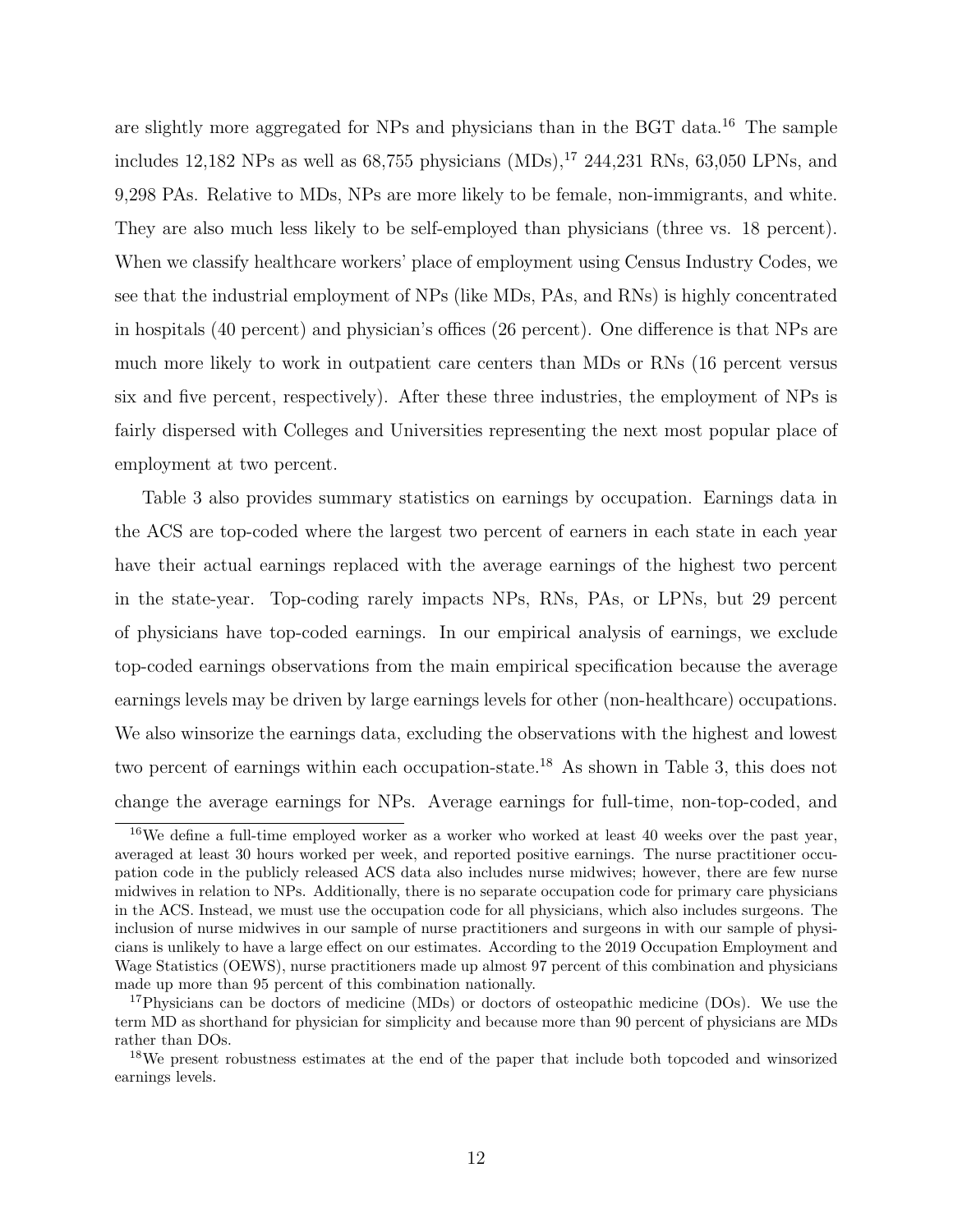winsorized NPs are \$94,000. PAs are paid similarly, but physicians are paid about a third more and RNs are paid a third less.

### 4 Empirical Methodology

#### 4.1 Empirical Approach for Job Vacancies & Skill Demands

We analyze the effects of expanding NP SOP on job vacancies and skill demands in the BGT data using a two-way fixed effects generalized difference-in-differences estimation strategy, which we also adapt to an event study model. We first estimate:

$$
Y_{st} = \alpha Lead_{st} + \beta ShortRun_{st} + \gamma LongRun_{st} + \lambda_s + \nu_t + \epsilon_{st},\tag{1}
$$

where Lead represents the period 1 year prior to policy adoption,  $ShortRun$  represents the period 0-2 years post SOP implementation, and  $LongRun$  represents the period more than 2 years following SOP implementation. Our regression models, which we estimate separately for our five healthcare occupations, also control for state  $(\lambda_s)$  and quarter-year  $(\nu_t)$  fixed effects. Information from job listings, which is our outcome  $Y_{st}$ , is aggregated to quarteryears by state, where the specific outcomes we examine include the natural logarithm of the total number of job postings, the average number of skills/skill groupings per job posting, and the share of postings mentioning a specific skill grouping. That said, because expanded NP SOP can affect relative demand as well as absolute demand, we also use the ratio of the number of postings for nurse practitioners to job postings for other related healthcare occupations as an outcome variable. This approach will also help control for other trends affecting healthcare employment, such as the ACA. The coefficients  $\alpha$ ,  $\beta$ , and  $\gamma$  are the parameters of interest, where  $\alpha$  helps us to assess the parallel trends assumption and  $\beta$  and  $\gamma$  describe the impact of expanding NP SOP.

We then adapt our two-way fixed effects estimation to an event study framework:

$$
Y_{st} = \sum_{j=1}^{J} \alpha_j 1[t - T_s^* = j] + \lambda_s + \nu_t + \epsilon_{st},
$$
\n(2)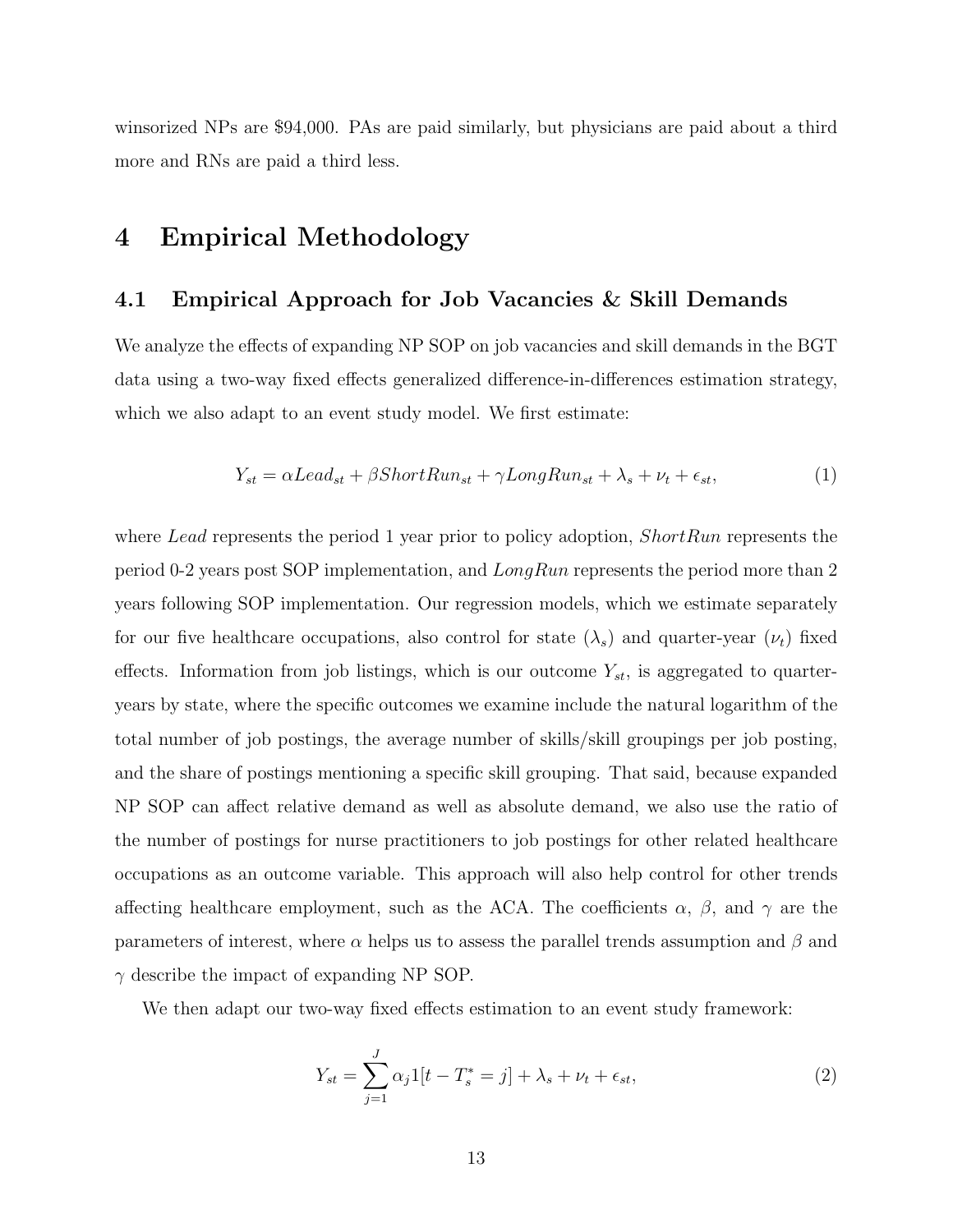where  $T_s^*$  represents the time period that state s enacts the full NP SOP policy, 1[.] is the indicator function, and the  $\alpha$  coefficients are the parameters of interest. The model is otherwise identical to Equation 1, where we cluster our standard errors at the state level in both sets of estimates.

We are sensitive to the concerns raised in Goodman-Bacon (2021) regarding the potential biases associated with differences in treatment timing. Thus, we drop the always treated states, i.e. those states that had enacted full NP SOP prior to 2011, from our empirical analysis.<sup>19</sup> Moreover, of the nine states that changed their SOP laws during our time period, most did so within a fairly narrow window, five in 2015 alone and seven within the two year period between the middle of 2014 and the middle of 2016 (see Table 1). Later in the paper, we present robustness tests showing the sensitivity of our results using different subsets of full NP SOP adopting states—including when imposing that our treatment group states implement their policy changes within a common time window.

#### 4.2 Empirical Methods for Labor Market Outcomes

Our empirical approach analyzing labor market outcomes of healthcare workers in the ACS is almost identical to Equation 1 and Equation 2, except that the data are annual and at the individual level. Thus, the time fixed effect are year dummy variables (instead of quarter-year dummies) and we include basic demographic controls  $(X_{ist})$  in the regressions. The specific control variables included in  $X$  are: a cubic in age and indicators for sex, race, ethnicity, education groupings, and immigrant status.<sup>20</sup> The outcomes we analyze in the ACS are also intentionally different and complementary to the insights offered from the BGT data. Specifically, we analyze the effect of full NP SOP on individual earnings, total occupational employment, self-employment probabilities, and employment across industries. We weight regressions using the ACS sample weights and, like the BGT analysis,

<sup>&</sup>lt;sup>19</sup>The following 17 states had expanded SOP laws in place over the entire 2011-2019 period: Alaska, Arizona, Colorado, District of Columbia, Hawaii, Idaho, Iowa, Maine, Montana, New Hampshire, New Mexico, North Dakota, Oregon, Rhode Island, Vermont, Washington, and Wyoming. In robustness estimates, we show that the results are very similar if we include these states in the control group.

<sup>&</sup>lt;sup>20</sup>In the earnings regression, we also include indicators for weeks employed. The indicators follow the ranges of weeks that are reported in the ACS, where weeks worked is a categorical variable: 40-48 weeks, 49-50, and 51-52.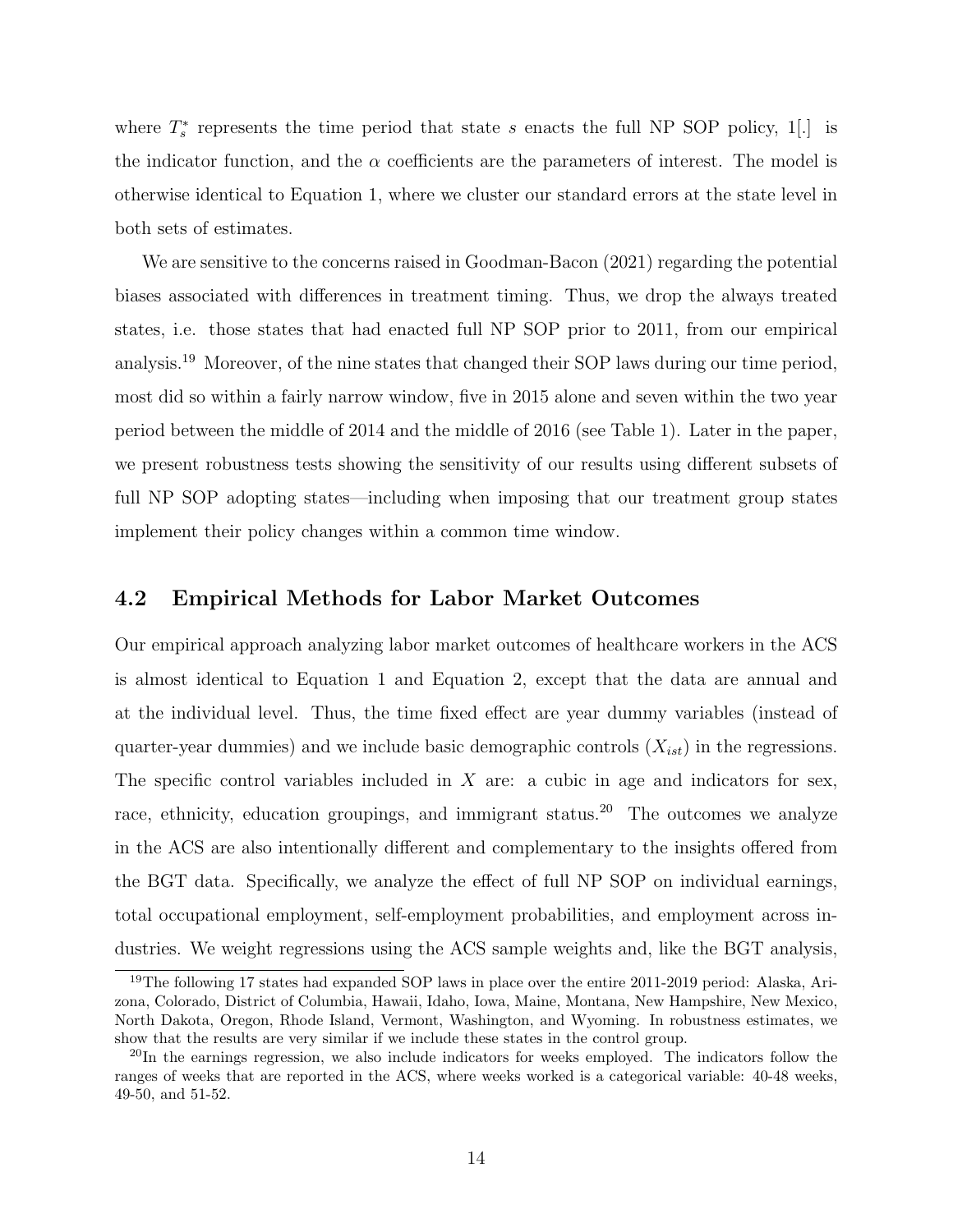we exclude always treated states and our standard errors are clustered at the state-level. We also implement the same series of robustness checks for the ACS data (e.g., assessing any influence from differential timing in treatment).

### 5 Results

#### 5.1 BGT Analysis

Table 4 presents our estimates of Equation 1 when the outcome is the natural logarithm of the number of job postings (per quarter). Looking first at NPs in column (1), we see that in the year prior to expanding NP SOP, jobs postings for NPs in full SOP adopting states tended to be somewhat less common than in non-adopting states, although the coefficient is not statistically different than zero. In the first seven quarters after full SOP adoption, there was no measurable change in the demand for NPs (measured as the number of online job postings). However, beginning two years after full NP SOP adoption, the number of job postings for NPs in full SOP adopting states increased by  $0.27$  (se=0.12) log points, representing a large increase in demand for NPs. Interestingly, this increase in demand for NPs occurs without any corresponding change in the demand for other healthcare occupations including PCPs (column 2), RNs (column 3), LPNs (column 4), and PAs (column  $5$ ).<sup>21</sup> Thus, the estimates imply that states that adopted full NP SOP experienced stronger demand for NPs without any subsequent weakening in demand for other credentialed healthcare professionals.

We also estimate Equation 1 using the ratio of total other healthcare job postings to total NP job postings as our outcome variable. These estimates, which we present in Table 5, will help address the negative (although statistically insignificant) leading coefficients across all occupations in Table 4 and better assess changes in relative demand. Under this approach, if the adoption of full NP SOP increases the relative demand for NPs compared to these other healthcare occupations, then the coefficients on the policy adoption variable

<sup>21</sup>While all of the Long Run coefficients in Columns 2-5 are negative, almost all of the Long Run coefficients are actually larger than the pre-trend, i.e. the coefficient associated with job posting levels in the year prior to full SOP adoption, and none are statistically different than zero.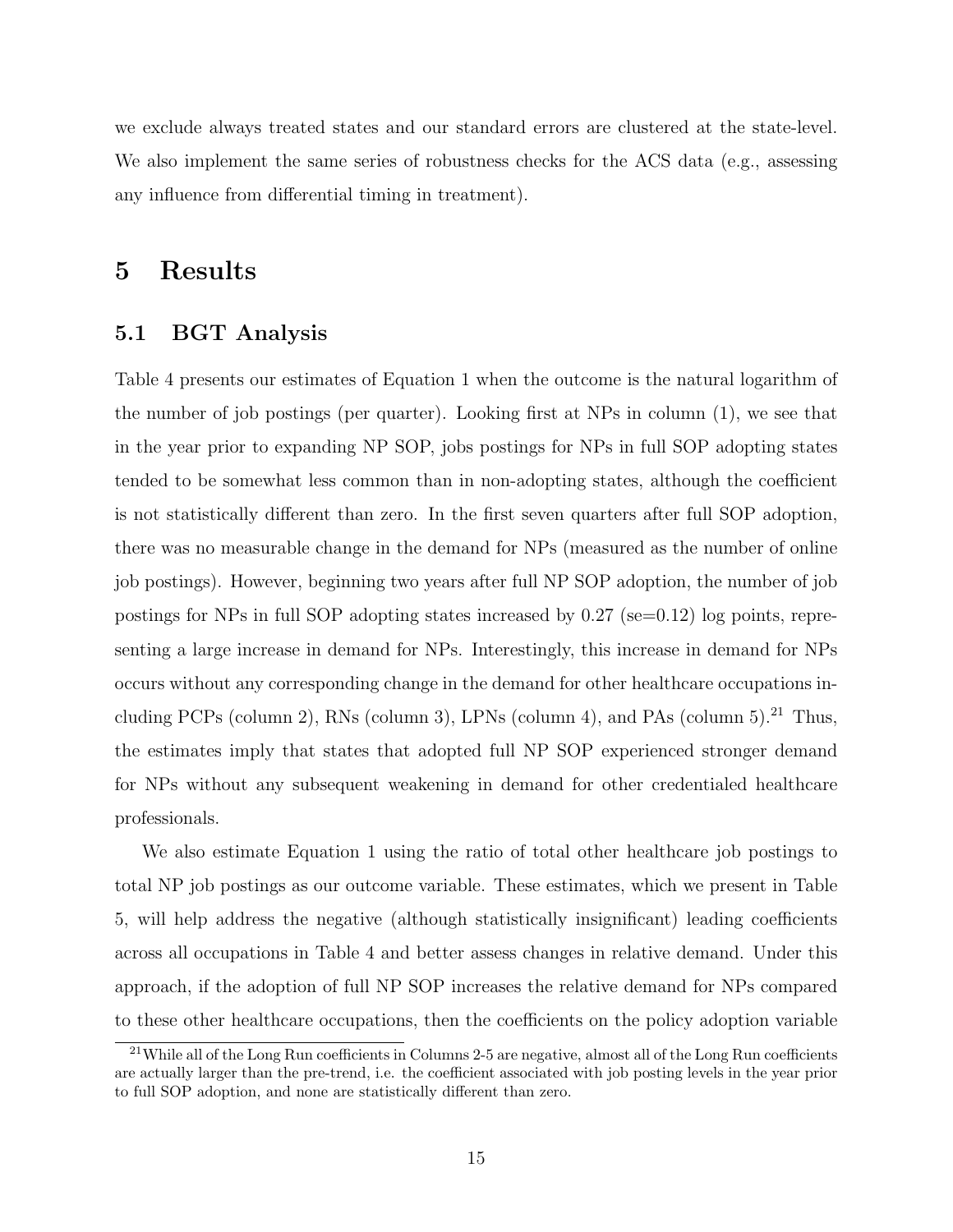should be negative, i.e., that this ratio falls. Indeed, this is precisely what we see. We again see no measurable differential between adopting and never adopting states prior to the deregulation event or in the first two years after the policy change, but the relative number of job postings for each of these occupations (compared to NPs) falls beginning two-years after full NP SOP adoption. To help assess the magnitudes of these changes in relative demand, we also include the average ratio at the bottom of each column. Interestingly, the decrease in the ratio for each occupation is about 30 percent—almost identical to the change in the number of NP job postings (see Table 4). Therefore, the changes in the ratio of job postings in Table 5 confirm our results in Table 4 that expanding NP SOP to allow NPs to practice independently has increased the labor demand for NPs without harming the labor demand for other healthcare workers. However, the effects appear to materialize with a lag, which can reflect underlying frictions in healthcare labor markets (e.g., if employers cannot instantaneously adjust clinical staffing and roles across labor types) and/or statelevel adjustment delays in SOP implementation for credentialing NPs as fully independent providers (e.g., incorporating supervised hours requirements and general updating of the NP licensing process in the deregulated practice environment).

To better understand the timing of these effects on labor demand for NPs, we estimate the event study model in Equation 2, where we continue to use the ratio of job postings (total occupation job postings/total NP job postings) as our key outcome variables of interest. These results—estimated at the half-year level to reduce noise—are presented in Figure 1.<sup>22</sup> The first dashed vertical line in each figure indicates the time period just prior to policy adoption, while the second dashed vertical line is just before the period two-years after NP SOP adoption. One thing to note across all figures is that the ratio of job postings is fairly steady in the quarters leading up to full NP SOP adoption offering additional support for the parallel trends assumption. This is especially the case in Panel B, which presents effects on the ratio of RN job postings to NP job postings. We also see that there is no immediate change in this ratio in the first year after adoption, but the ratio generally starts to decline after a year, and becomes statistically different than zero after two years. Appendix Figure

<sup>&</sup>lt;sup>22</sup>The data are still summed to the state-quarter-year level with the half-year dummies taking a value of one for each of the two relevant quarters pertaining to a given half-year indicator variable.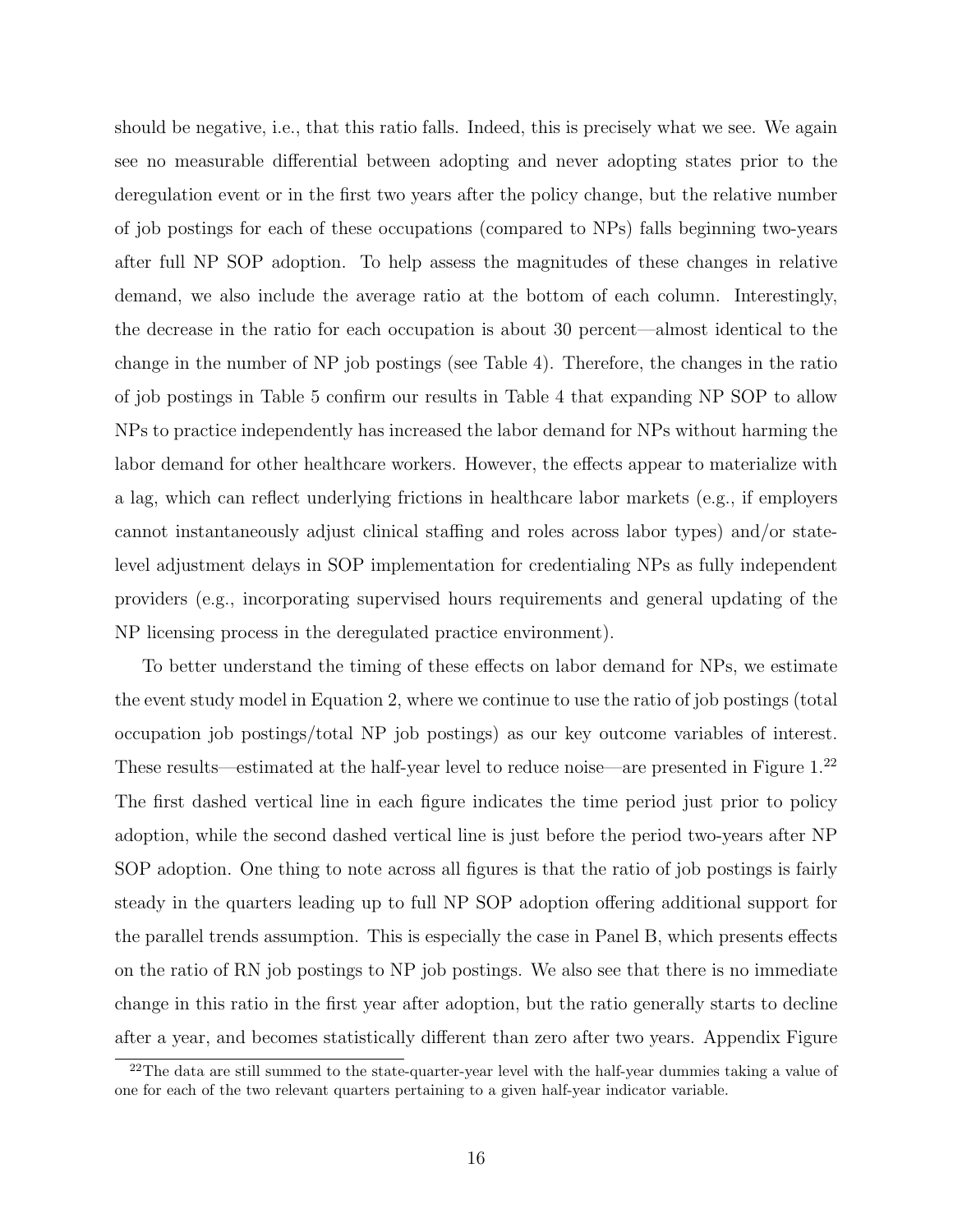A1 presents analogous event study estimates of the effect of full NP SOP adoption on the natural log of NP job postings.

Lastly, we examine geographic heterogeneity in the effect of full NP SOP adoption on the number of NP job postings. Previous research has shown that NPs are an important healthcare provider in traditionally underserved areas (Barnes et al. 2018). This analysis allows us to assess whether expanded SOP could improve access to primary care providers in Health Professional Shortage Areas (HPSAs). Interestingly, we see that full SOP adoption increases demand for NPs among employers located in HPSA as well as non-HPSA areas, with the magnitudes of the growth quite similar across areas (see Table A2).

We turn next to the impact of full NP SOP adoption on the skills demanded of NPs, which we present in Table 6. Column (1) and (2) show our estimates of full NP SOP adoption on the average number of BGT skills listed per job posting and the average number of skill groupings listed per job posting, where the difference between a "BGT skill" and a "skill grouping" is that a BGT skill includes any of the 574 skills included in the BGT job postings (based on BGT's own proprietary algorithm for classifying skills) and a skill grouping is one of our aggregated skill groupings—eight in total. We find that NP SOP adoption is not changing the average number of BGT skills or skill groupings among NP jobs posting (or PCP jobs postings, see Appendix Table A3). This is somewhat surprising since one might expect that full NP SOP adoption would cause NPs to focus more on tasks related to primary care services. These estimates imply that full NP SOP adoption is not associated with any greater degree of skill specialization among NPs. The effects of full NP SOP adoption on the proportion of jobs mentioning specific skill groupings are presented in Columns 3-10. Interestingly, we see essentially no change in the composition of skill demands in job postings.<sup>23</sup> Thus, full NP SOP adoption does not appear to be changing the specific skills employers are seeking out for their prospective NP hires. Instead, employers are simply demanding more NP clinical labor. These results also suggest that skill mismatch should not hamper the ability of existing NPs to practice independently under full SOP.

<sup>&</sup>lt;sup>23</sup>A notable exception is that the estimates suggest some decreased frequency of job postings mentioning mental health skills. That said, we do not place a lot of weight on this result given the multiple hypotheses that we are testing (Savin 1984).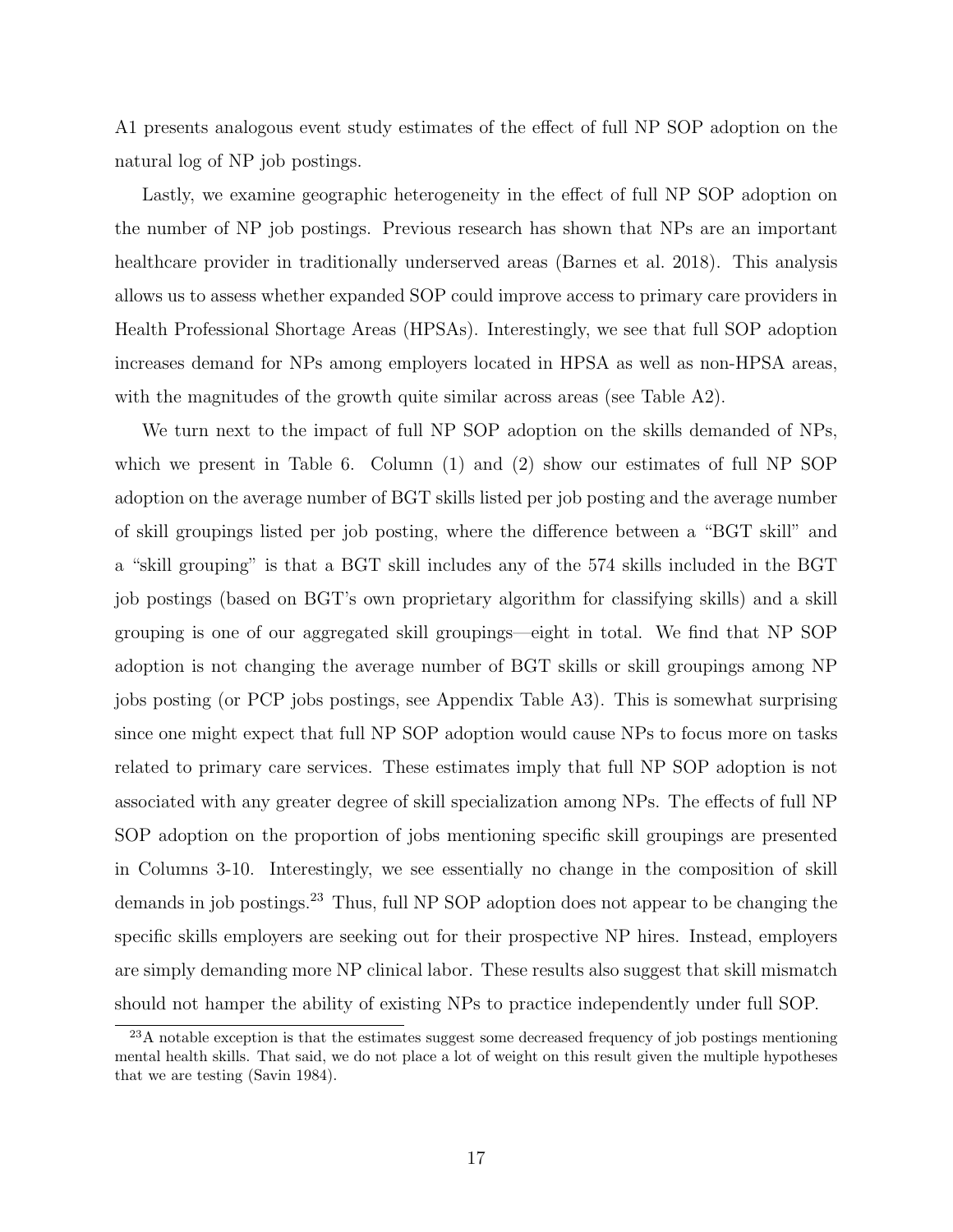#### 5.2 ACS Analysis

We now present results describing how the labor market outcomes of healthcare workers in the ACS respond to the increase in demand for NPs documented in the BGT data. We first present effects on earnings and employment. We then show how NP SOP affects NP employment across the healthcare sector.

Table 7 presents the effects of adopting full NP SOP on earnings for NPs. As shown in column (1), the earnings of NPs are very similar in states that adopt full NP SOP (compared to NPs in states that never adopt SOP) in the year prior to the policy adoption, but earnings for NPs in states that adopt full SOP increase by about 6 percent in the year-of and one-year after adoption. Earnings for NPs remain about 5 percent higher two or more years after adoption. Figure 2 presents our estimates of the event study regression of full NP SOP adoption on earnings. The event study estimates confirm that the adoption of full NP SOP has an immediate, persistent, and positive impact on NP earnings. Indeed, the stability of the earnings effect over time—evident even four or more years after SOP adoption—implies that the labor supply response of NPs may be quite limited, at least in the initial few years following the removal NP SOP restrictions.

Table 7 and Figure 2 also present the estimated effects of full NP SOP adoption on earnings for MDs, RNs, LPNs, and PAs. While the estimates of Equation 1 in Table 7 suggest a potential short-term impact on MD earnings,  $24$  these effects are not evident in the full event study estimates in Figure 2. We also find no evidence that the earnings of RNs, LPNS, or PAs are affected by the policy change. Thus, only limited evidence suggests that the adoption of full NP SOP is spilling over and affecting the earnings of other healthcare occupations. This contrasts with Kleiner et al. (2016), who find that the earnings of physicians decline when NPs are granted full independent practice authority when examining earlier SOP policy changes.

Table 8 presents the impact of expanded NP SOP on equilibrium employment for NPs and other healthcare workers in the ACS. Panel A presents the effect on the natural loga-

<sup>&</sup>lt;sup>24</sup>The change in earnings for physicians in the short-run relative to the leading effect is  $-0.06$  (se=0.03). In the long-run, the change in coefficients falls to  $-0.03$  (se=0.02). Thus, there is some evidence that the adoption of NP SOP lowers physician earnings, at least in the short-run.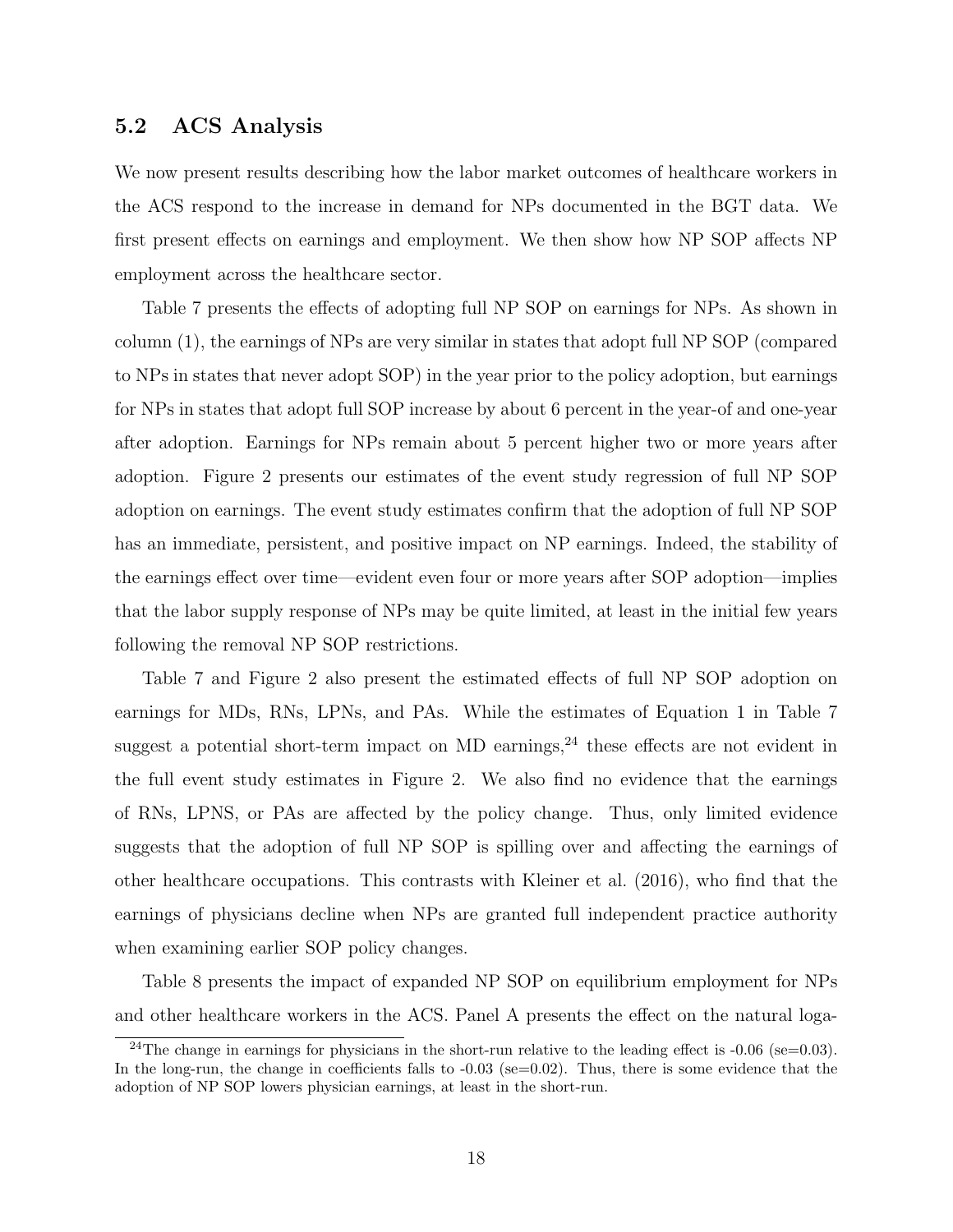rithm of overall full-time employment (where occupational employment has been summed to the state-year level) and Panel B presents estimates using the ratio of total employment as the outcome, e.g., total RN employment divided by total NP employment. Thus, if the increase in demand we observe in BGT data is leading to an increase in NP employment, then we would expect positive coefficients in column (1) of Panel A and negative coefficients in all of Panel B. As shown in Table 8, we find no evidence that adoption of full NP SOP is increasing equilibrium employment for NPs or affecting overall employment at any of the healthcare occupations we examine within the first four years post-deregulation.<sup>25</sup> Moreover, when we examine the impact of full SOP adoption on relative employment in Panel B, the estimates imply no change in NP employment relative to other occupations. This result is further supported by the event study estimates in Figure 3.

Even if the adoption of full NP SOP is not increasing overall NP employment, these policies could lead to a reallocation of NPs across different types of healthcare employers in a way that increases access to primary care. As we describe above, once NPs are allowed to practice independently, we expect that this policy change should increase self-employment among NPs and generally increase NP employment at areas where physician employment is less common and thus, physician oversight had been more costly.

Table 9 presents our estimates of the impact of full NP SOP adoption on NP selfemployment and place of service in the ACS. Looking at column (1), we find that there is no measurable difference between NP self-employment in adopting and non-adopting states in the year prior to adoption, but self-employment increases by  $1.4$  (se=0.8) percentage points in the year-of and one-year after adoption and remains 1.8 (se=0.6) percentage points higher two or more years after adoption. This rise in self-employment is unique to NPs, with no other healthcare occupations experiencing any changes (see Appendix Table A4). Moreover, the effect is quite persistent and grows slightly over time. As we show in the event study estimates in Figure 4, NPs are 2.7 (se=0.9) percentage points more likely to be self-employed four or more years after full SOP adoption. Additionally, the magnitudes of

<sup>&</sup>lt;sup>25</sup>If anything, the estimates in column  $(1)$  of Panel A imply that NP employment may be declining. The long-run effect minus the one-year before effect is -0.21 (se=0.13). That said, the estimates are quite noisy.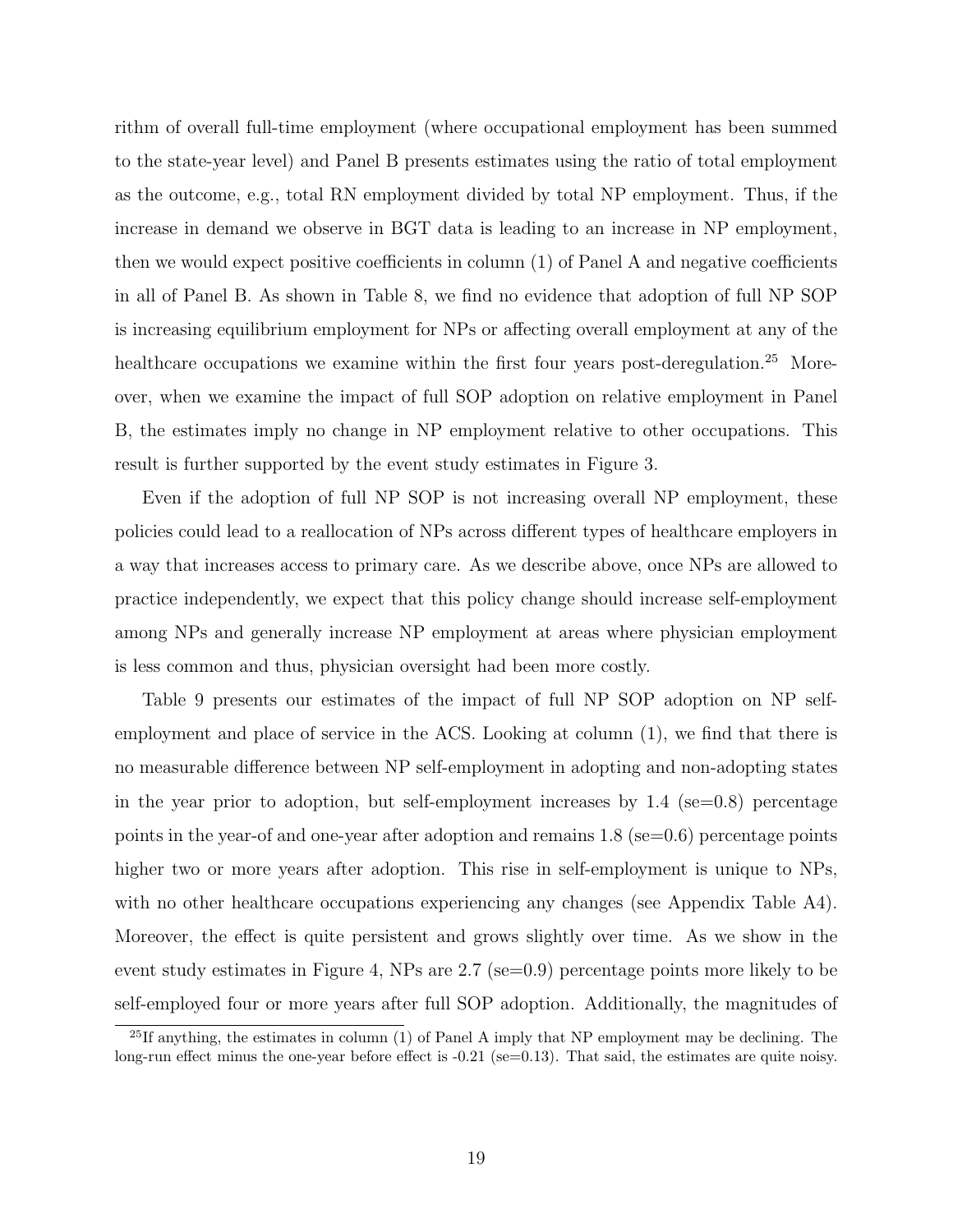these effects are quite large, with the long-run effect in Table 9 representing a 60 percent increase above the average rate of three percent.

The adoption of full NP SOP also appears to affect NP place of service with NPs reallocating their employment away from hospitals and towards outpatient care centers, which include clinics and urgent care centers. Ignoring the leading coefficient, the estimates imply that two or more years after full SOP adoption, NP employment at hospitals decreases by 5.6 (se=4.1) percentage points and increases at outpatient care centers by 3.5 (se=1.5) percentage points.<sup>26</sup> If we account for the leading effect, this employment realignment is magnified and suggests that NPs may also be reallocating into physician offices.<sup>27</sup> These changes in place of employment indicate that the need for physician oversight (before full SOP is adopted) is a binding constraint for a lot of NPs making decisions about how to practice and employers contemplating hiring NPs.

The movement of NPs away from hospitals and towards self-employment and employment at outpatient care centers could positively impact the geographic allocation of primary care providers and even increase the number of primary care providers (and thus, access to primary care) even if total NP employment remains fixed. For example, when we look at the place of service for self-employed NPs, the most commonly observed location is "Office of Other Health Practitioner." Thus, much of the movement of NPs into self-employment may reflect the opening of new primary care practices. Additionally, it is not unreasonable to think that NPs employed at outpatient care centers and physician offices may be more likely to be engaged in providing primary care than NPs employed in hospitals.<sup>28</sup> This again points to the idea that the reemployment pattern among NPs that we uncover is consistent with full NP SOP increasing the number of primary care providers, even if it has been unsuccessful at increasing the aggregate number of NPs in the short-run.

<sup>&</sup>lt;sup>26</sup>Because all NPs are employed at one of the four places of employment, the coefficients in any period sum to zero.

<sup>&</sup>lt;sup>27</sup>The long-run coefficient minus the leading coefficient is -12.5 (se=6.4) for hospitals, 5.7 (se=2.4) for outpatient care centers, and 7.3 (se=3.7) for physician offices.

<sup>&</sup>lt;sup>28</sup>One potential concern with this interpretation is that many outpatient care centers and physician offices are associated with hospitals. Many NPs in the ACS that report working in a hospital may be employed in these hospital affiliated physician offices and outpatient care centers, as opposed to working inpatient or emergency care units.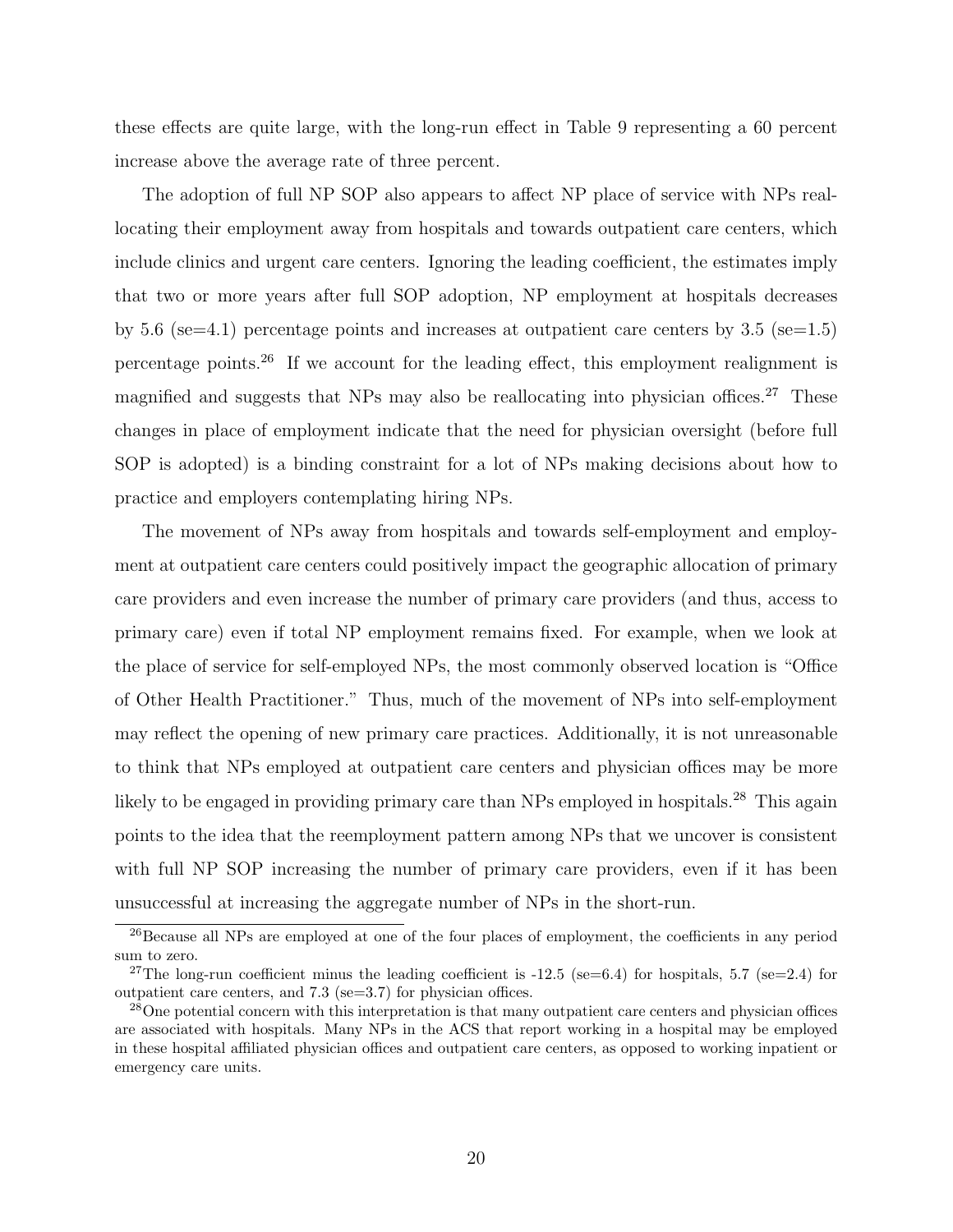#### 5.3 Robustness

We perform numerous robustness tests of our BGT and ACS analysis to test the sensitivity of our results to minor perturbations to our empirical specification. These estimates are presented in Table 10 (BGT analysis) and Table 11 (ACS analysis). Generally speaking, our results are quite robust to these alternative specifications.

Our main empirical specifications excluded states that allowed NPs to practice independently (i.e., full NP SOP states) over the entire sample period. The exclusion of these "always adopters" from the control group addresses potential biases associated with variation in treatment timing in the two-way fixed effects difference-in-differences empirical approach (Goodman-Bacon 2021; Callaway and Sant'Anna 2021). We examine the sensitivity of our results to these exclusions by presenting estimates that use all states. We also investigate whether the differential timing of SOP law changes is distorting our estimates and inferences. Fortunately, a majority of states that adopted full NP SOP over the period 2010-2019 did so during a relatively compact time horizon from the middle of 2014 to middle of 2016, which allows us to exclude states with shorter pre- (post-) periods in our analytic data and thereby present estimates that limit our treatment sample to the seven states that adopted full NP SOP over this more limited time frame. As we show in columns 2-3 of Table 10 and columns 3-4 of Table 11, neither the BGT nor the ACS results are sensitive to these further restrictions placed on the analytic samples.

We also estimate additional specifications that test the sensitivity of our results to variation in ACA adoption, changes in the skill grouping variables, and small changes to the ACS empirical specification. We find that excluding states that did not adopt Medicaid expansion (under the ACA) does not materially affect our results (see column 4 on Table 10 and column 5 of Table 11); that small changes in our skill grouping variables have no material effects on our results;<sup>29</sup> and that small changes to our ACS empirical specification—such as including top-coded and winsorized earnings or excluding sample weights—also do not substantially change our estimates (see column 2 and 6 of Table 11).

<sup>29</sup>In results not shown, we have tried several reconfigurations of our skills groupings to test the sensitivity of our results to alternative skill groupings. These include: combining healthcare support and office support skills, breaking our "na" from other skills, and creating an "education skills" grouping from the other skills. None of these changes had a material impact on our skills analysis estimates in Table 6.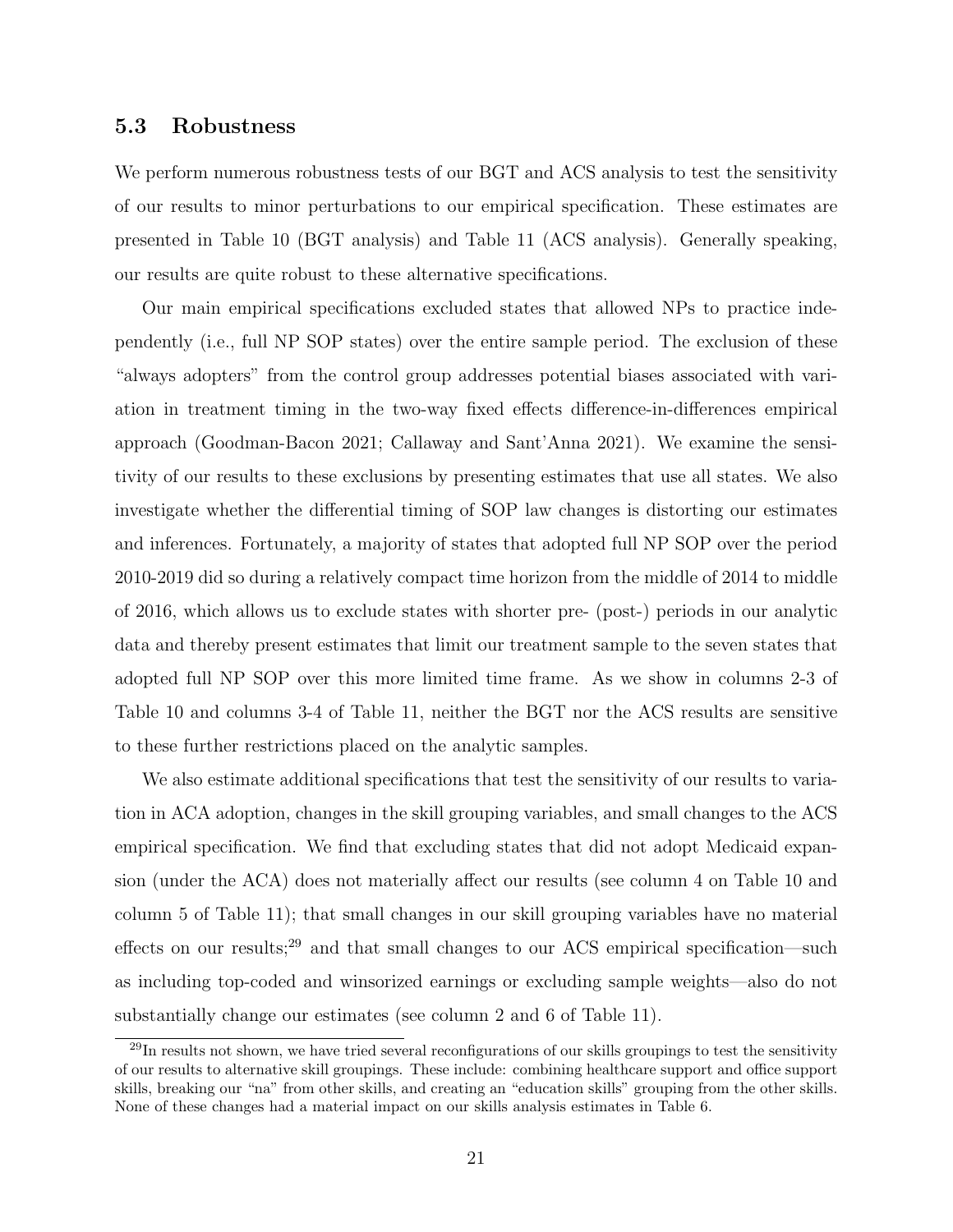### 6 Conclusion

Our paper fits into a broad literature that seeks to understand the impact of occupational licensing and its effect on labor and product markets. Occupational licenses could help provide some quality control in an industry, but they may unnecessarily restrict labor supply increasing consumer prices and limiting output. Evaluating this tradeoff in the healthcare market is especially valuable given the importance of providing high-quality service to consumers but also long-standing concerns around limitations in healthcare access and rising healthcare costs. Past studies have shown that expanded NP SOP does not harm quality of care (Alexander and Schnell 2019; Traczynski and Udalova 2018) and has the potential to lower costs (Kleiner et al. 2016; Timmons 2017). In this study, we extend the literature by leveraging new data and recent NP deregulation activity to assess the mechanisms behind how expanded NP scope of practice affects the healthcare labor market. By using data on job postings combined with ACS data on earnings for NPs and other healthcare providers, we are able to distinguish between labor demand and labor supply effects, as well as measuring spillovers to other primary care providers. Our analysis also speaks to the role that SOP regulations, and occupational licenses more broadly, may impact the industrial organization in the healthcare sector.

Using the BGT data, we find that SOP laws allowing NPs to practice independently increased labor demand for NPs in the form of a 31 percent increase in job postings. At the same time, expanded NP SOP did not affect the number of job postings for other primary care providers, including PCPs and RNs. Thus, the increased demand for NPs does not appear to be displacing employers' demand for other healthcare workers. Interestingly, this increase in demand for NPs is not associated with any changes in the specific skills being sought after by employers. This implies that employers are not seeking different types of NPs but simply more of them.

We then analyze the ACS data to examine how this increase in labor demand evident in the BGT data manifests itself in terms of labor market outcomes of healthcare workers. We find that the increase in labor demand from states adopting full NP SOP increases earnings for NPs but does not increase total NP employment—either directly or relative to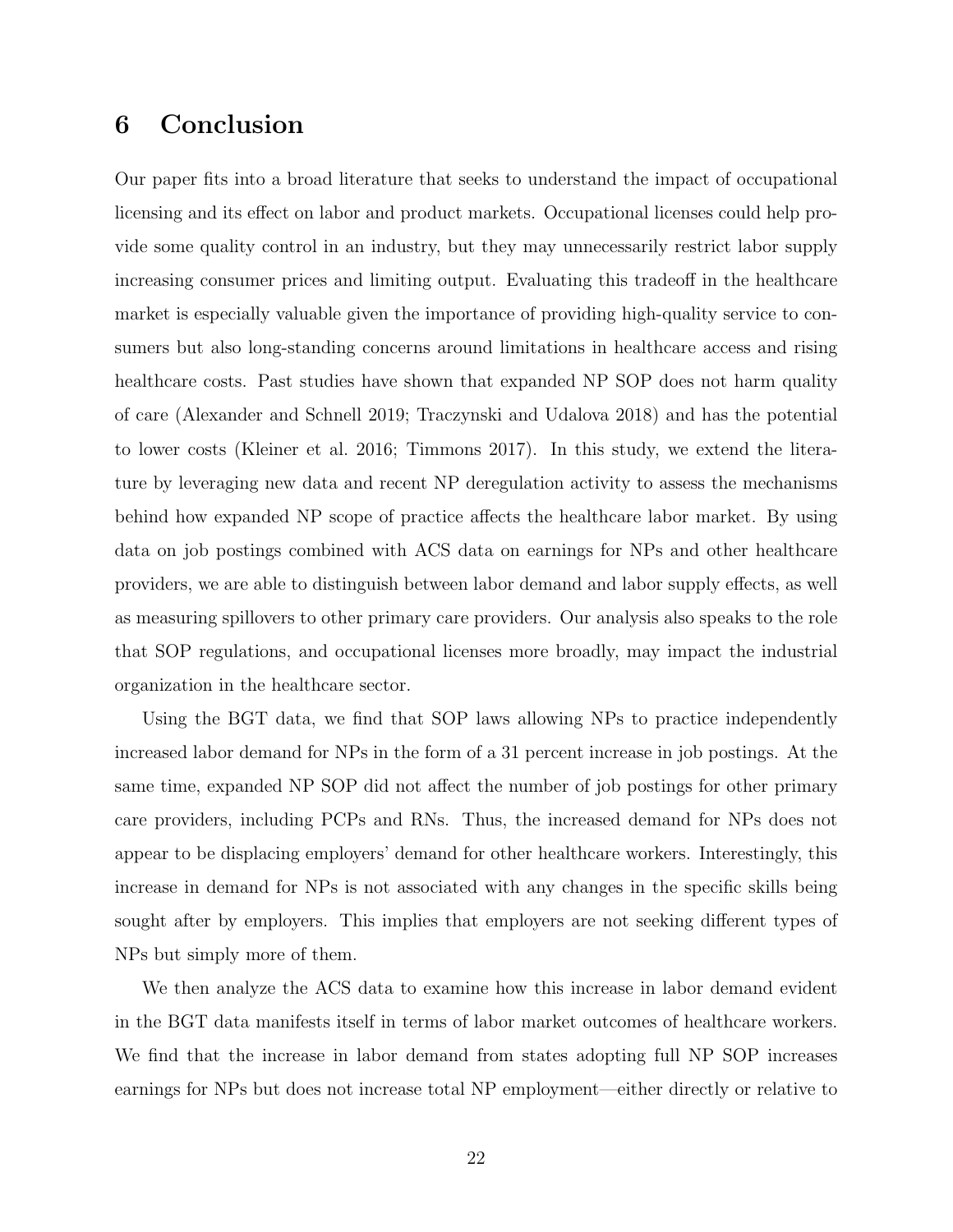other healthcare workers. This suggests that the short-run labor supply for NPs is highly inelastic, at least in the first four or five years after full SOP adoption. That said, we do see that full NP SOP is changing the allocation of NPs across the healthcare industry—with NPs moving into self-employment, away from hospitals, and into outpatient care centers (and physicians' offices, to some extent). The increase in self-employment, specifically, reveals the negative effects of tighter regulations on the entrepreneurial activity of NPs. In this way, NP support for full independence policies likely reflects an underlying desire to launch their own primary care business ventures, rather than simply seeking equal clinical standing among their PCP coworkers. Additionally, this broader reallocation of NPs suggests that while full NP SOP is not increasing the overall number of NPs, it may be increasing the number of primary care providers as NPs in self-employment and at outpatient care centers may be more likely to provide primary care than NPs employed at hospitals. This reallocation of NPs also appears to alter the industrial organization of primary care providers—encouraging self-employment and/or encouraging a wider geographic distribution (and potentially more competition) of primary care providers.

Generally, we find no major effects of full NP SOP adoption on the labor market outcomes of other healthcare providers. This is not too surprising since we see that full NP SOP adoption does not affect the job postings for other providers. This contrasts with Kleiner et al. (2016), who find more-direct evidence that physician earnings are affected by the adoption of full NP SOP.

Given the continued efforts to "bend the cost curve" in healthcare, expanding nonphysician provider scope of practice laws is an appealing tool for both lowering cost of care and expanding access to care. In this study, we find evidence consistent with expanded NP SOP as a policy lever to increase access to primary care providers (as a downstream outcome from NPs reallocating themselves across the healthcare delivery settings and practice arrangements). However, a large expansion in the number of primary care providers is being held back by the short-term inelastic labor supply of NPs. States that want to use expanded SOP to increase healthcare access should think about combining this policy, which substantially increases the demand for NPs, with other workforce promoting policies that help produce a larger supply of NPs such as expanding training programs within the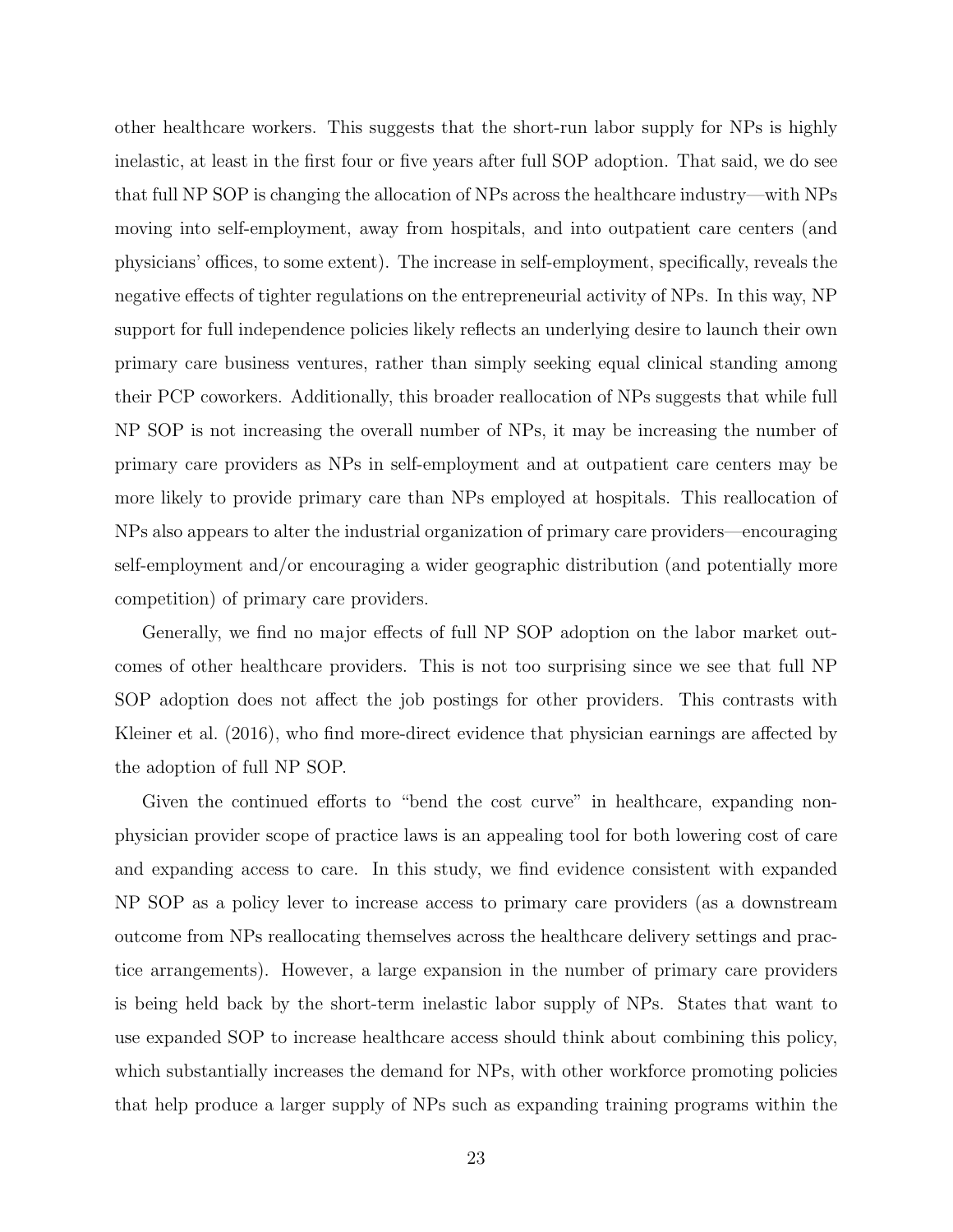state or offering loan repayment programs for NPs that agree to practice within the state for a specified period of time.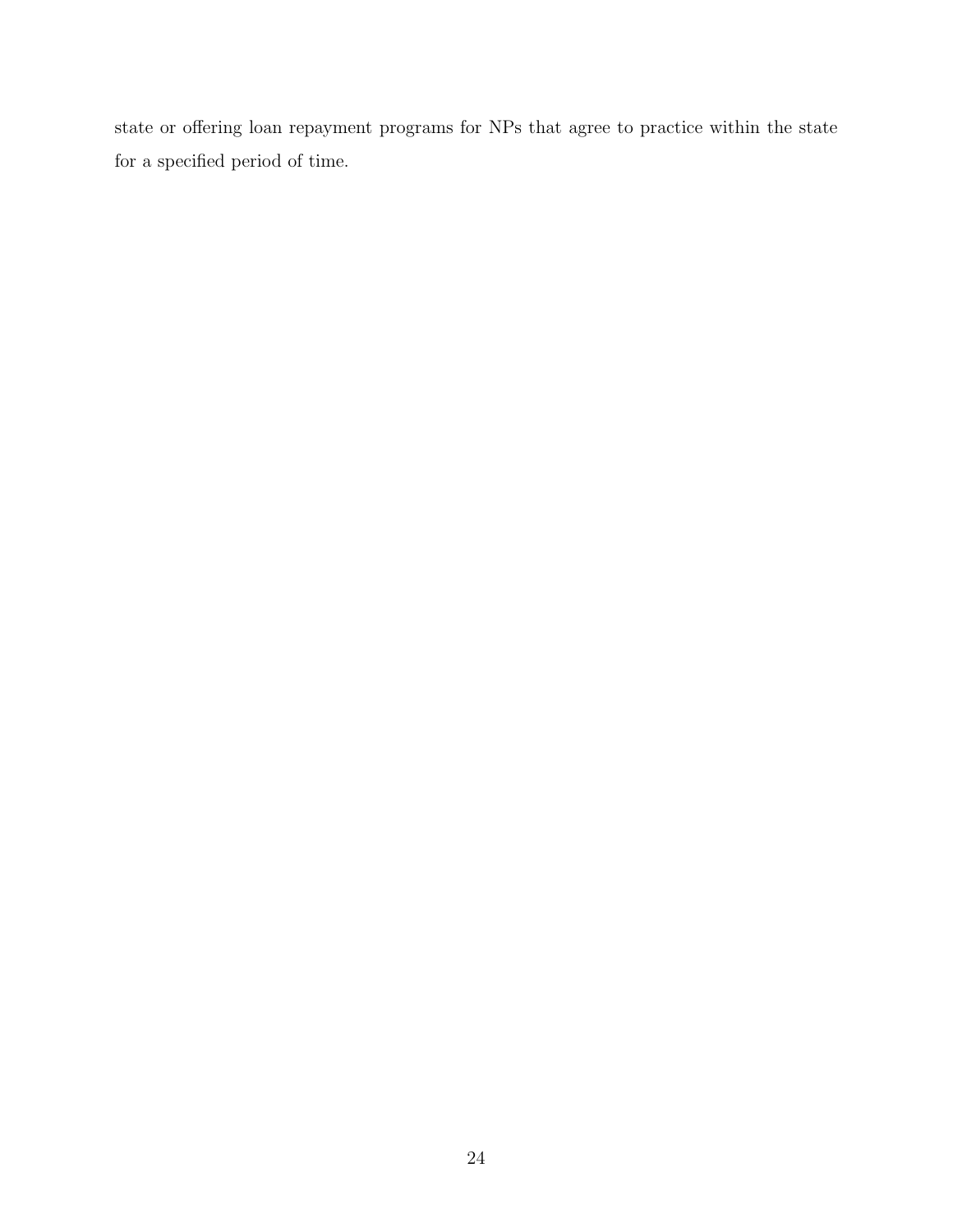### References

- Acemoglu, D. and D. Autor, "Skills, Tasks and Technologies: Implications for Employment and Earnings," *Handbook of Labor Economics*, 2011, 4, 1043–1171.
- Alexander, D. and M. Schnell, "Just What the Nurse Practitioner Ordered: Independent Prescriptive Authority and Population Mental Health," Journal of Health Economics, Jul 2019, 66, 145–162.
- Auerbach, D. I., P. I. Buerhaus, and D. O. Staiger, "Implications of the Rapid Growth of the Nurse Practitioner Workforce in the Us: An Examination of Recent Changes in Demographic, Employment, and Earnings Characteristics of Nurse Practitioners and the Implications of Those Changes," Health Affairs, 2020, 39 (2), 273-279.
- Barnes, H., M. R. Richards, M. D. McHugh, and G. Martsolf, "Rural and Nonrural Primary Care Physician Practices Increasingly Rely on Nurse Practitioners," Health Affairs, 2018, 37 (6), 908–914.
- Callaway, B. and P. H. Sant'Anna, "Difference-in-Differences with Multiple Time Periods," Journal of Econometrics, Dec 2021, 225 (2), 200–230.
- Cramer, J. and A. B. Krueger, "Disruptive Change in the Taxi Business: The Case of Uber," American Economic Review, 2016, 106 (5), 177–82.
- Deming, D. and L. B. Kahn, "Skill Requirements across Firms and Labor Markets: Evidence from Job Postings for Professionals," Journal of Labor Economics, 2018, 36 (S1), S337–369.
- Dillender, M., "How Do Medicaid Expansions Affect the Demand for Health Care Workers? Evidence from Vacancy Postings," Journal of Human Resources, 2022, 57.
- Faberman, R. J. and B. Mazumder, "Is There a Skills Mismatch in the Labor Market?," Chicago Fed Letter, 2012, 300.
- Goodman-Bacon, A., "Difference-in-Differences with Variation in Treatment Timing," Journal of Econometrics, 2021.
- Hershbein, B. and L. B. Kahn, "Do Recessions Accelerate Routine-Biased Technological Change? Evidence from Vacancy Postings," American Economic Review, 2018, 108 (7), 1737–1772.
- IOM, "The Future of Nursing: Leading Change, Advancing Health," Technical Report, Institute of Medicine, Washington, DC: The National Academies Press 2010.
- Kleiner, M. M., "Occupational Licensing," The Journal of Economic Perspectives, 2000, 14 (4), 189–202.
- $_$ , A. Marier, K. W. Park, and C. Wing, "Relaxing Occupational Licensing Requirements: Analyzing Wages and Prices for a Medical Service," The Journal of Law and Economics, 2016, 59 (2), 261–291.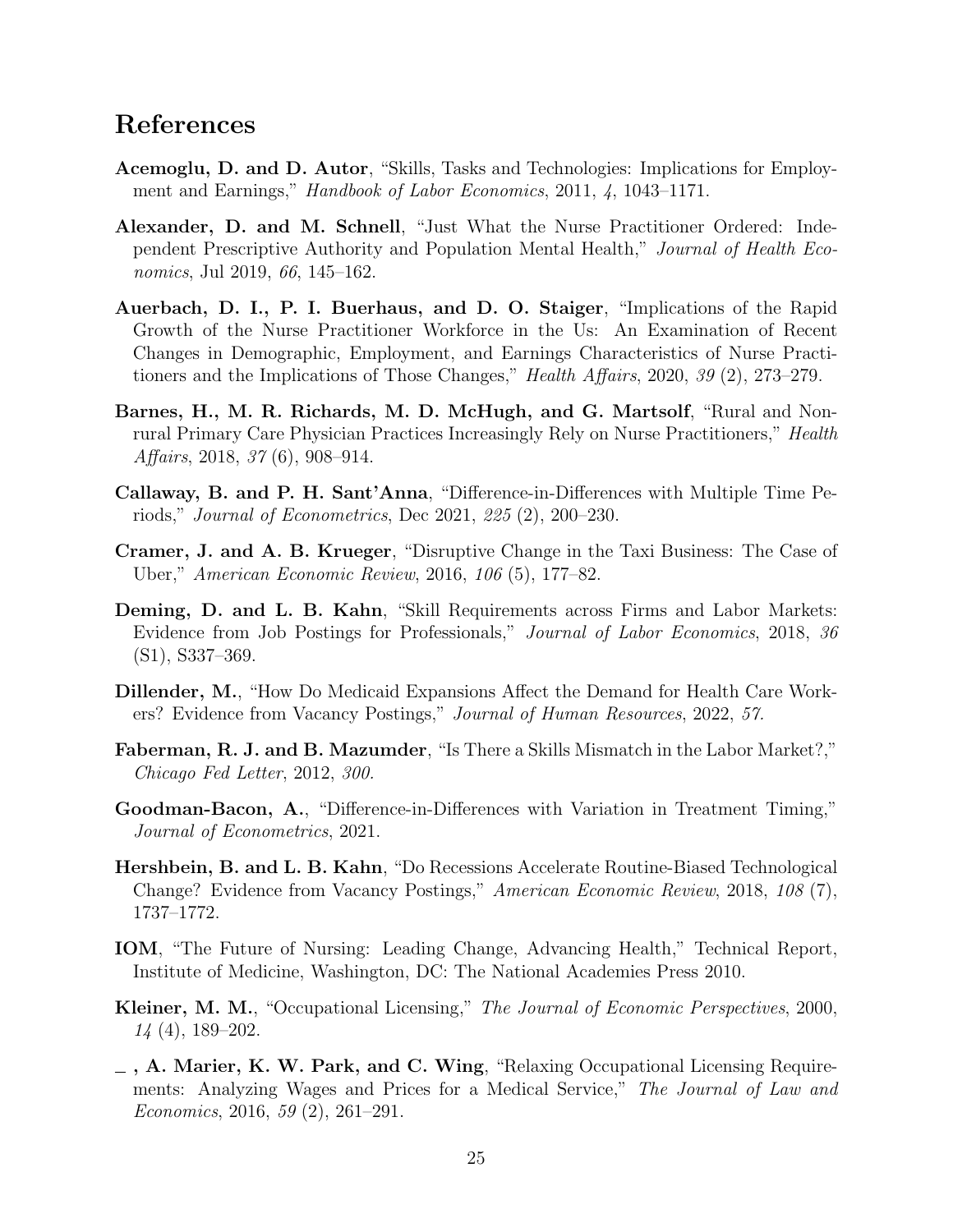- and A. B. Krueger, "Analyzing the Extent and Influence of Occupational Licensing on the Labor Market," Journal of Labor Economics, 2013, 31 (S1), 173–202.
- $\equiv$  and K. W. Park, Battles among Licensed Occupations: Analyzing Government Regulations on Labor Market Outcomes for Dentists and Hygienists 2010.
- Lancaster, V., D. Mahoney-Nair, and N. J. Ratcliff, "Technology Report Review of Burning Glass Job-Ad Data," Technical report 2019.
- Lazear, E. P. and J. R. Spletzer, "Hiring, Churn, and the Business Cycle," American Economic Review, 2012, 102 (3), 575–79.
- Luo, Tianyuan, Cesar L Escalante, and Carmina E Taylor, "Labor market outcomes of granting full professional independence to nurse practitioners," Journal of Regulatory Economics, 2021, 60 (1), 22–54.
- Markowitz, S., E. K. Adams, M. J. Lewitt, and A. L. Dunlop, "Competitive Effects of Scope of Practice Restrictions: Public Health or Public Harm?," Journal Health Economics, Sep 2017, 55, 201–218.
- Markowitz, Sara and E Kathleen Adams, "The effects of state scope of practice laws on the labor supply of advanced practice registered nurses," American Journal of Health Economics, 2022, 8 (1).
- McMichael, B. J. and S. Markowitz, "Towards a Uniform Classification of Nurse Practitioner Scope of Practice Laws," Working Paper 28192, NBER 2021.
- National Academies of Sciences, Engineering and Medicine, "The Future of Nursing 2020-2030: Charting a Path to Achieve Health Equity," Technical Report, Washington, DC: The National Academies Press 2021.
- Nicholson, S. and C. Propper, "Medical Workforce," in B. V. Elsevier, ed., *Handbook* of Health Economics Vol. 2, 2011, pp. 874–925.
- Perry, J. J., "The Rise and Impact of Nurse Practitioners and Physician Assistants on Their Own and Cross-Occupation Incomes," Contemporary Economic Policy, 2009, 27 (4), 491–511.
- Poghosyan, L., E. J. Timmons, C. M. Abraham, and G. R. Martsolf, "The Economic Impact of the Expansion of Nurse Practitioner Scope of Practice for Medicaid," Journal of Nursing Regulation, 2019, 10 (1), 15–20.
- Savin, N. E, "Multiple hypothesis testing," *Handbook of econometrics*, 1984, 2, 827–879.
- **Smith, L. B.**, "The effect of nurse practitioner scope of practice laws on primary care delivery," Health Economics, 2022.
- Timmons, E. J., "The Effects of Expanded Nurse Practitioner and Physician Assistant Scope of Practice on the Cost of Medicaid Patient Care," *Health policy*, 2017, 121 (2), 189–196.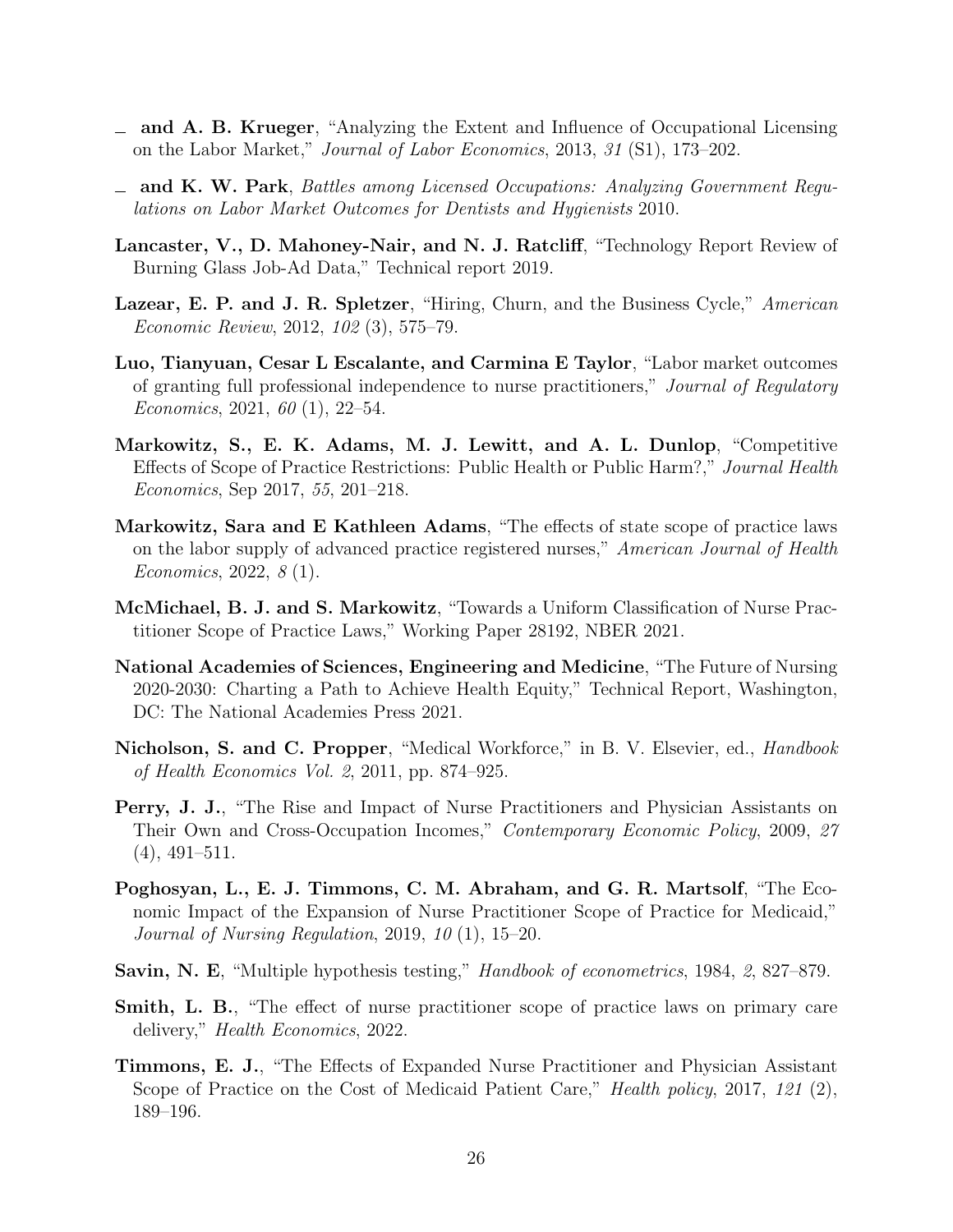- Traczynski, J. and V. Udalova, "Nurse Practitioner Independence, Health Care Utilization, and Health Outcomes," Journal of Health Economics, Mar 2018, 58, 90–109.
- Wing, C. and A. Marier, "Effects of Occupational Regulations on the Cost of Dental Services: Evidence from Dental Insurance Claims," Journal of Health Economics, 2014, 34, 131–143.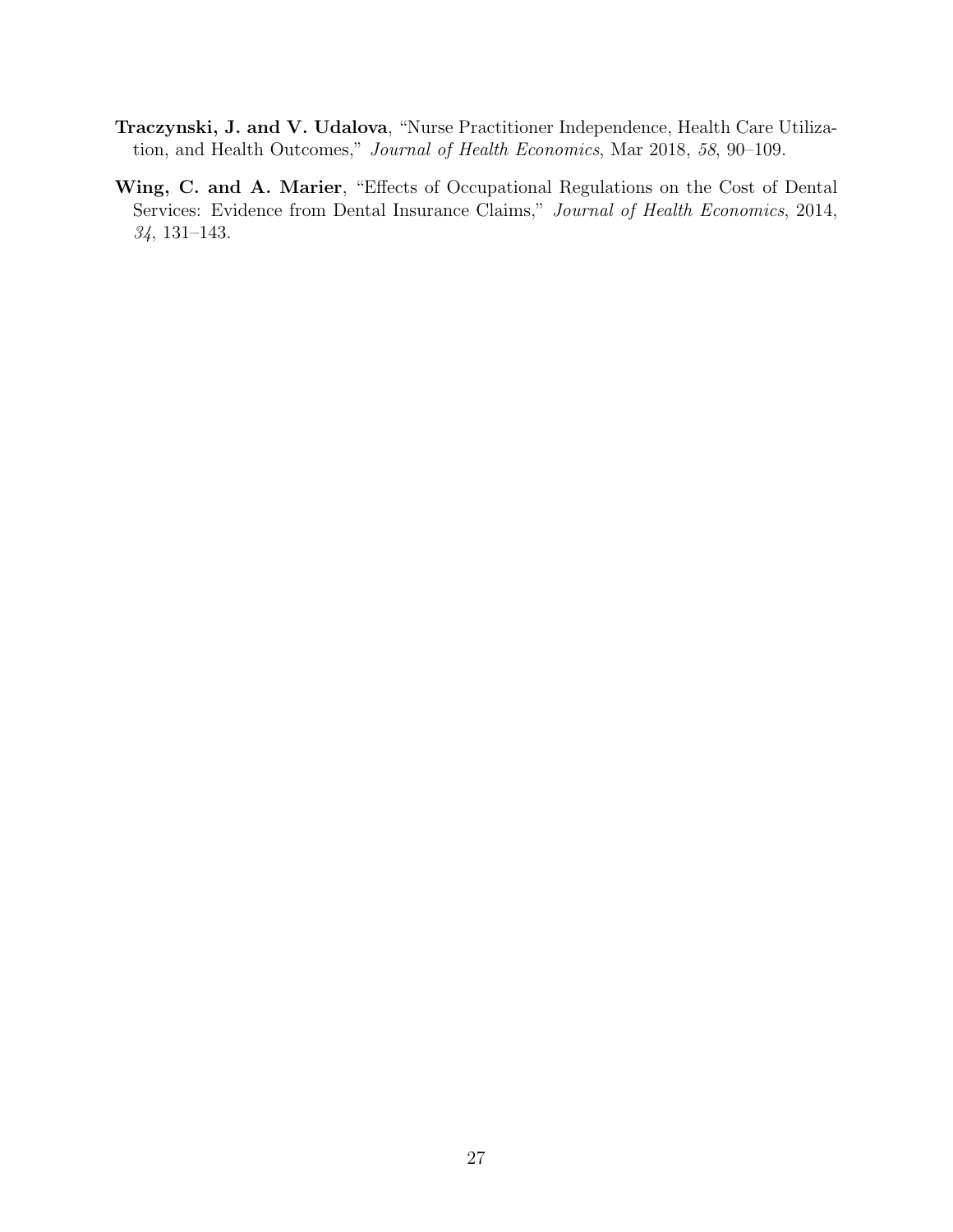

**Figure 1: Effect of Full NP SOP on Relative Job Postings** 

Notes: This figure plots the coefficients and 95 percent confidence intervals of the event study estimates showing the effect of Full NP SOP adoption on the relative number of NP job postings (at the state-quarter-year level) in the BGT data. All coefficients are relative to the effect two years prior to adoption. The first dashed vertical line is just prior to adoption, the second one is two years after adoption.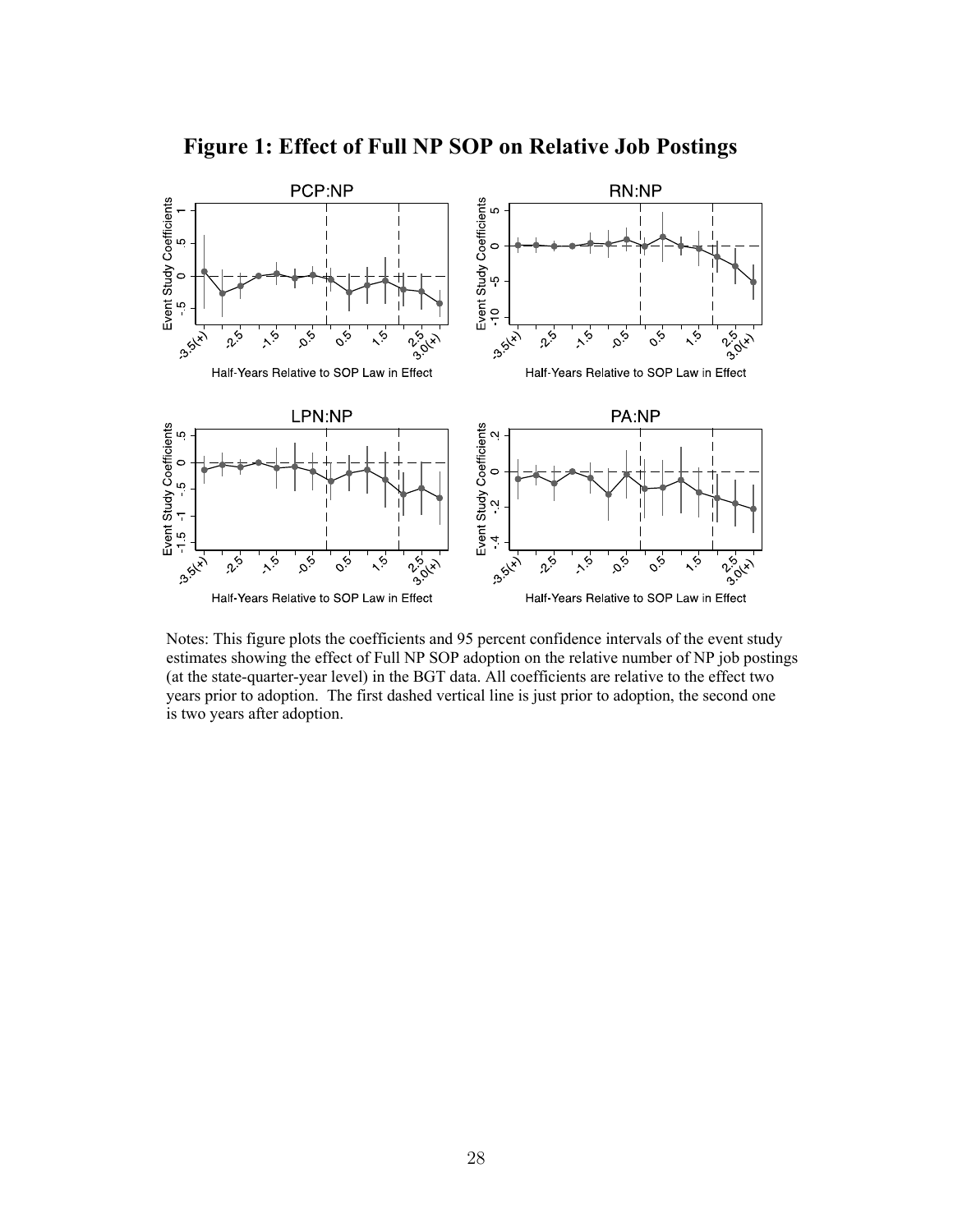

Figure 2: Effect of Full NP SOP Adoption on Natural Log of Earnings

Notes: This figure plots the coeffiecients and 95 percent confidence intervals of the event study estimates showing the effect of Full NP SOP adoption on the natural log of earnings for different health care occupations in the ACS. All coefficients are relative to the effect two years prior to adoption.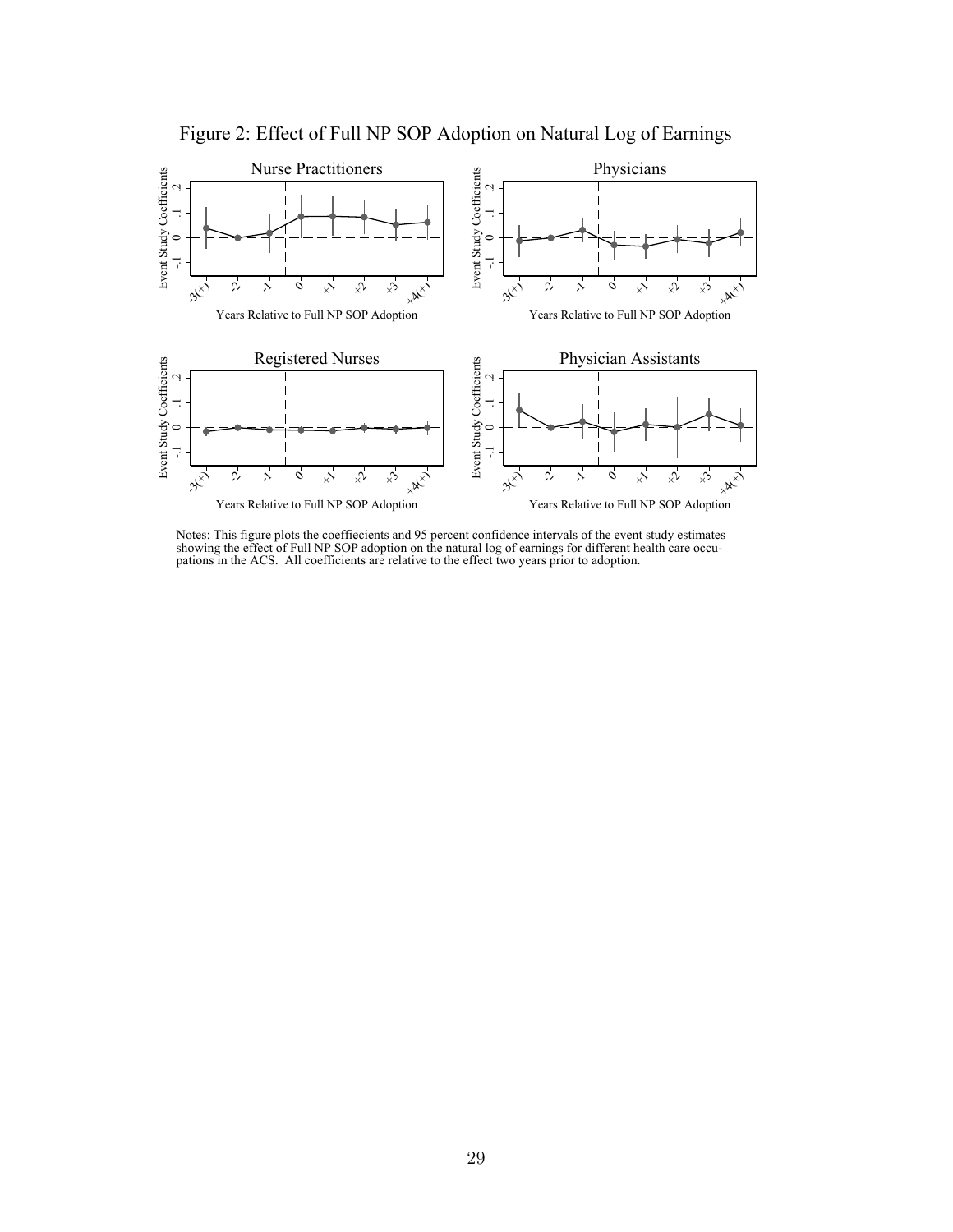

Figure 3: Effect of Full NP SOP Adoption on Relative NP Employment

Notes: This figure plots the coeffiecients and 95 percent confidence intervals of the event study estimates showing the effect of Full NP SOP adoption on relative employment for different health care occupations in the ACS. All coefficients are relative to the effect two years prior to adoption.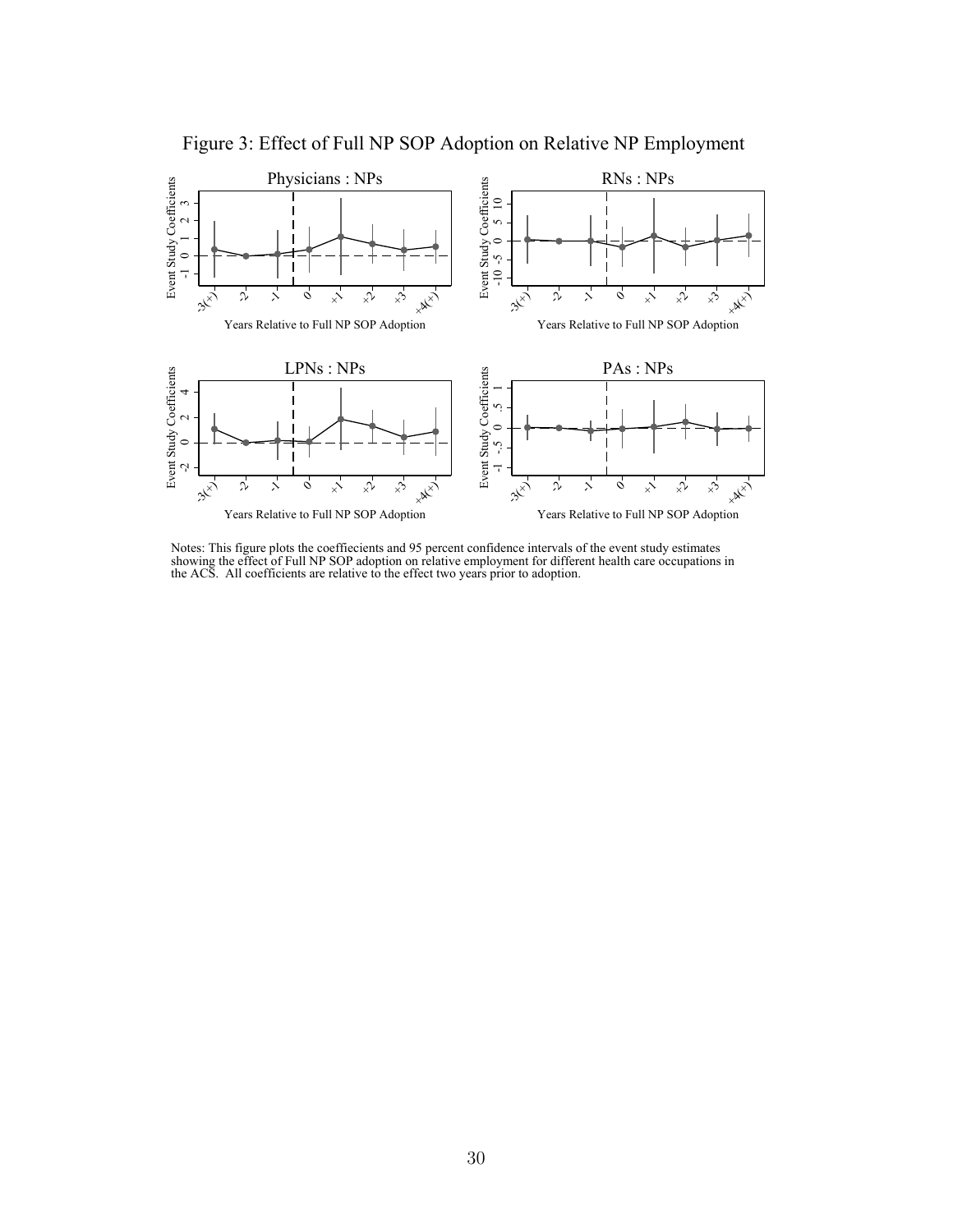

Figure 4: Effect of Full NP SOP Adoption on Self Employment

Notes: This figure plots the coeffiecients and 95 percent confidence intervals of the event study estimates showing the effect of Full NP SOP adoption on self-employment for different health care occupations in the ACS. All coefficients are relative to the effect two years prior to adoption.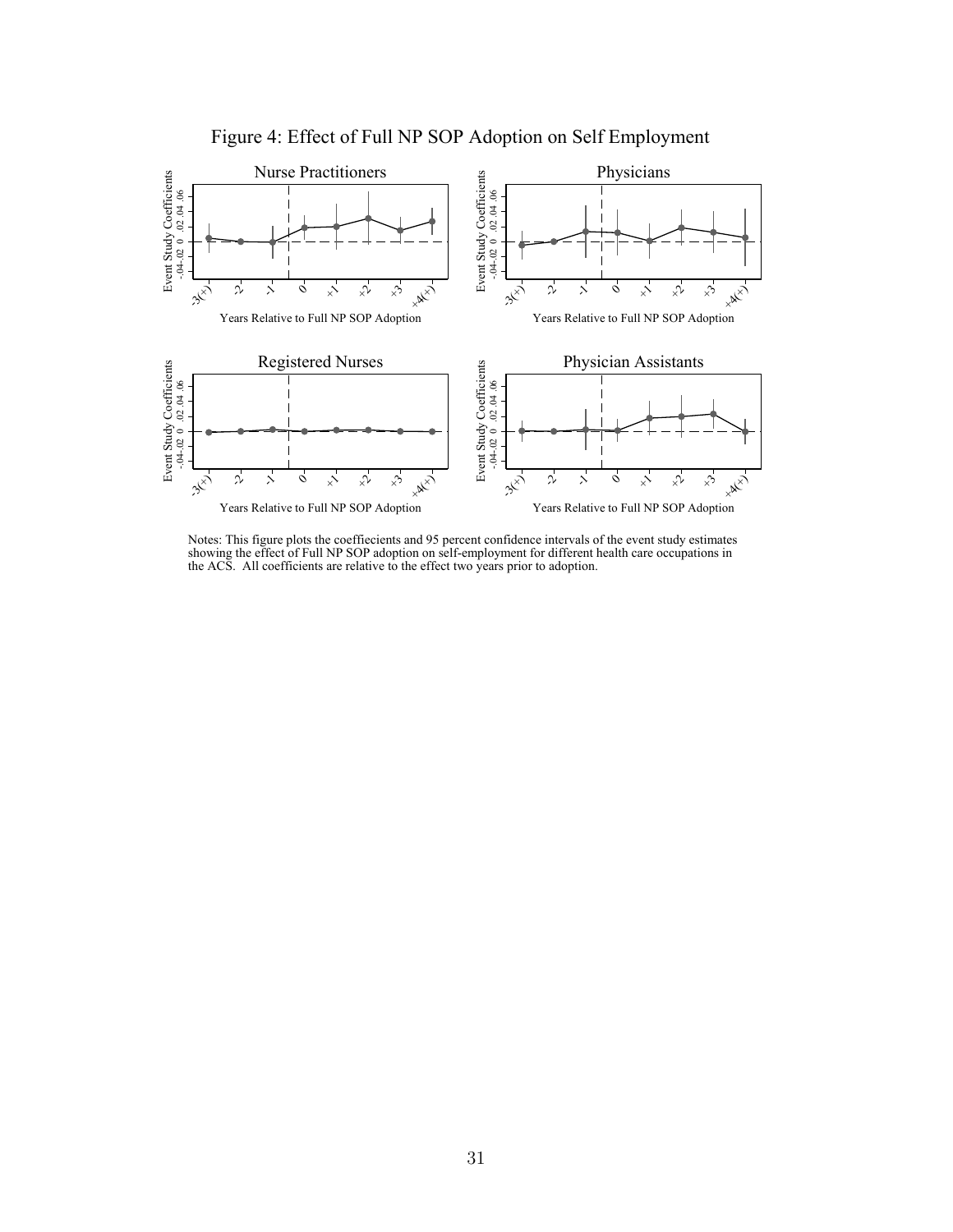| <b>State</b>     | Full NP SOP<br><b>Effective Date</b> |
|------------------|--------------------------------------|
| Connecticut      | 7/1/2014                             |
| Delaware         | 9/1/2015                             |
| <b>Illinois</b>  | 7/1/2019                             |
| Maryland         | 10/1/2015                            |
| <b>Minnesota</b> | 1/1/2015                             |
| Nebraska         | 3/1/2015                             |
| Nevada           | 7/1/2013                             |
| New York         | 1/1/2015                             |
| South Dakota     | 7/1/2017                             |
| West Virginia    | 6/1/2016                             |

Table 1: Full Nurse Practitioner Scope of Practice Adoption, 2011-2019

Notes: SOP effective date information was compiled from state legislation documents, state nursing licensing information, media reports, and existing NP SOP literature. We cross-referenced this information with McMichael and Markowitz (2021).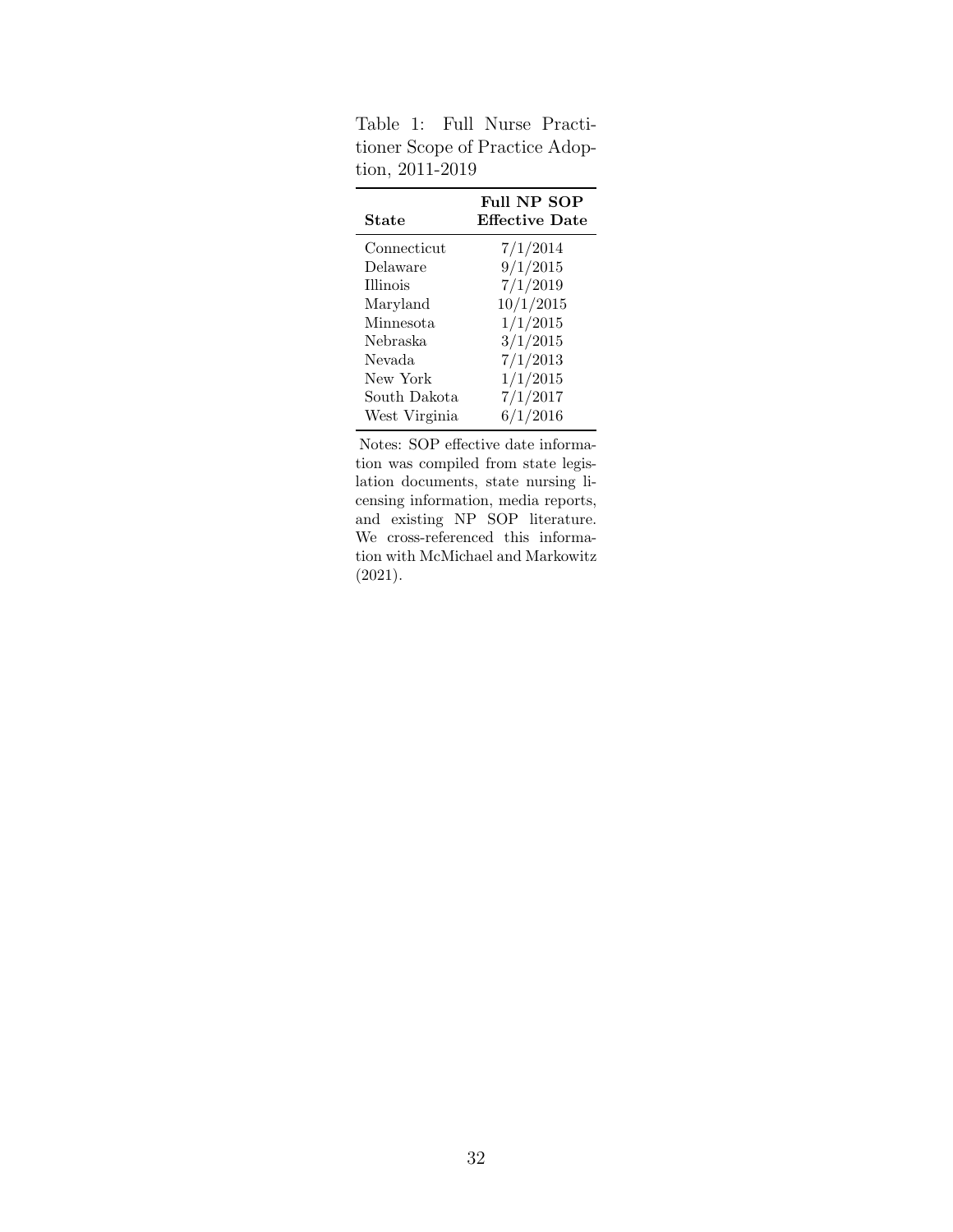| Table 2: Summary Statistics for Burning Glass Technologies Healthcare Job Postings, 2011Q1-2019Q2                                                                                                                                                          |                        |                    |                      |                           |                         |
|------------------------------------------------------------------------------------------------------------------------------------------------------------------------------------------------------------------------------------------------------------|------------------------|--------------------|----------------------|---------------------------|-------------------------|
|                                                                                                                                                                                                                                                            |                        | Primary            |                      | $\rm License$             |                         |
|                                                                                                                                                                                                                                                            | Practitioners<br>Nurse | Physicians<br>Care | Registered<br>Nurses | $\rm Practical$<br>Nurses | Assistants<br>Physician |
| Average Quarterly Job Postings                                                                                                                                                                                                                             | 23,545                 | 23,177             | 214,330              | 34,140                    | 10,153                  |
| Growth in Job Postings, 2011-2018                                                                                                                                                                                                                          | 97.6%                  | 49.9%              | 150.5%               | 111.1%                    | 16.9%                   |
| Avg Number of Skills per Posting                                                                                                                                                                                                                           | $\ddot{c}$             | 4.1                | 6.8                  | $\overline{7.1}$          | 5.8                     |
| $\operatorname{Avg}$ Number of "Skill Groupings" per Posting $\%$ of Postings for Specific Skill Groupings                                                                                                                                                 |                        | 2.1                | 3.3                  | 3.5                       | 2.8                     |
|                                                                                                                                                                                                                                                            |                        |                    |                      |                           |                         |
| General Care Skills                                                                                                                                                                                                                                        | 62.0                   | 74.0               | 58.1                 | 64.5                      | 53.1                    |
| ${\rm Specialized\; Care\; Skills}\\ {\rm Mental\; Health\; Skills}$                                                                                                                                                                                       | $40.9$                 | 35.4               | 38.1                 | 27.5                      | 46.4                    |
|                                                                                                                                                                                                                                                            | 18.9                   | $3.\overline{3}$   | 7.7                  | 6.9                       | 5.9                     |
| Emergency Care Skills                                                                                                                                                                                                                                      | 28.0                   | 11.3               | 43.2                 | 42.4                      | 35.3                    |
| Healthcare Support Skills                                                                                                                                                                                                                                  | 47.2                   | 21.2               | 58.8                 | 69.4                      | 35.6                    |
| Office Support Skills                                                                                                                                                                                                                                      | 32.8                   | 18.2               | 31.6                 | 37.5                      | 28.7                    |
| Leadership Skills                                                                                                                                                                                                                                          | 8.9                    | 3.6                | 12.4                 | $10.0\,$                  | 7.2                     |
| Other Skills                                                                                                                                                                                                                                               | 75.5                   | 47.0               | 83.3                 | 90.2                      | 67.6                    |
|                                                                                                                                                                                                                                                            | 800,545                | 788,010            | 7,287,228            | 1,160,759                 | 345,197                 |
| Notes: Not all BGT job postings include skills, but these omissions are rare (typically 1% or less of postings for a given<br>provider type). "Skill Groupings" are our combined skill measurements, grouping the individual BGT skills into more          |                        |                    |                      |                           |                         |
| aggregated combinations of skills. The specific BGT skills included in each "skill grouping" are presented in Appendix Table<br>include unspecified skills, designated "na" by BGT. Indeed, unspecified skills make up a majority of<br>A1. "Other Skills" |                        |                    |                      |                           |                         |
| "Other skills," including 56 percent for nurse practitioners.                                                                                                                                                                                              |                        |                    |                      |                           |                         |

 $\zeta$ J.  $\ddot{\phantom{0}}$  $\mathsf{C}$ Į. f J. Ě  $\overline{E}$  $\bar{\zeta}$  $\mathsf{C}$  $\epsilon$ Ē  $\zeta$  $\mathsf{C}$  $\frac{1}{1}$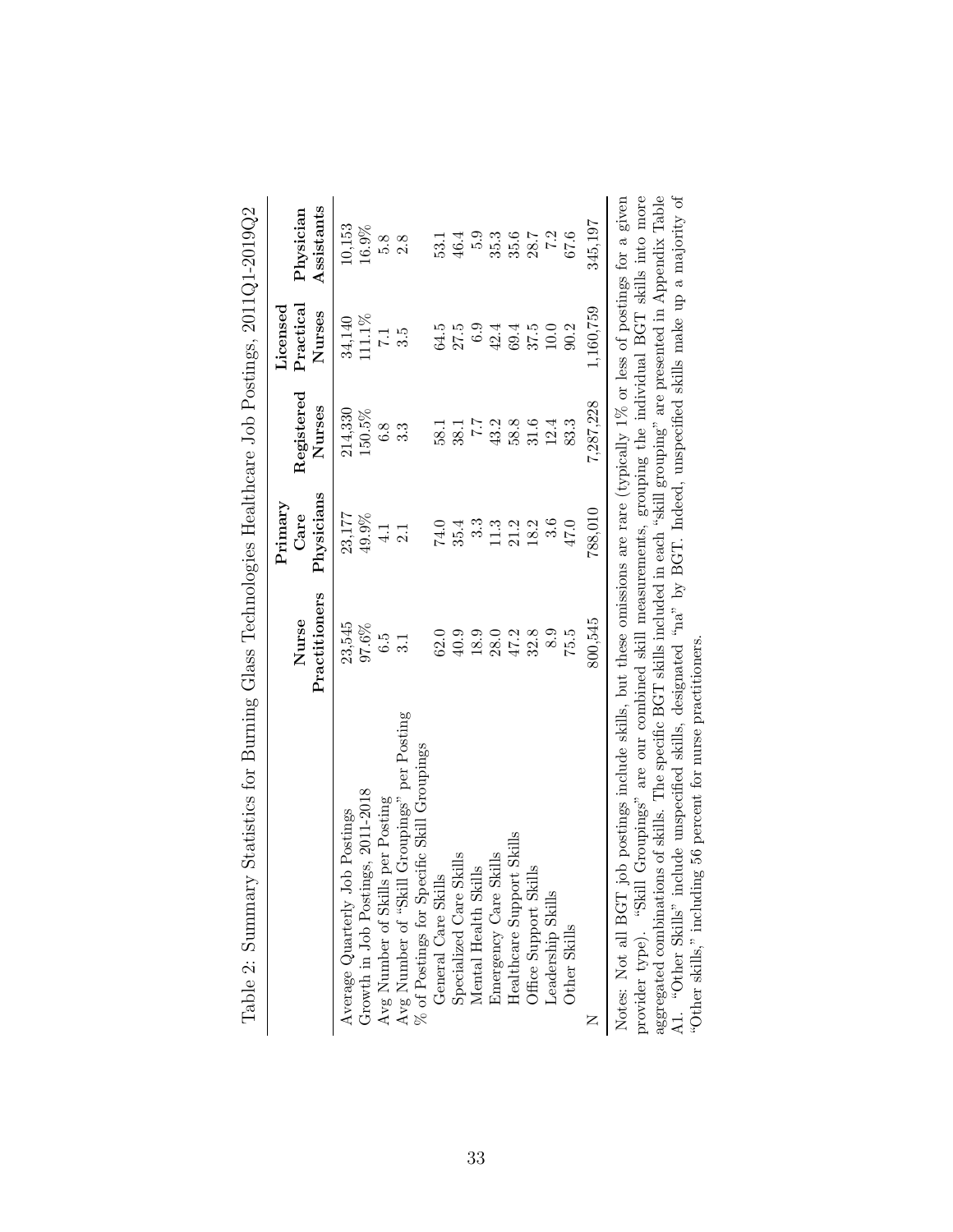|                                                                                                                                                                                                                                                                                                                                                                                                                                                                                                                                                                                                                                    | Practitioners<br>Nurse | Physicians                     | Registered<br>Nurses                                | $\rm Practical$<br>Licensed<br>Nurses                               | Assistants<br>Physician              |
|------------------------------------------------------------------------------------------------------------------------------------------------------------------------------------------------------------------------------------------------------------------------------------------------------------------------------------------------------------------------------------------------------------------------------------------------------------------------------------------------------------------------------------------------------------------------------------------------------------------------------------|------------------------|--------------------------------|-----------------------------------------------------|---------------------------------------------------------------------|--------------------------------------|
| Age                                                                                                                                                                                                                                                                                                                                                                                                                                                                                                                                                                                                                                | 42.7                   | 42.8                           | 42.6                                                | 42.5                                                                | 38.5                                 |
| Female                                                                                                                                                                                                                                                                                                                                                                                                                                                                                                                                                                                                                             | 0.91                   | $0.40\,$                       |                                                     |                                                                     |                                      |
| Immigrant                                                                                                                                                                                                                                                                                                                                                                                                                                                                                                                                                                                                                          | 0.11                   | 0.30                           |                                                     | $0.89$<br>$0.15$                                                    |                                      |
| Hispanic                                                                                                                                                                                                                                                                                                                                                                                                                                                                                                                                                                                                                           | $0.05\,$               | 0.07                           | $\begin{array}{c} 0.89 \\ 0.16 \\ 0.07 \end{array}$ | $\begin{array}{c} 0.11 \\ 0.05 \\ 0.28 \\ 0.05 \\ 0.05 \end{array}$ | $0.7098834$<br>$0.0000000034$        |
| Asian American                                                                                                                                                                                                                                                                                                                                                                                                                                                                                                                                                                                                                     |                        |                                |                                                     |                                                                     |                                      |
| Black                                                                                                                                                                                                                                                                                                                                                                                                                                                                                                                                                                                                                              | $0.06$<br>0.09         |                                |                                                     |                                                                     |                                      |
| Other Non-White                                                                                                                                                                                                                                                                                                                                                                                                                                                                                                                                                                                                                    | $0.01\,$               | $0.34$<br>0.02<br>0.02<br>1.00 | $\begin{array}{c} 0.10 \\ 0.13 \\ 0.02 \end{array}$ |                                                                     |                                      |
| College Degree                                                                                                                                                                                                                                                                                                                                                                                                                                                                                                                                                                                                                     | 0.98                   |                                | $0.60\,$                                            |                                                                     |                                      |
| Full-Time Employment                                                                                                                                                                                                                                                                                                                                                                                                                                                                                                                                                                                                               | 0.85                   | $0.87\,$                       |                                                     | $0.75\,$                                                            | $0.82$<br>$0.028$                    |
| Self Employed                                                                                                                                                                                                                                                                                                                                                                                                                                                                                                                                                                                                                      | 0.030                  | 0.180                          | $0.80$<br>0.008                                     | 0.016                                                               |                                      |
| Topcoded Earnings                                                                                                                                                                                                                                                                                                                                                                                                                                                                                                                                                                                                                  | 0.01                   | 0.29                           | 0.00                                                | 0.00                                                                | 0.01                                 |
| Earnings (\$1000s)                                                                                                                                                                                                                                                                                                                                                                                                                                                                                                                                                                                                                 |                        |                                |                                                     |                                                                     |                                      |
| All Employed                                                                                                                                                                                                                                                                                                                                                                                                                                                                                                                                                                                                                       | 88.1                   | 197.5                          |                                                     | 34.6                                                                |                                      |
| Full-Time Employed                                                                                                                                                                                                                                                                                                                                                                                                                                                                                                                                                                                                                 | 96.9                   | 218.8                          | $\frac{58.6}{67.0}$                                 | $41.9\,$                                                            |                                      |
| Non-topcoded<br>Full-Time and 1                                                                                                                                                                                                                                                                                                                                                                                                                                                                                                                                                                                                    | 94.6                   | 124.1                          | $65.8\,$                                            | 41.0                                                                | $85.3$<br>$97.6$<br>$51.6$<br>$89.6$ |
| Full-time, Non-topcoded, and Winsorized                                                                                                                                                                                                                                                                                                                                                                                                                                                                                                                                                                                            | 94.0                   | 120.5                          | 64.7                                                | 39.7                                                                |                                      |
| Industry                                                                                                                                                                                                                                                                                                                                                                                                                                                                                                                                                                                                                           |                        |                                |                                                     |                                                                     |                                      |
| Hospitals                                                                                                                                                                                                                                                                                                                                                                                                                                                                                                                                                                                                                          | 0.40                   | 0.48                           | 0.64                                                |                                                                     | 0.44                                 |
| Physicians Offices                                                                                                                                                                                                                                                                                                                                                                                                                                                                                                                                                                                                                 | 0.26                   | 0.34                           | 0.04                                                | $\begin{array}{c} 0.26 \\ 0.08 \end{array}$                         | 0.31                                 |
| Outpatient Care Centers                                                                                                                                                                                                                                                                                                                                                                                                                                                                                                                                                                                                            | $0.16\,$               | 0.06                           | 0.05                                                | $0.07$                                                              | 0.10                                 |
| Other Industry                                                                                                                                                                                                                                                                                                                                                                                                                                                                                                                                                                                                                     | 0.19                   | 0.13                           | 0.27                                                | $0.60\,$                                                            | 0.15                                 |
| Z                                                                                                                                                                                                                                                                                                                                                                                                                                                                                                                                                                                                                                  | 12,182                 | 68,755                         | 244,231                                             | 63,050                                                              | 9,298                                |
| According to the 2019 Occupation Employment Statistics (OES), Nurse Practitioners made up almost 97 percent of this<br>30 hours per week, and reporting positive earnings. The ACS topcodes the highest two percent of earnings in each state<br>combination nationally. Full time employed is defined as working at least 40 weeks over the past year, averaging at least<br>in each year. The winsorized sample excludes the observations with the highest and lowest two percent of earnings within<br>Notes: Nurse Practitioners include nurse midwives because the ACS combined the two occupations into a single occupation. |                        |                                |                                                     |                                                                     |                                      |

30 hours per week, and reporting positive earnings. The ACS topcodes the highest two percent of earnings in each state in each year. The winsorized sample excludes the observations with the highest and lowest two percent of earnings within

each occupation grouping.

each occupation grouping.

Table 3: Summary Statistics from American Community Survey, Sample of Healthcare Workers Aged

Table 3: Summary Statistics from American Community Survey, Sample of Healthcare Workers Aged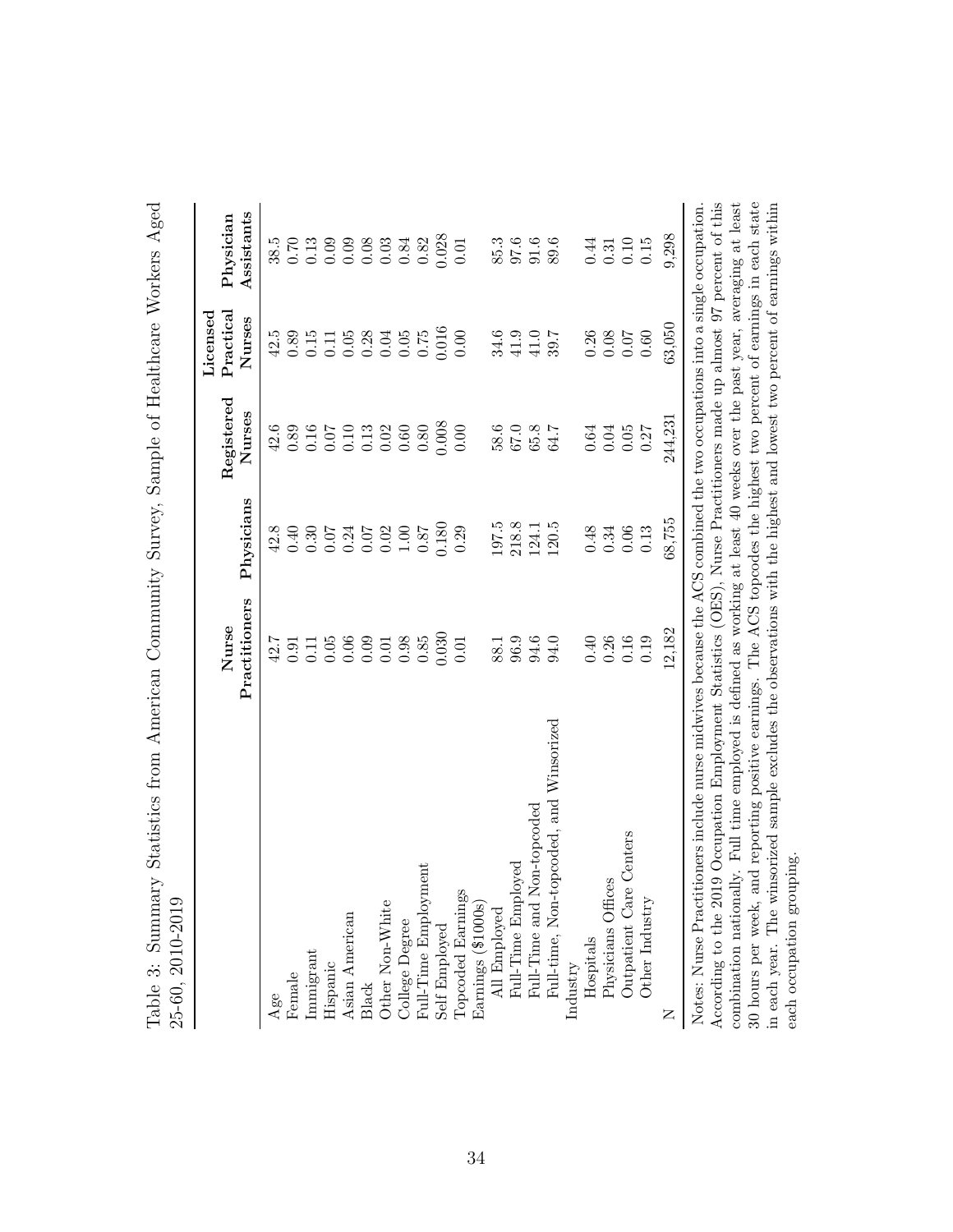|               | <b>Nurse</b><br><b>Practitioners</b> | Primary<br>Care<br>Physicians | Registered<br><b>Nurses</b> | Licensed<br>Practical<br><b>Nurses</b> | Physician<br>Assistants |
|---------------|--------------------------------------|-------------------------------|-----------------------------|----------------------------------------|-------------------------|
| 1 Year Pre    | (1)                                  | (2)                           | (3)                         | (4)                                    | (5)                     |
|               | $-0.10$                              | $-0.06$                       | $-0.07$                     | $-0.13*$                               | $-0.20*$                |
|               | (0.10)                               | (0.11)                        | (0.04)                      | (0.07)                                 | (0.11)                  |
| SOP Short-Run | 0.01                                 | $-0.03$                       | $-0.02$                     | $-0.12$                                | $-0.10$                 |
|               | (0.11)                               | (0.14)                        | (0.08)                      | (0.10)                                 | (0.16)                  |
| SOP Long-Run  | $0.27**$                             | $-0.07$                       | $-0.07$                     | $-0.08$                                | $-0.04$                 |
|               | (0.12)                               | (0.17)                        | (0.05)                      | (0.09)                                 | (0.13)                  |
| State FE      | Yes                                  | Yes                           | Yes                         | Yes                                    | Yes                     |
| Yr-Qtr FE     | Yes                                  | Yes                           | <b>Yes</b>                  | <b>Yes</b>                             | Yes                     |
| N             | 1,156                                | 1,156                         | 1,156                       | 1,156                                  | 1,156                   |

Table 4: Effects of Full NP SOP on Job Postings, BGT Data, 2011Q1 - 2019Q2

Notes: Outcome is the natural log of the total number of job postings for a given occupation in each state-quarter-year. SOP Short-Run is defined as the quarters associated with the year of adoption and one year after adoption. SOP Long-Run is defined as the quarters associated with two or more years after adoption. Always treated SOP states are excluded from the analyses. Standard errors are clustered at the state level. \*p<0.1; \*\*p<0.05; and \*\*\* p<0.01.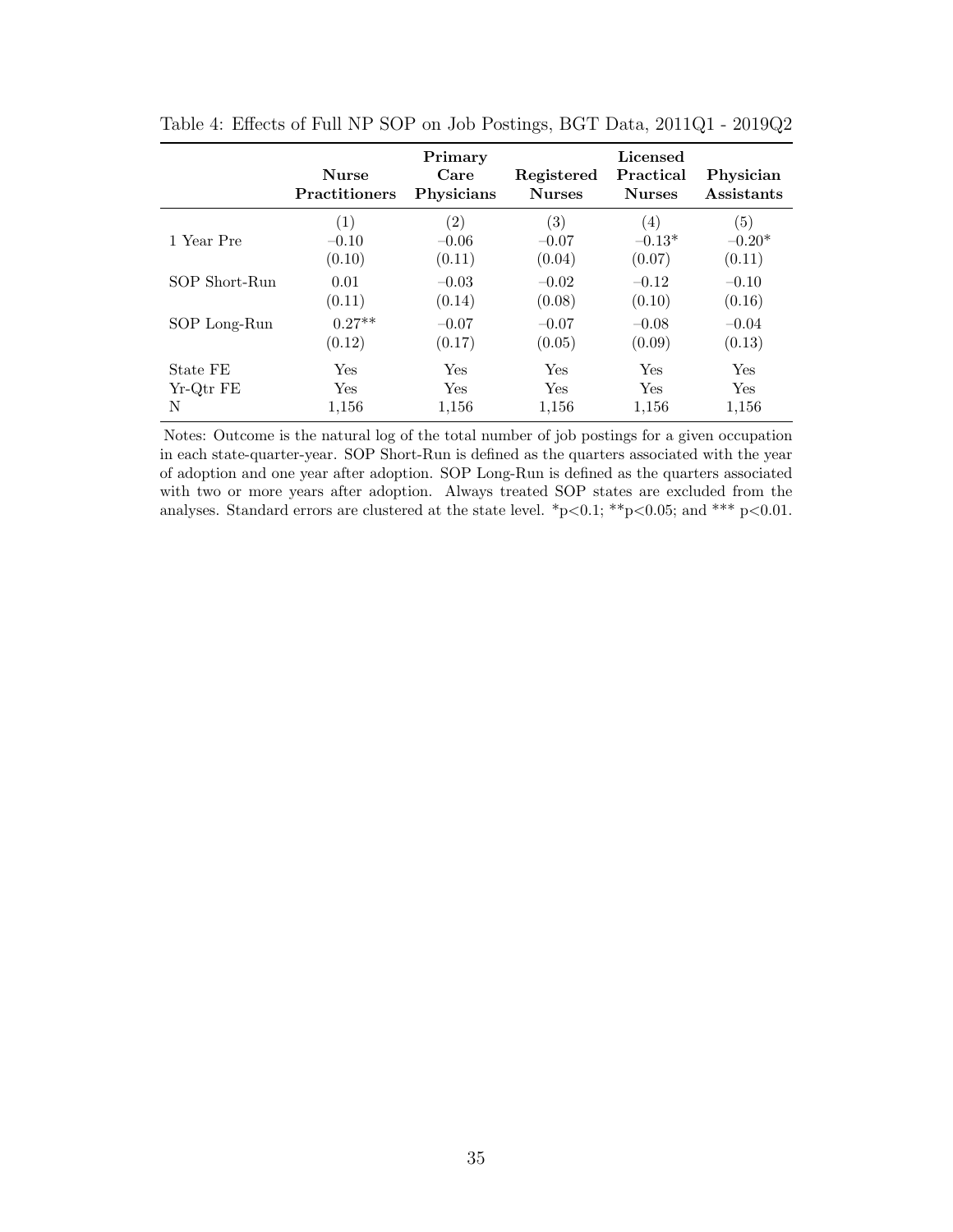|               |                   | Total Occupation Job Postings: NP Job Postings |               |            |
|---------------|-------------------|------------------------------------------------|---------------|------------|
|               | Primary           |                                                | Licensed      |            |
|               | Care              | Registered                                     | Practical     | Physician  |
|               | Physicians        | <b>Nurses</b>                                  | <b>Nurses</b> | Assistants |
|               | $\left( 1\right)$ | $\left( 2\right)$                              | (3)           | (4)        |
| 1 Year Pre    | 0.02              | 0.50                                           | $-0.03$       | $-0.04$    |
|               | (0.14)            | (0.77)                                         | (0.14)        | (0.05)     |
| SOP Short-Run | $-0.10$           | 0.11                                           | $-0.16$       | $-0.05$    |
|               | (0.19)            | (1.05)                                         | (0.14)        | (0.06)     |
| SOP Long-Run  | $-0.29*$          | $-3.79***$                                     | $-0.52***$    | $-0.15***$ |
|               | (0.15)            | (1.15)                                         | (0.18)        | (0.05)     |
| State FE      | Yes               | Yes                                            | Yes           | Yes        |
| Yr-Qtr FE     | Yes               | <b>Yes</b>                                     | <b>Yes</b>    | Yes        |
| N             | 1,156             | 1,156                                          | 1,156         | 1,156      |
| Sample Mean   | 1.1               | 9.8                                            | 1.8           | 0.4        |

Table 5: Effects of Full NP SOP on Relative Job Postings, BGT Data, 2011Q1-2019Q2

Notes: The outcome is the ratio of the number of job postings for different healthcare occupations to the number of nurse practitioner postings in each state-quarter-year. SOP Short-Run is defined as the quarters associated with the year of adoption and one year after adoption. SOP Long-Run is defined as the quarters associated with two or more years after adoption. Always treated SOP states are excluded from the analyses. Standard errors are clustered at the state level. \*p<0.1; \*\*p<0.05; and \*\*\* p<0.01.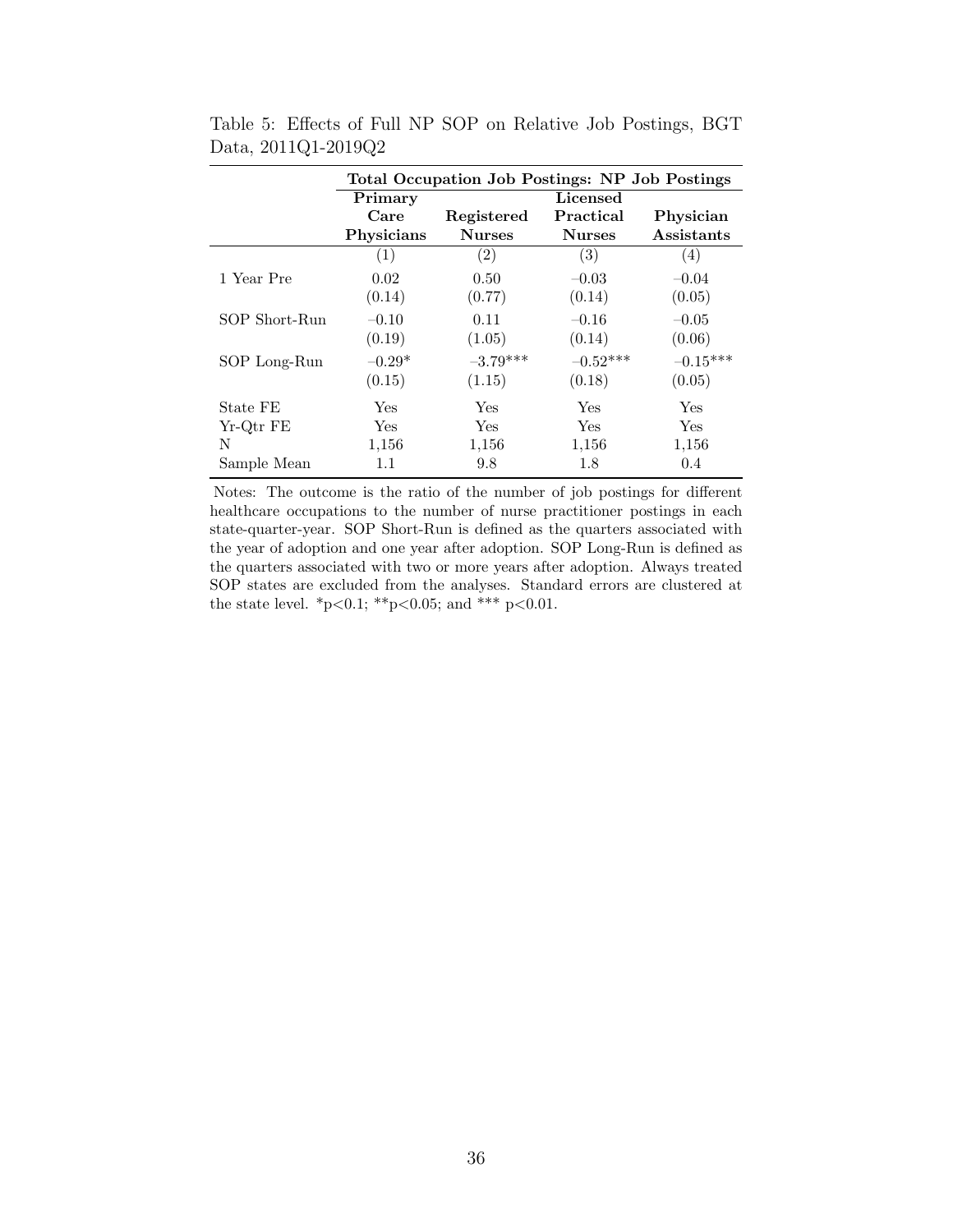|                                                                                                                                                    |                                   |                    |                           |                        |                                                                                                        | Skill Groupings                                   |                        |                           |                |                                        |
|----------------------------------------------------------------------------------------------------------------------------------------------------|-----------------------------------|--------------------|---------------------------|------------------------|--------------------------------------------------------------------------------------------------------|---------------------------------------------------|------------------------|---------------------------|----------------|----------------------------------------|
|                                                                                                                                                    | Number<br>of $\operatorname{BGT}$ | Number<br>of Skill | eneral<br>Care<br>ڻ<br>   | Specialized<br>Care    | Emergency<br>$_{\rm Care}$                                                                             | $\rm Health$<br>$M$ enta $\overline{\phantom{a}}$ | Healthcare<br>Support  | ${\rm Support}$<br>Office | Leadership     | Other                                  |
|                                                                                                                                                    | Skills                            | Groupings          | Skills                    | Skills                 | Skills                                                                                                 | Skills                                            | Skills                 | Skills                    | Skills         | Skills                                 |
|                                                                                                                                                    | $\widehat{\Xi}$                   | $\widehat{c}$      | $\textcircled{\small{3}}$ | $\bigoplus$            | $\widetilde{G}$                                                                                        | $\circledcirc$                                    | $\widetilde{C}$        | $\circledS$               | $\odot$        | (10)                                   |
| Year Pre                                                                                                                                           | <b>170</b>                        | 0.08               | 0.01                      | $-0.03$                | $0.01\,$                                                                                               | 0.03                                              | 0.05                   | 0.02                      | $-0.01$        | $-0.00$                                |
|                                                                                                                                                    | (0.42)                            | (0.12)             | (0.02)                    | (0.02)                 | (0.02)                                                                                                 | (0.03)                                            | (0.03)                 | (0.02)                    | (10.01)        | (0.02)                                 |
| SOP Short-Run                                                                                                                                      | 0.18                              | $-0.03$            | $-0.02$                   | $-0.00$                |                                                                                                        | 0.02                                              | $-0.00$                | $0.00\,$                  | $\rm 0.01$     | $-0.01$                                |
|                                                                                                                                                    | (0.37)                            | (0.11)             | (0.02)                    | (0.02)                 | $-0.02$<br>(0.01)                                                                                      | (0.02)                                            | (0.03)                 | (0.03)                    | (0.01)         | (0.02)                                 |
| SOP Long-Run                                                                                                                                       | $-0.26$                           | $-0.09$            | $-0.02$                   | $0.00\,$               | $-0.04***$                                                                                             | 0.02                                              | $-0.01$                | $-0.02$                   | $-0.00$        | $-0.00$                                |
|                                                                                                                                                    | (0.45)                            | (0.14)             | (0.03)                    | (0.02)                 | (0.01)                                                                                                 | (0.03)                                            | (0.03)                 | (0.03)                    | $(0.01)$       | (0.02)                                 |
| State FE                                                                                                                                           | ${\rm Yes}$                       | Yes                | ${\rm Yes}$               |                        | $Y_{\text{es}}$                                                                                        | ${\rm Yes}$                                       | $_{\rm Yes}^{\rm Yes}$ | ${\rm Yes}$               | ${\rm Yes}$    | ${\rm \widetilde{Y}_{\rm \acute{e}s}}$ |
| $Yr-Qtr$ FE                                                                                                                                        | $\mathbf{Y}\mathbf{es}$           | ${\rm Yes}$        | ${\rm Yes}$               | $_{\rm Yes}^{\rm Yes}$ |                                                                                                        | $\mathbf{Yes}$                                    |                        | Yes                       | $\mathbf{Yes}$ |                                        |
| Observations                                                                                                                                       | 1,156                             | 1,156              | 1,156                     | 1,156                  | 1,156                                                                                                  | 1,156                                             | 1,156                  | 1,156                     | 1,156          | 1,156                                  |
| Sample Mean                                                                                                                                        | 6.8                               |                    | 0.62                      | 0.40                   | 0.18                                                                                                   | 0.29                                              | 0.49                   | 0.34                      | 0.09           | 0.78                                   |
| Notes: The outcome is either the average number of skills per job posting (columns 1 and 2) or the probability that a job posting includes a skill |                                   |                    |                           |                        |                                                                                                        |                                                   |                        |                           |                |                                        |
| associated with a specific skill grouping (columns 3-10) – both computed at the state-quarter-year level. SOP Short-Run is defined as the quarters |                                   |                    |                           |                        |                                                                                                        |                                                   |                        |                           |                |                                        |
| associated with the year of adoption and one year after adoption. SOP Long-Run is defined as the quarters associated with two or more years after  |                                   |                    |                           |                        |                                                                                                        |                                                   |                        |                           |                |                                        |
| adoption. Always treated SOP states are excluded from the analyses. Sample means differ slightly from the means in Table 2 because these means are |                                   |                    |                           |                        |                                                                                                        |                                                   |                        |                           |                |                                        |
| based on a straight average of state-quarter-year                                                                                                  |                                   |                    |                           |                        | averages and the means use only the analytic sample. Standard errors are clustered at the state level. |                                                   |                        |                           |                |                                        |
| *p<0.1; **p<0.05; and *** p<0.01.                                                                                                                  |                                   |                    |                           |                        |                                                                                                        |                                                   |                        |                           |                |                                        |

Table 6: Effects of Full NP SOP on Skills in BGT Job Postings for Nurse Practitioners, BGT Data, 2011Q1 - 2019Q2 Table 6: Effects of Full NP SOP on Skills in BGT Job Postings for Nurse Practitioners, BGT Data, 2011Q1 - 2019Q2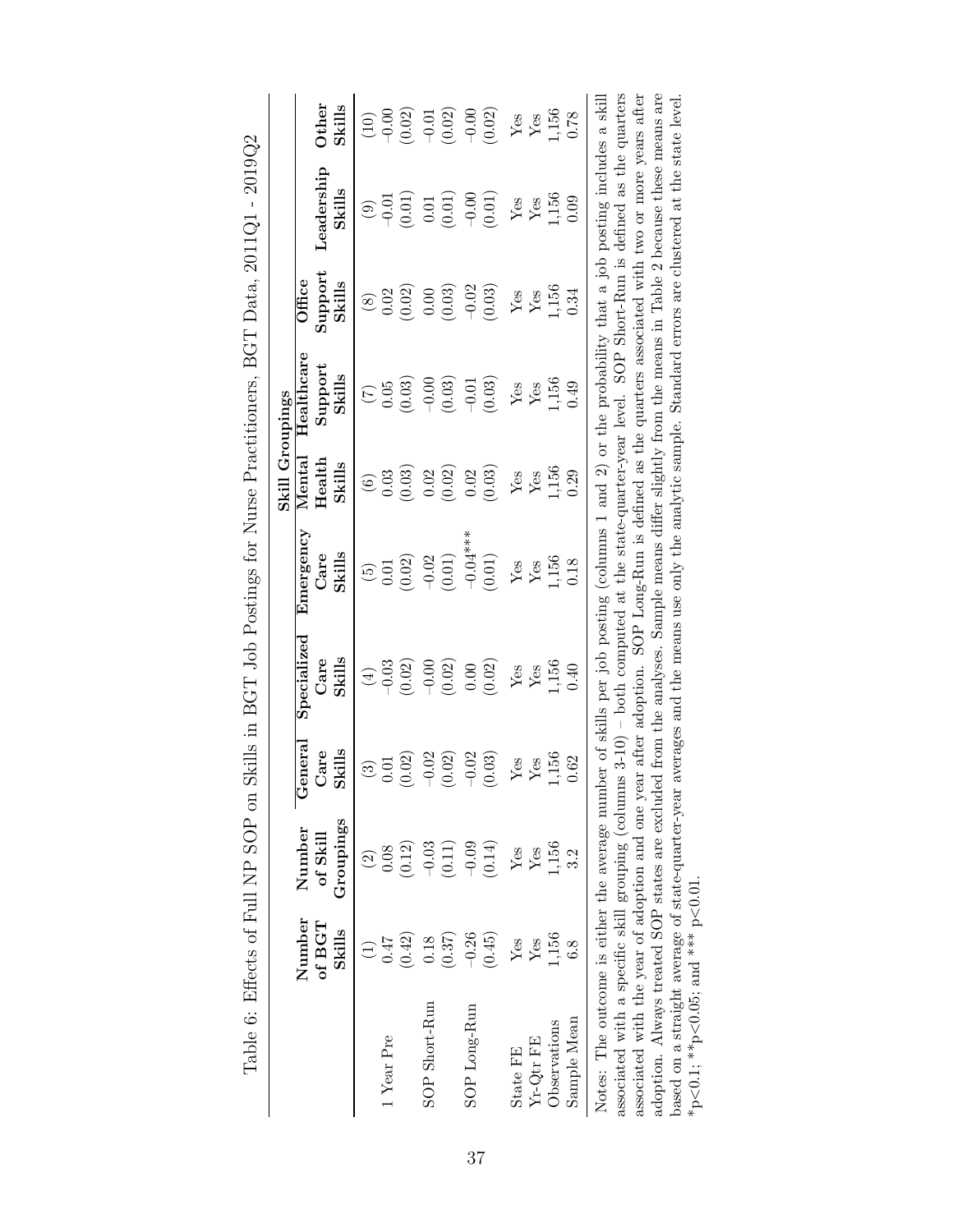|               | <b>Nurse</b><br><b>Practitioners</b> | <b>Physicians</b> | Registered<br><b>Nurses</b> | Licensed<br>Practical<br><b>Nurses</b> | Physician<br>Assistants |
|---------------|--------------------------------------|-------------------|-----------------------------|----------------------------------------|-------------------------|
|               | (1)                                  | $\left( 2\right)$ | $\left( 3\right)$           | $\left( 4\right)$                      | $\left( 5\right)$       |
| 1 Year Pre    | 0.00                                 | $0.04**$          | 0.01                        | $-0.01$                                | $-0.03$                 |
|               | (0.03)                               | (0.02)            | (0.01)                      | (0.02)                                 | (0.04)                  |
| SOP Short-Run | $0.06***$                            | $-0.02$           | 0.00                        | 0.01                                   | $-0.06**$               |
|               | (0.02)                               | (0.02)            | (0.01)                      | (0.01)                                 | (0.03)                  |
| SOP Long-Run  | $0.05**$                             | 0.01              | 0.01                        | $-0.03$                                | $-0.04$                 |
|               | (0.02)                               | (0.01)            | (0.01)                      | (0.02)                                 | (0.03)                  |
| State FE      | Yes                                  | Yes               | Yes                         | Yes                                    | Yes                     |
| Year FE       | <b>Yes</b>                           | Yes               | <b>Yes</b>                  | Yes                                    | <b>Yes</b>              |
| N             | 9,591                                | 32,530            | 184,587                     | 44,724                                 | 7,049                   |

Table 7: Effects of Full NP SOP on Earnings, ACS Data, 2010-2019

Notes: The outcome is the natural log of individual earnings and each column presents results from a separate regression on full-time aged 25-60 workers in a specific occupation. SOP Short-Run is defined as the year of adoption or one year after adoption. SOP Long-Run is defined as two-years or more after adoption. Always treated SOP states are excluded from the analyses. Standard errors are clustered at the state level. \*p<0.1; \*\*p<0.05; and \*\*\* p<0.01.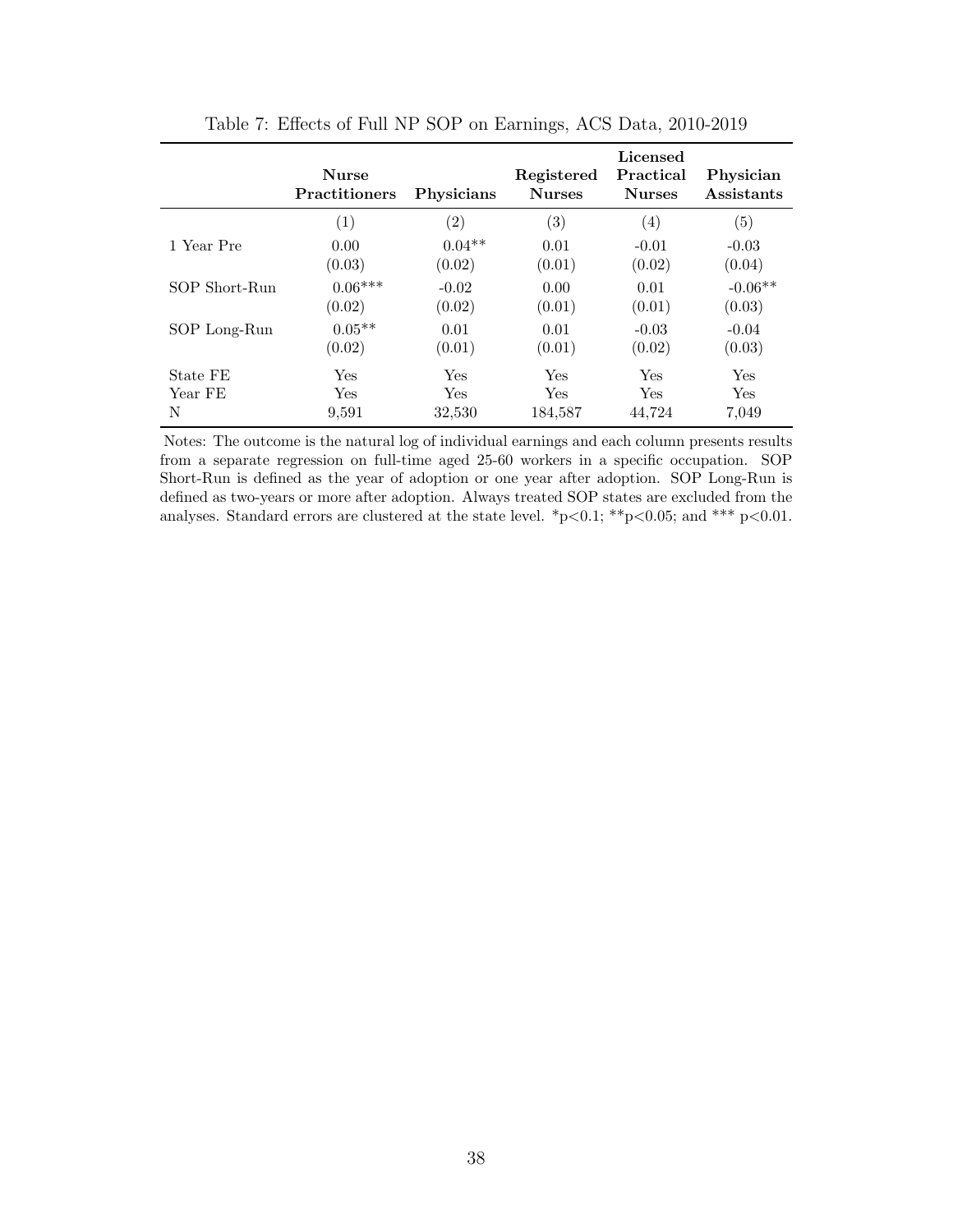|               | <b>Nurse</b><br>Practitioners            | Physicians | Registered<br><b>Nurses</b> | Licensed<br>Practical<br><b>Nurses</b> | Physician<br>Assistants |
|---------------|------------------------------------------|------------|-----------------------------|----------------------------------------|-------------------------|
|               | (1)                                      | (2)        | (3)                         | (4)                                    | (5)                     |
|               | Panel A: Natural Log of Total Employment |            |                             |                                        |                         |
| 1 Year Pre    | 0.16                                     | $0.14**$   | $0.03*$                     | 0.00                                   | $-0.03$                 |
|               | (0.11)                                   | (0.07)     | (0.02)                      | (0.07)                                 | (0.09)                  |
| SOP Short-Run | 0.02                                     | 0.10       | $-0.02$                     | 0.07                                   | 0.08                    |
|               | (0.13)                                   | (0.09)     | (0.03)                      | (0.07)                                 | (0.14)                  |
| SOP Long-Run  | $-0.05$                                  | 0.03       | $-0.03$                     | 0.10                                   | 0.10                    |
|               | (0.09)                                   | (0.05)     | (0.03)                      | (0.06)                                 | (0.11)                  |
| N             | 338                                      | 340        | 340                         | 340                                    | 337                     |
|               | <b>Panel B: Relative Employment</b>      |            |                             |                                        |                         |
| 1 Year Pre    |                                          | $-0.16$    | $-0.21$                     | $-0.65$                                | $-0.08$                 |
|               |                                          | (0.81)     | (4.00)                      | (0.74)                                 | (0.12)                  |
| SOP Short-Run |                                          | 0.43       | $-0.51$                     | 0.13                                   | $-0.01$                 |
|               |                                          | (0.60)     | (2.34)                      | (0.86)                                 | (0.20)                  |
| SOP Long-Run  |                                          | 0.26       | $-0.45$                     | 0.13                                   | 0.04                    |
|               |                                          | (0.49)     | (2.04)                      | (0.71)                                 | (0.11)                  |
| N             |                                          | 333        | 328                         | 330                                    | 326                     |
| Sample Mean   |                                          | 6.06       | 21.06                       | 2.71                                   | 0.77                    |

Table 8: Effects of Full NP SOP on Employment, ACS Data, 2010-2019

Notes: The outcome in Panel A is the natural log of total occupational employment at the state-year level. The outcome in Panel B is the ratios of total employment for each healthcare occupation relative to the total NP employment. All employment totals are limited to workers aged 25-60 employed full-time. All specifications include state and year fixed effects. SOP Short-Run is defined as the year of adoption or one year after adoption. SOP Long-Run is defined as two-years or more after adoption. Always treated SOP states are excluded from both analyses and relative employment ratios more than two standard deviations from the mean (within each occupation) are also excluded from the ratio analysis. Standard errors are clustered at the state level. \*p<0.1; \*\*p<0.05; and \*\*\* p<0.01.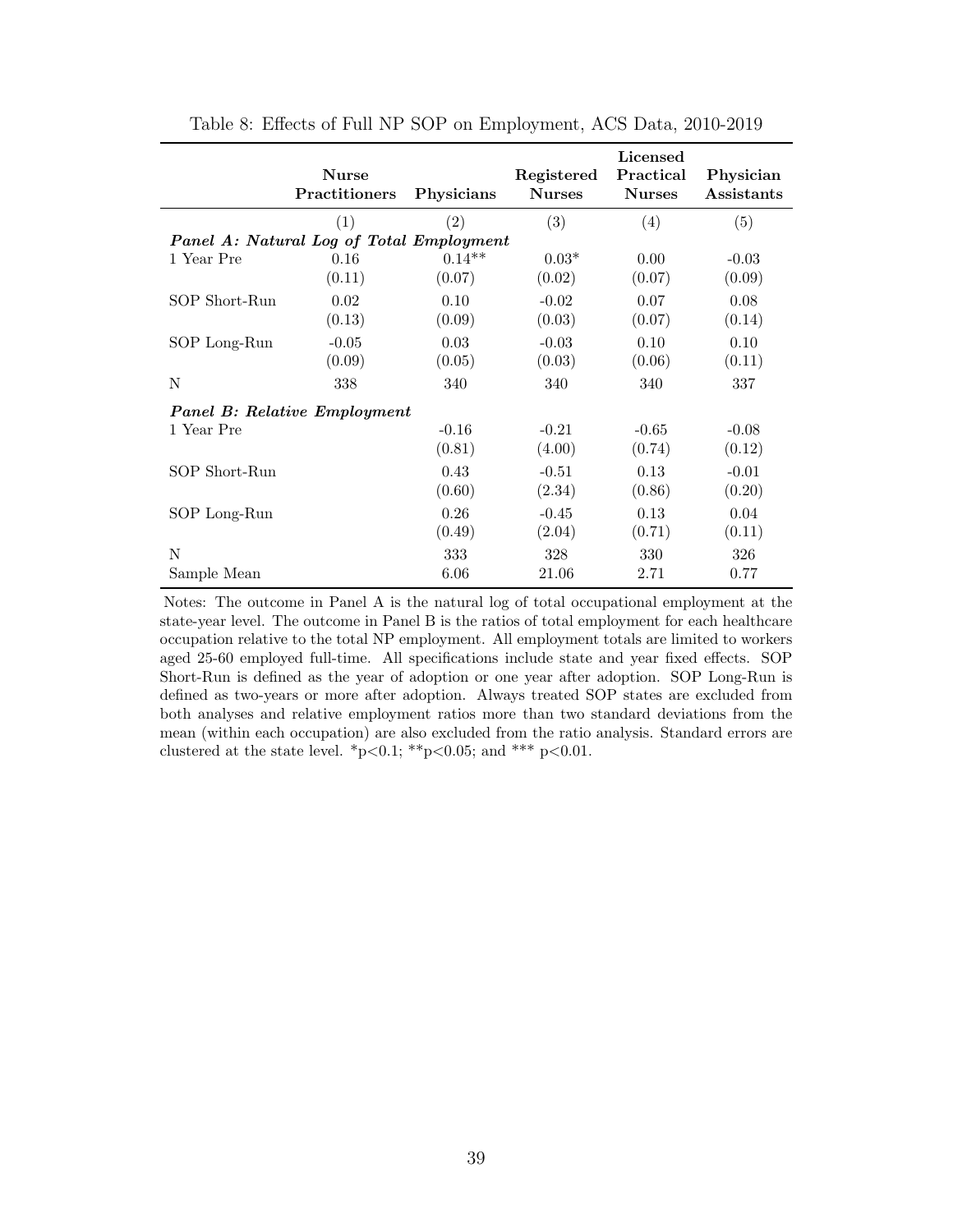|               |            |                   | <b>Employer Type Among Non-Self Employed</b> |            |            |
|---------------|------------|-------------------|----------------------------------------------|------------|------------|
|               |            |                   |                                              | Outpatient |            |
|               | Self-      |                   | Physicians                                   | Care       |            |
|               | Employment | Hospitals         | Offices                                      | Centers    | Other      |
|               | (1)        | $\left( 2\right)$ | $\left( 3\right)$                            | (4)        | (5)        |
| 1 Year Pre    | $-0.003$   | 0.071             | $-0.064$                                     | $-0.022$   | 0.015      |
|               | (0.015)    | (0.089)           | (0.065)                                      | (0.034)    | (0.035)    |
| SOP Short-Run | $0.014*$   | 0.015             | $-0.034$                                     | $-0.011$   | 0.030      |
|               | (0.008)    | (0.054)           | (0.032)                                      | (0.024)    | (0.024)    |
| SOP Long-Run  | $0.018**$  | $-0.056$          | 0.007                                        | $0.035**$  | 0.013      |
|               | (0.006)    | (0.041)           | (0.044)                                      | (0.015)    | (0.028)    |
| State FE      | Yes        | Yes               | Yes                                          | Yes        | <b>Yes</b> |
| Year FE       | Yes        | Yes               | Yes                                          | Yes        | Yes        |
| Sample Mean   | 0.03       | 0.40              | 0.26                                         | 0.16       | 0.19       |
| Observations  | 12,182     | 11,790            | 11,790                                       | 11,790     | 11,790     |

Table 9: Effects of Full NP SOP on NP Place of Service, ACS Data, 2010- 2019

Notes: The outcome is an indicator for being self-employed (column 1) or for being employed at a different employer type (column 2-5). The sample includes all NPs aged 25-60, where columns 2-5 exclude self-employed NPs. SOP Short-Run is defined as the year of adoption or one year after adoption. SOP Long-Run is defined as two-years or more after adoption. Always treated SOP states are excluded from the analyses. Standard errors are clustered at the state level. \*p<0.1; \*\*p<0.05; and \*\*\* p<0.01.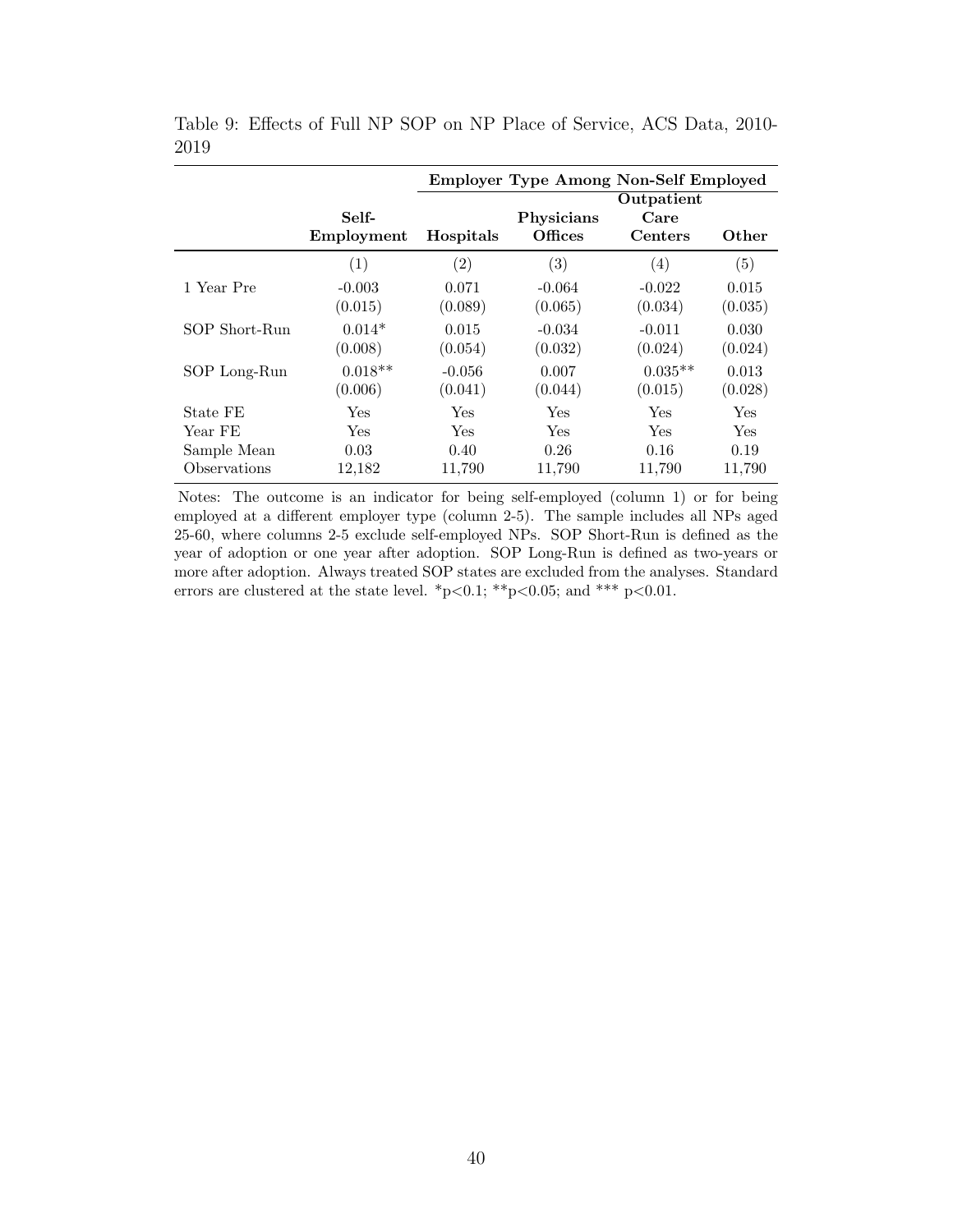|               | Preferred<br>Specification                                    | All<br><b>States</b> | Common<br>Adoption<br>Period | Exclude<br>No ACA<br>Exp. States |
|---------------|---------------------------------------------------------------|----------------------|------------------------------|----------------------------------|
|               | (1)                                                           | (2)                  | (3)                          | (4)                              |
|               | Panel A: Effect on Natural Log of NP Job Postings             |                      |                              |                                  |
| 1 Year Pre    | $-0.104$                                                      | $-0.105$             | $-0.009$                     | $-0.122$                         |
|               | (0.10)                                                        | (0.10)               | (0.13)                       | (0.11)                           |
| SOP Short-Run | 0.01                                                          | $-0.033$             | 0.10                         | $-0.034$                         |
|               | (0.11)                                                        | (0.01)               | (0.09)                       | (0.12)                           |
| SOP Long-Run  | $0.27**$                                                      | $0.20*$              | $0.30**$                     | 0.21                             |
|               | (0.12)                                                        | (0.12)               | (0.15)                       | (0.13)                           |
| N             | 1,156                                                         | 1,734                | 1,054                        | 816                              |
|               | Panel B: Effect on Relative Number of Job Postings (RNs: NPs) |                      |                              |                                  |
| 1 Year Pre    | 0.49                                                          | 0.46                 | $-0.60$                      | 0.56                             |
|               | (0.77)                                                        | (0.74)               | (0.71)                       | (0.82)                           |
| SOP Short-Run | 0.11                                                          | 0.25                 | $-1.13$                      | 0.44                             |
|               | (1.05)                                                        | (1.01)               | (0.67)                       | (1.18)                           |
| SOP Long-Run  | $-3.79***$                                                    | $-3.34***$           | $-3.96***$                   | $-3.20**$                        |
|               | (1.15)                                                        | (1.13)               | (1.28)                       | (1.28)                           |
| N             | 1,156                                                         | 1,734                | 1,054                        | 816                              |

Table 10: Robustness Estimates for NPs in BGT Analysis

Notes: See notes for Tables 4-5. Column (2) presents estimates that use always treated states as control states. Column (3) presents estimates when we limit our treatment sample to Full NP SOP adopting states over the two-year period (7/1/14  $-6/1/16$ ) as the treated states. Column (4) presents estimates when we exclude states that did not expand Medicaid from the control sample. SOP Short-Run is defined as the year of adoption or one year after adoption. SOP Long-Run is defined as two-years or more after adoption. Standard errors are clustered at the state level.  $*_{p<0.1}$ ;  $*_{p<0.05}$ ; and  $*_{p<0.01}$ .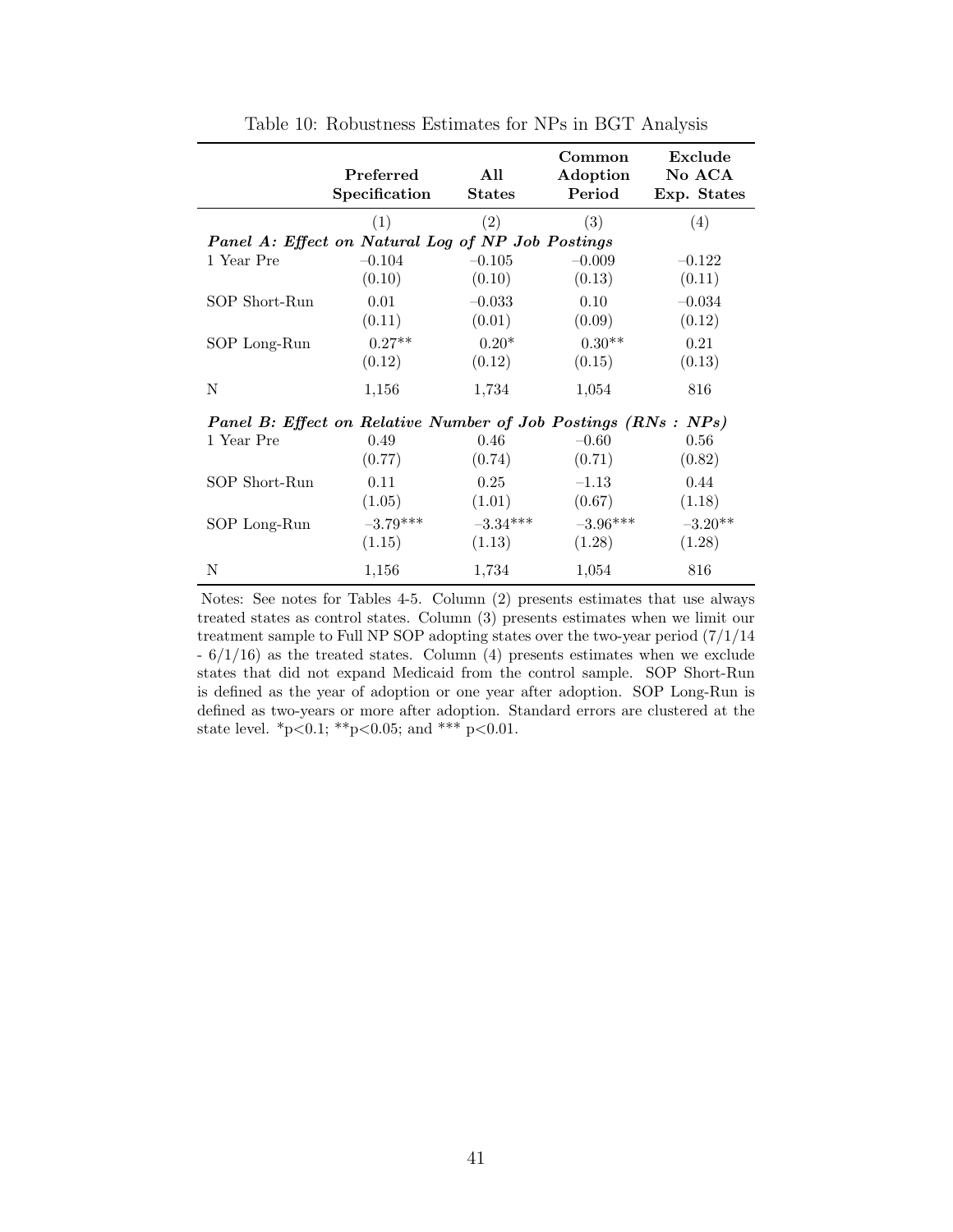|                                                                                                               |                          | $\overline{\mathsf{z}}$                                                                         |                | Common          | Exclude                | $\overline{\mathsf{z}}$ |
|---------------------------------------------------------------------------------------------------------------|--------------------------|-------------------------------------------------------------------------------------------------|----------------|-----------------|------------------------|-------------------------|
|                                                                                                               | Preferred                | Earnings                                                                                        | $\overline{A}$ | Adoption        | No ACA                 | Sample                  |
|                                                                                                               | Specification            | Restrictions                                                                                    | <b>States</b>  | Period          | Exp. States            | Weights                 |
|                                                                                                               | $\widehat{\Xi}$          | $\widehat{\Omega}$                                                                              | ව              | $\widehat{\pm}$ | $\widehat{\mathbf{b}}$ | $\widehat{\mathbf{e}}$  |
| Panel A: Effect on Natural Log of Earnings for NPs working Full-Time                                          |                          |                                                                                                 |                |                 |                        |                         |
| 1 Year Pre                                                                                                    | 0.00                     | 0.01                                                                                            | $-0.01$        | $-0.01$         | $-0.01$                |                         |
|                                                                                                               | (0.03)                   | (0.03)                                                                                          | (0.03)         | (0.04)          | (0.03)                 | (0.02)                  |
| SOP Short-Run                                                                                                 | $0.06***$                | $0.05**$                                                                                        | $0.06***$      | $0.05***$       | $0.06***$              | $0.04***$               |
|                                                                                                               | (0.02)                   | (0.02)                                                                                          | (0.02)         | (0.02)          | (0.02)                 | (0.01)                  |
| SOP Long-Run                                                                                                  | $0.05**$                 | $0.08***$                                                                                       | $0.04*$        | $0.04*$         | $0.04*$                | $0.04\,$                |
|                                                                                                               | (0.02)                   | (0.03)                                                                                          | (0.02)         | (0.02)          | (0.02)                 | (0.02)                  |
| $\overline{z}$                                                                                                | 9,591                    | 10,071                                                                                          | 10,901         | 9,147           | 6,126                  | 9,591                   |
| Panel B: Effect on                                                                                            | $Self\text{-}Emplogment$ |                                                                                                 |                |                 |                        |                         |
| 1 Year Pre                                                                                                    | $-0.003$                 |                                                                                                 | $-0.004$       | 0.012           | $-0.005$               | $-0.002$                |
|                                                                                                               | (0.015)                  |                                                                                                 | (0.015)        | (0.013)         | (0.012)                | (0.014)                 |
| SOP Short-Run                                                                                                 | $0.014*$                 |                                                                                                 | $0.016**$      | $0.021***$      | 0.013                  | 0.011                   |
|                                                                                                               | (0.008)                  |                                                                                                 | (0.008)        | (0.008)         | (0.010)                | (0.009)                 |
| $SOP$ Long-Run                                                                                                | $0.018***$               |                                                                                                 | $0.021***$     | $0.017***$      | $0.018**$              | $0.016*$                |
|                                                                                                               | (0.006)                  |                                                                                                 | (0.006)        | (0.005)         | (0.007)                | (0.009)                 |
| $\overline{z}$                                                                                                | 12,182                   |                                                                                                 | 13,916         | 11,616          | 7,772                  | 12,182                  |
| $Panel$ C: Effect on Relative Employment $(RNs : NPs)$                                                        |                          |                                                                                                 |                |                 |                        |                         |
| 1 Year Pre                                                                                                    | $-0.21$                  |                                                                                                 | 0.72           | $-0.84$         | $-1.76$                | $-0.65$                 |
|                                                                                                               | (4.00)                   |                                                                                                 | (4.02)         | (4.20)          | (3.37)                 | (3.88)                  |
| SOP Short-Run                                                                                                 | $-0.51$                  |                                                                                                 | $-0.44$        | $-1.27$         | 0.10                   | $-0.33$                 |
|                                                                                                               | (2.34)                   |                                                                                                 | (2.26)         | (2.49)          | (3.05)                 | (2.33)                  |
| SOP Long-Run                                                                                                  | $-0.45$                  |                                                                                                 | $-0.62$        | $-0.79$         | $0.74\,$               | $-0.73$                 |
|                                                                                                               | (2.04)                   |                                                                                                 | (2.09)         | (2.33)          | (1.72)                 | (1.91)                  |
| Z                                                                                                             | 328                      |                                                                                                 | 483            | 228             | 301                    | 328                     |
| Notes:                                                                                                        |                          | See notes for Tables 7-9. Column (2) presents estimates when we include topcoded and winsorized |                |                 |                        |                         |
| earnings levels. Column (3) presents estimates that use always treated states as control states.              |                          |                                                                                                 |                |                 |                        | Column $(4)$            |
| presents estimates when we limit our treatment sample to Full NP SOP adopting states over the two-year period |                          |                                                                                                 |                |                 |                        |                         |

presents estimates when we limit our treatment sample to Full NP SOP adopting states over the two-year period  $(7/1/14 - 6/1/16)$  as the treated states. Column (5) presents estimates when we exclude states that did not expand Medicaid from the control sample. Column (6) presents results when we do not use the sample weights as weights in our estimates. SOP Short-Run is defined as the year of adoption or one year after adoption. SOP Long-Run is defined as two-years or more after adoption. Standard errors are clustered at the state level.  $*_{P}$ <0.1;

 $(7/1/14 - 6/1/16)$  as the treated states. Column (5) presents estimates when we exclude states that did not expand Medicaid from the control sample. Column  $(6)$  presents results when we do not use the sample weights as weights in our estimates. SOP Short-Run is defined as the year of adoption or one year after adoption. SOP Long-Run is defined as two-years or more after adoption. Standard errors are clustered at the state level.  $*_{P} < 0.1$ ;

 $*$   $p$  < 0.05; and  $*$   $*$   $p$  < 0.01.

\*\*p<0.05; and \*\*\* p<0.01.

Table 11: Robustness Estimates for NPs in ACS Data Table 11: Robustness Estimates for NPs in ACS Data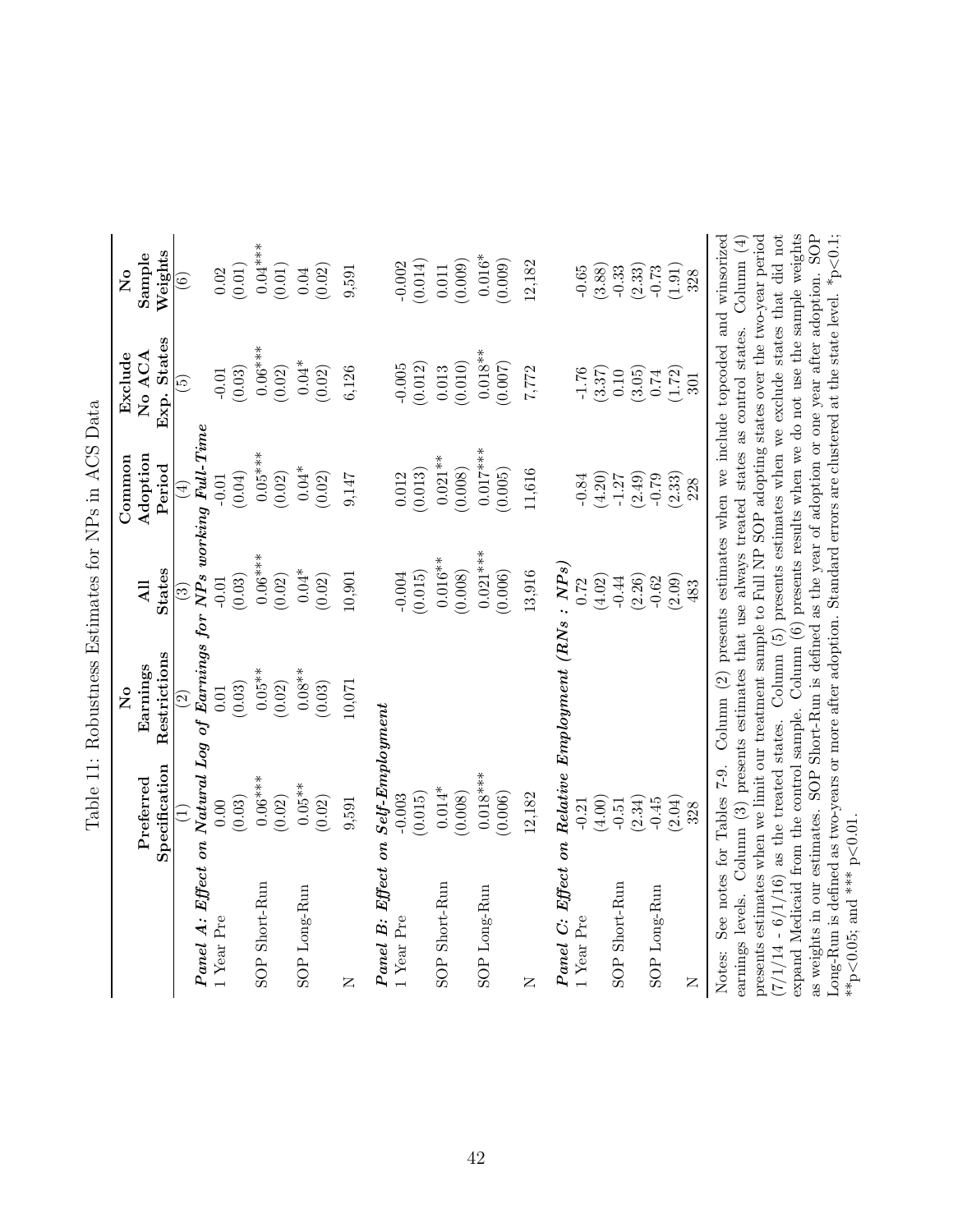# APPENDIX

 **Figure A1: Event Study for Full NP SOP on Natural Log Total NP Job Postings** 



Half-Years Relative to SOP Law in Effect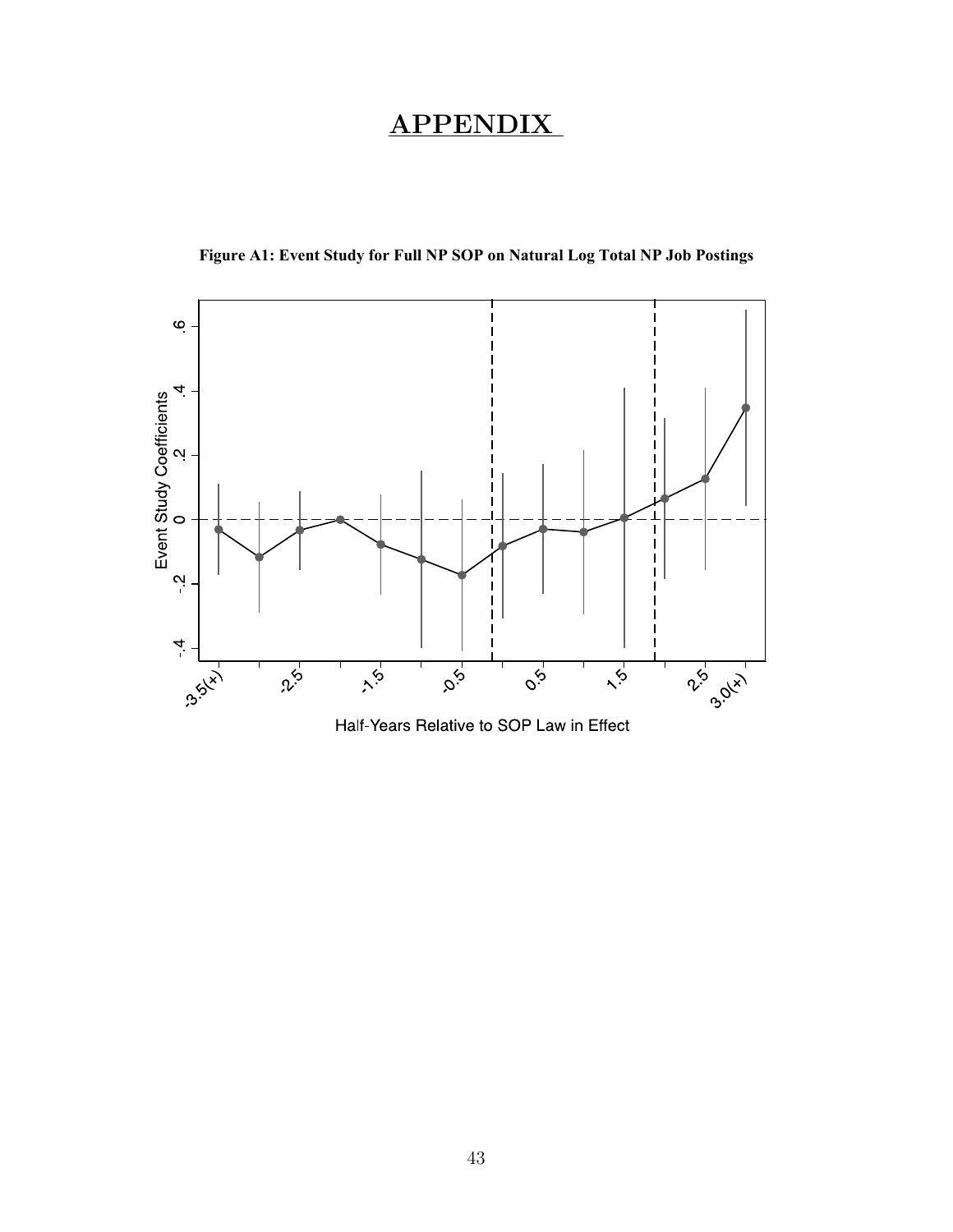#### Table A1: BGT Skills Included in our Skill Groupings

| <b>General Care Skills</b>               | Healthcare Support (continued)                         | Office & Business Support (continued)      | Leadership (continued)                       |
|------------------------------------------|--------------------------------------------------------|--------------------------------------------|----------------------------------------------|
| Advanced Patient Care                    | Basic Living Activities Support                        | General Marketing                          | Program Management                           |
| <b>Basic Patient Care</b>                | <b>Blood Collection</b>                                | General Networking                         |                                              |
| General Medical Tests and Procedures     | <b>Exercise Training</b>                               | General Sales                              | Other Skills                                 |
| General Medicine                         | First Aid                                              | General Sales Practices                    | Art and Illustration                         |
| Geriatrics                               | Healthcare Procedure and Regulation                    | General Shipping and Receiving             | Biologics Industry Knowledge                 |
| Healthcare Procedure and Regulation      | Medical Procedure and Regulation                       | Graphic and Visual Design Software         | Biology                                      |
| Injury Treatment                         | Medical Support                                        | Health Information Management and Security | Broadcasting Industry Knowledge              |
| Pediatrics                               | Mobility Assistance                                    | Housekeeping                               | Chemical Analysis                            |
| Routine Examination Tests and Procedures | Nutrition and Diet                                     | Human Resource Management and Planning     | Chemistry                                    |
|                                          | Occupational Health and Safety                         | Labor Compliance                           | Child Care                                   |
| Specialized Care Skills                  | Patient Education and Support                          | Management Information System (MIS)        | Child Development                            |
| Allergies                                | Patient Physical Measurements                          | Market Analysis                            | Civil and Architectural Engineering          |
| Anesthesiology                           | Physical Abilities                                     | Marketing Management                       | Clinical Informatics                         |
| Cardiology                               | Physical Therapy                                       | Marketing Strategy                         | Clinical Research                            |
| Cellular Biology                         | Public Health and Disease Prevention                   | Medical Billing and Coding                 | Construction Management                      |
| Dental Care                              | Rehab Therapy                                          | Medical Documentation and Abstraction      |                                              |
|                                          |                                                        |                                            | Data Analysis                                |
| Dermatology                              | Rehabilitation<br>Social Work                          | Medical Records                            | Drug Development<br>Education Administration |
| Ear, Nose, and Throat                    |                                                        | Microsoft Development Tools                |                                              |
| Endocrinology                            |                                                        | Microsoft Office and Productivity Tools    | Environmental Work                           |
| Eye Care                                 | Office & Business Support Skills                       | Office Machines                            | Equipment Repair and Maintenance             |
| Gastroenterology                         | Administrative Support                                 | Operations Management                      | Food and Beverage Service                    |
| Genetics                                 | Advanced Customer Service                              | Order Management                           | Foreign language skills                      |
| Infectious Diseases                      | Auditing                                               | Patient Reception                          | Hazardous Waste Management                   |
| Nephrology                               | <b>Basic Customer Service</b>                          | PHP Web                                    | Instructional and Curriculum Design          |
| Neurology                                | Billing and Invoicing                                  | Process Improvement                        | Laboratory Research                          |
| Neuroscience                             | <b>Brand Management</b>                                | Procurement                                | Law Enforcement and Criminal Justice         |
| Nuclear Medicine                         | <b>Budget Management</b>                               | Product Development                        | Lean Manufacturing                           |
| Obstetrics and Gynecology (OBGYN)        | <b>Business Communications</b>                         | Project Management                         | Litigation                                   |
| Oncology                                 | Business Process and Analysis                          | Public Relations                           | Mathematics                                  |
| Orthopedics                              | <b>Business Solutions</b>                              | Quality Assurance and Control              | Medical Research                             |
| Pathology                                | Claims Processing                                      | Recruitment                                | Molecular Biology                            |
| Pharmacy                                 | Clinical Data Management                               | Regulation and Law Compliance              | Music                                        |
| Pulmonology                              | Compensation and Benefits                              | Sales Management                           | na                                           |
| Radiology                                | Computer and Information Technology Industry Knowledge | Scheduling                                 | Peer Review                                  |
| Speech Language Pathology                | Contract Management                                    | Social Media                               | Physics                                      |
| Surgery                                  | Customer Relationship Management (CRM)                 | Software Development Principles            | Research Methodology                         |
| Urology                                  | Cybersecurity                                          | Specialized Sales                          | Retail Industry Knowledge                    |
|                                          | Data Management                                        | System Design and Implementation           | Robotics                                     |
| <b>Emergency Care Skills</b>             | Data Techniques                                        | Web Development                            | Simulation                                   |
| Emergency and Intensive Care             | Database Administration                                |                                            | Social Services Industry Knowledge           |
| <b>Emergency Services</b>                | Dictation                                              | Leadership Skills                          | Surveillance                                 |
|                                          | Employee Relations                                     | <b>Business Development</b>                | Talent Management                            |
| Mental Healthcare Skills                 | Enterprise Resource Planning (ERP)                     | <b>Business Management</b>                 | Teaching                                     |
| Mental and Behavioral Health Specialties | Financial Advisement                                   | <b>Business Strategy</b>                   | <b>Technical Support</b>                     |
| Mental Health Diseases and Disorders     | Financial Management                                   | <b>Employee Training</b>                   | Telecommunications                           |
| Mental Health Therapies                  | Financial Reporting                                    | Leadership and Management                  | <b>Training Programs</b>                     |
|                                          | Financial Risk Management                              | Office Management                          | Writing                                      |
| <b>Healthcare Support Skills</b>         | General Accounting                                     | People Management                          |                                              |
| Alternative Therapy                      | General Administrative and Clerical Tasks              | Performance Management                     |                                              |

Notes: This figure excludes any BGT skill (called "skill clusters" in the BGT data) comprising less then 0.01 percent of all skills mentioned in the BGT postings, in terms of frequency. This (includes three "Specialized Ca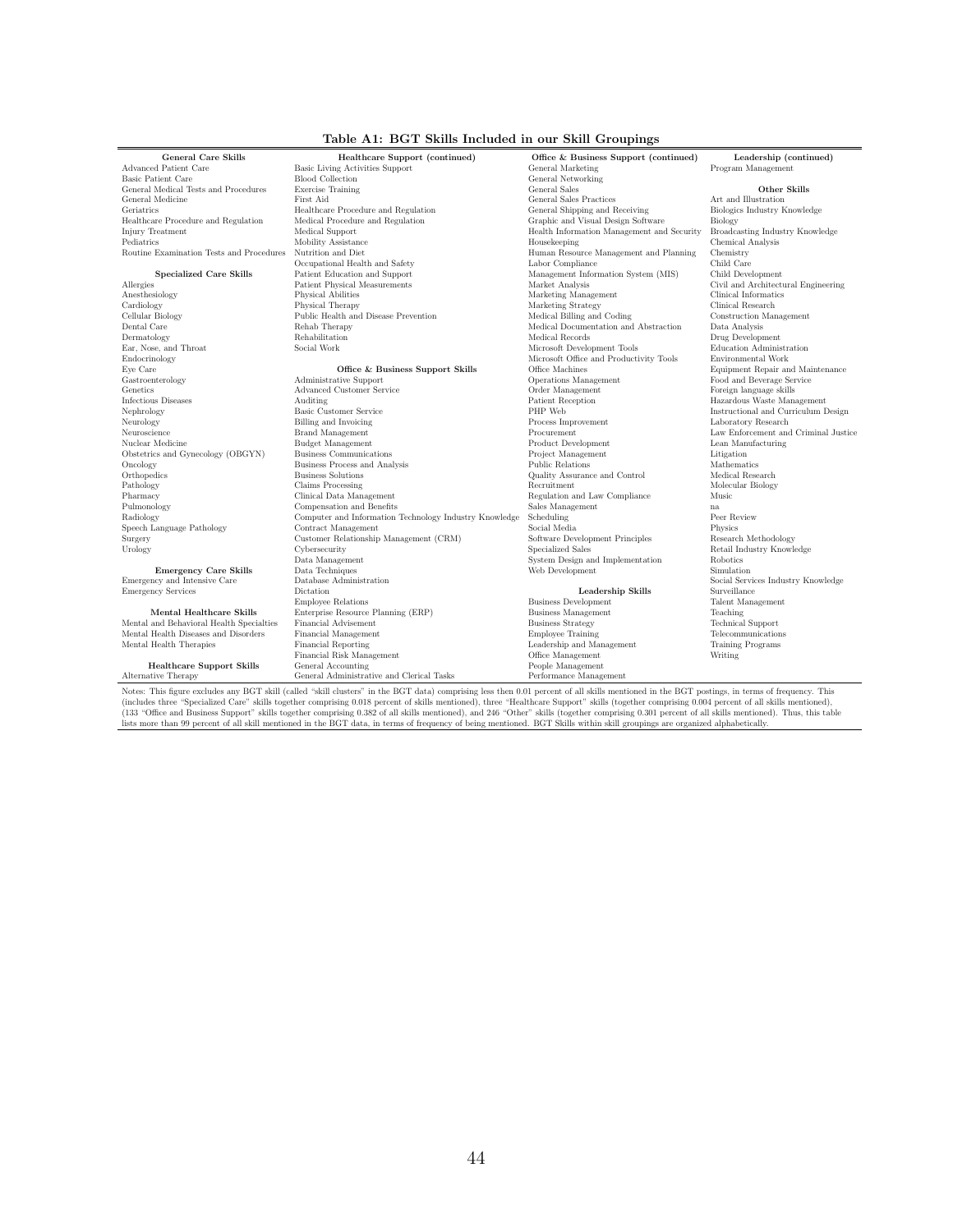|               | Full<br><b>HPSA</b> | Full<br>Other |  |  |
|---------------|---------------------|---------------|--|--|
|               | Counties            | Counties      |  |  |
|               | (1)                 | (2)           |  |  |
| 1 Year Pre    | $-0.11$             | $-0.21$       |  |  |
|               | (0.10)              | (0.19)        |  |  |
| SOP Short-Run | 0.05                | $-0.12$       |  |  |
|               | (0.12)              | (0.17)        |  |  |
| SOP Long-Run  | $0.31**$            | $0.30*$       |  |  |
|               | (0.14)              | (0.17)        |  |  |
| State FE      | Yes                 | Yes           |  |  |
| Yr-Qtr FE     | Yes                 | Yes           |  |  |
| N             | 1,089               | 1,156         |  |  |

Table A2: Full NP SOP on NP Job Postings Effects by HPSA Designation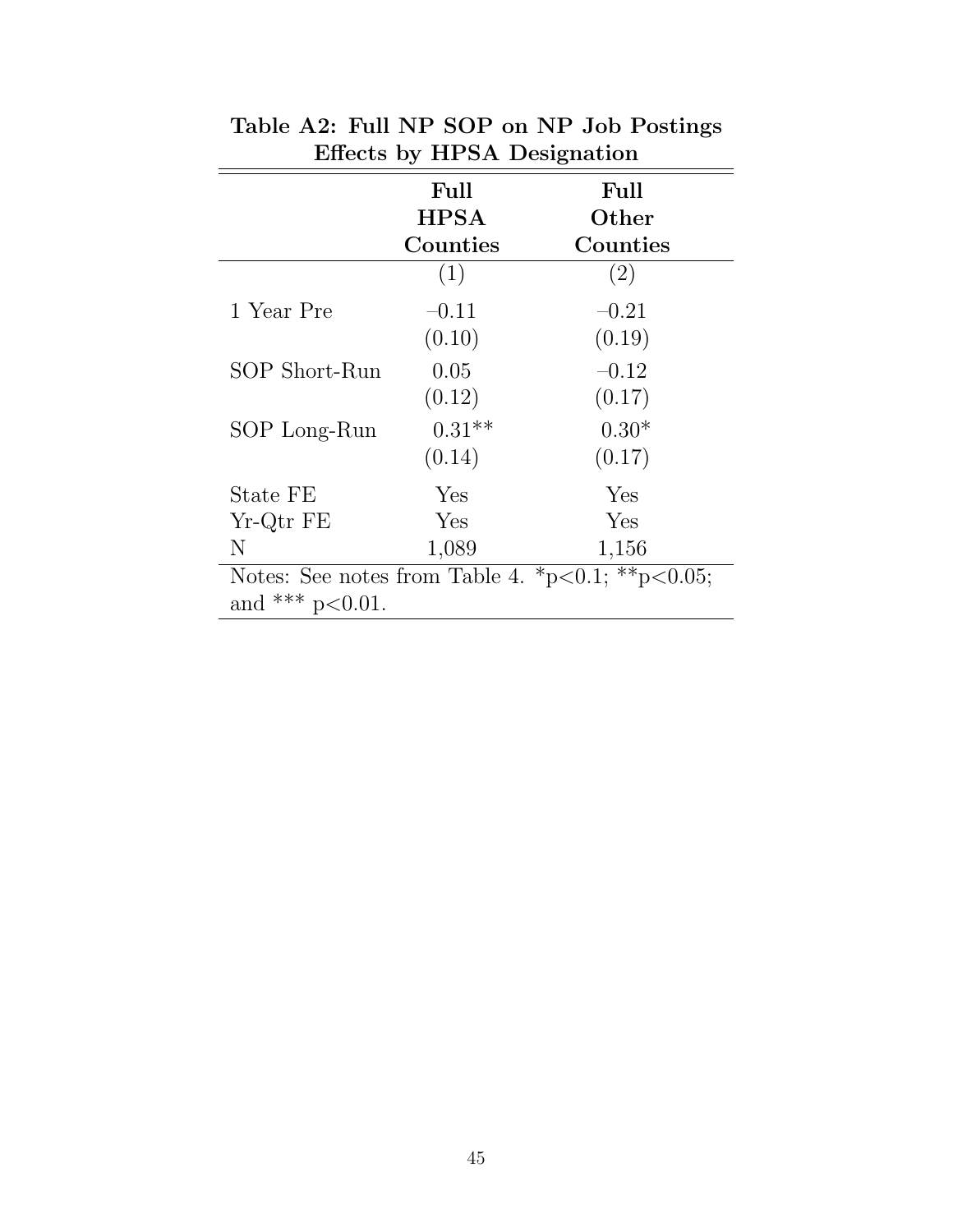|               |                  |           | <b>Skill Groupings</b> |               |               |               |               |               |               |               |
|---------------|------------------|-----------|------------------------|---------------|---------------|---------------|---------------|---------------|---------------|---------------|
|               | Number           | Number    | General                | Specialized   | Emergency     | Mental        | Healthcare    | Office        |               |               |
|               | of BGT           | of Skill  | Care                   | Care          | Care          | Health        | Support       | Support       | Leadership    | Other         |
|               | <b>Skills</b>    | Groupings | <b>Skills</b>          | <b>Skills</b> | <b>Skills</b> | <b>Skills</b> | <b>Skills</b> | <b>Skills</b> | <b>Skills</b> | <b>Skills</b> |
|               | $\left(1\right)$ | (2)       | (3)                    | (4)           | (5)           | (6)           | (7)           | (8)           | (9)           | (10)          |
| 1 Year Pre    | 0.19             | $-0.06$   | $-0.00$                | $-0.02*$      | $-0.01$       | $-0.00$       | $-0.01$       | $-0.01$       | $-0.01$       | $-0.01$       |
|               | (0.18)           | (0.06)    | (0.02)                 | (0.01)        | (0.01)        | (0.01)        | (0.02)        | (0.02)        | (0.01)        | (0.02)        |
| SOP Short-Run | $-0.07$          | $-0.09$   | $-0.02*$               | 0.00          | $-0.00$       | $-0.01$       | $-0.02$       | $-0.01$       | $-0.01$       | $-0.03$       |
|               | (0.14)           | (0.06)    | (0.01)                 | (0.02)        | (0.01)        | (0.01)        | (0.02)        | (0.01)        | (0.00)        | (0.03)        |
| SOP Long-Run  | 0.01             | $-0.02$   | $-0.00$                | $-0.02$       | $-0.01$       | $-0.01$       | $-0.02$       | $-0.00$       | 0.01          | 0.02          |
|               | (0.17)           | (0.08)    | (0.01)                 | (0.01)        | (0.01)        | (0.02)        | (0.03)        | (0.02)        | (0.01)        | (0.04)        |
| State FE      | Yes              | Yes       | Yes                    | Yes           | Yes           | Yes           | Yes           | Yes           | Yes           | Yes           |
| Yr-Otr FE     | Yes              | Yes       | Yes                    | Yes           | Yes           | Yes           | Yes           | Yes           | Yes           | Yes           |
| Sample Mean   | 4.2              | $2.2\,$   | 0.73                   | 0.36          | 0.03          | 0.12          | 0.22          | 0.18          | 0.04          | 0.48          |
| N             | 1.156            | 1,156     | 1,156                  | 1,156         | 1.156         | 1,156         | 1,156         | 1,156         | 1,156         | 1,156         |

| Table A3: Effects of Full NP SOP on Skill in BGT Job Postings for Primary Care Physicians |  |                           |  |  |
|-------------------------------------------------------------------------------------------|--|---------------------------|--|--|
|                                                                                           |  | BGT Data, 2011Q1 - 2019Q2 |  |  |

Notes: The outcome is an either the average number of skills per job posting (columns 1 and 2) or the probability that a job posting includes a skill associated with a specific skill grouping (columns 3-10) – both computed at the state-quarter-year level. SOP Short-Run is defined as the quarters associated with the year of adoption and one year after adoption. SOP Long-Run is defined as the quarters associated with two or more years after adoption. Always treated SOP states are excluded from the analyses. Sample means differ slightly from the means in Table 2 because these means are based on a straight average of state-quarter-year averages and the means use only the analytic sample. Standard errors are clustered at the state level.  $\binom{p}{p}<0.1$ ;  $\binom{p}{q}$ ,  $\binom{p}{q}$ , and  $\binom{p}{q}$ ,  $\binom{p}{q}$ ,  $\binom{p}{q}$